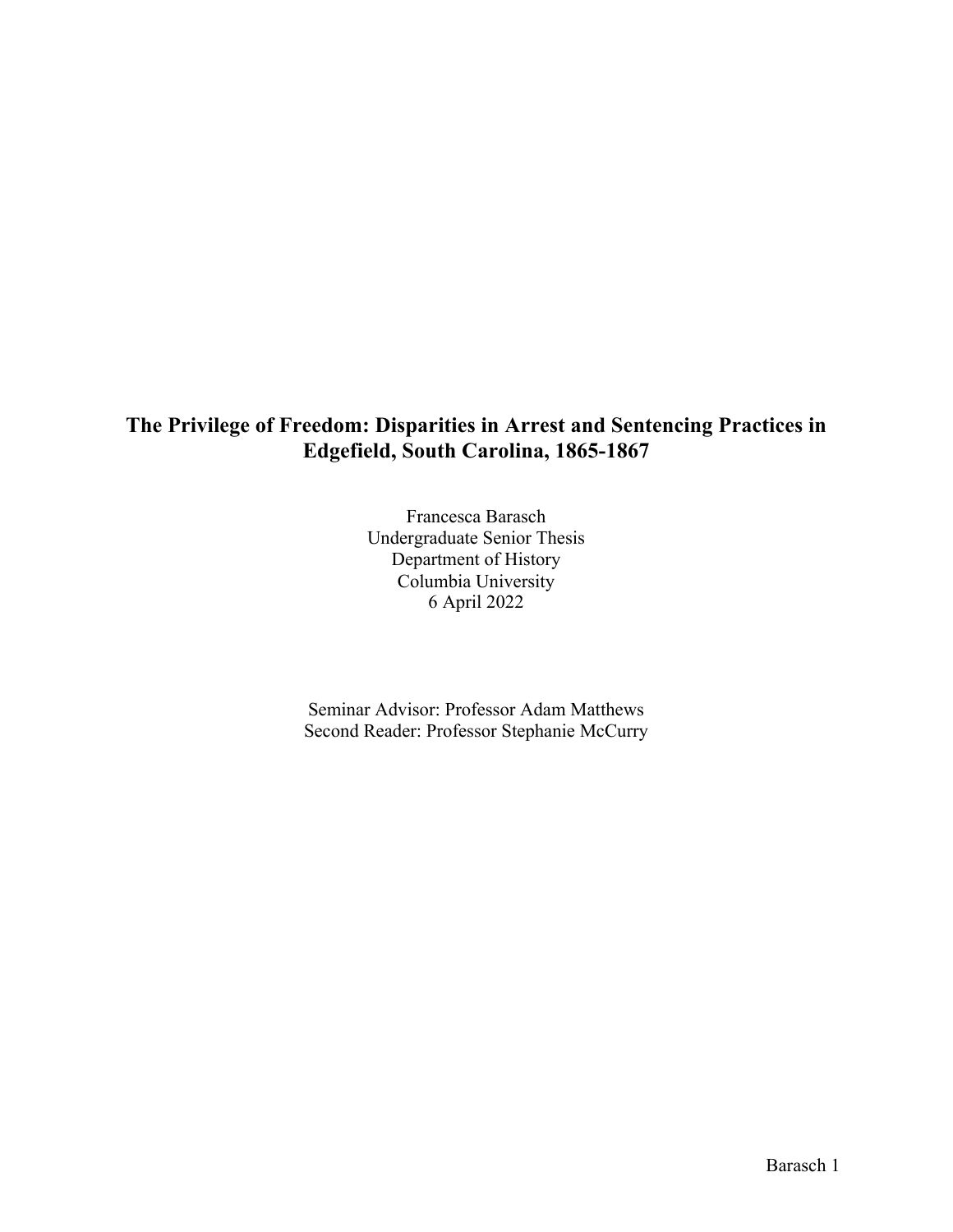# Table of Contents

| Chapter Two: Arrest and Sentencing Practices in Edgefield, 1865-186729 |  |
|------------------------------------------------------------------------|--|
| Chapter Three: The Amalgamation of State Laws and County Enforcement46 |  |
|                                                                        |  |
|                                                                        |  |
|                                                                        |  |
|                                                                        |  |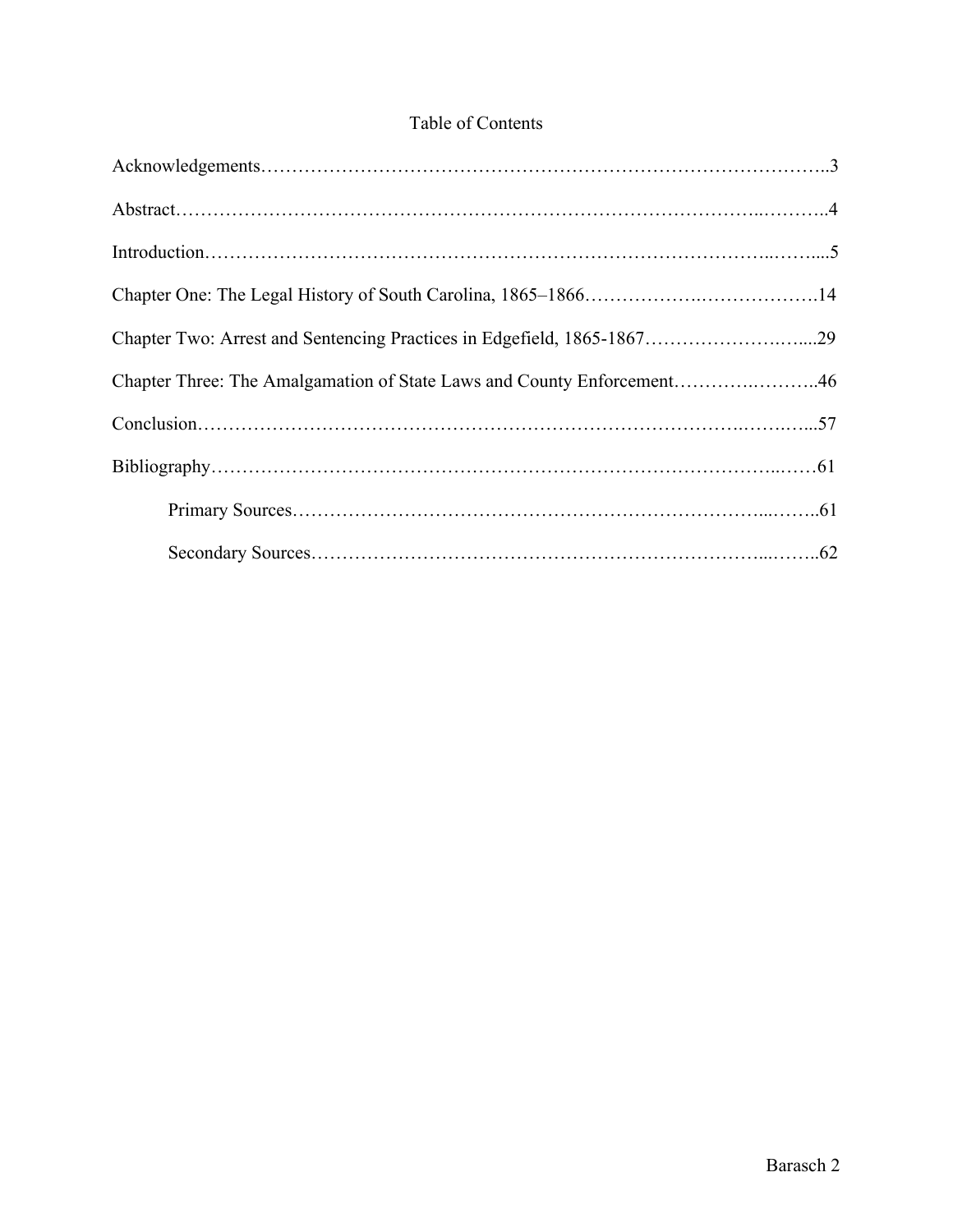### **Acknowledgements**

My thesis would not have been possible without the advice, mentorship, and support I was privileged to receive throughout this process.

First and foremost, I would like to thank Professor Stephanie McCurry for her incredible guidance. Her insightful questions, comments, advice and suggestions helped shaped the arguments I present in this thesis. Without the opportunity to assist her with a quantitative analysis of Freedmen's Bureau records this past summer, I would have never conceived of pursuing my own quantitative analysis of local county data. Her advice on how to transform an initially disappointing archive visit into a strength of my thesis was truly invaluable. I am forever indebted to her mentorship.

I must also thank Professor Adam Matthews. Throughout the past two semesters, he read this thesis at every stage and provided vital feedback that helped define my path of inquiry. His encouragement, alongside my supportive seminar classmates, motivated me.

Of course, none of this would have been possible without the Columbia University Undergraduate History Department and every single professor who I have been so fortunate to take classes with and learn from. Their incredible wealth of knowledge has inspired me to matriculate into a Master's program next year where I will continue studying American Reconstruction history.

And lastly, I would like to thank my family and friends who have supported me and given me feedback on my ideas for both this thesis and other research I have conducted over the past four years at Columbia. I would like to specifically acknowledge my mother's contribution to this thesis; when I needed to travel to Columbia, South Carolina to visit the state archive, she did not hesitate to rearrange her work schedule to accompany and support me.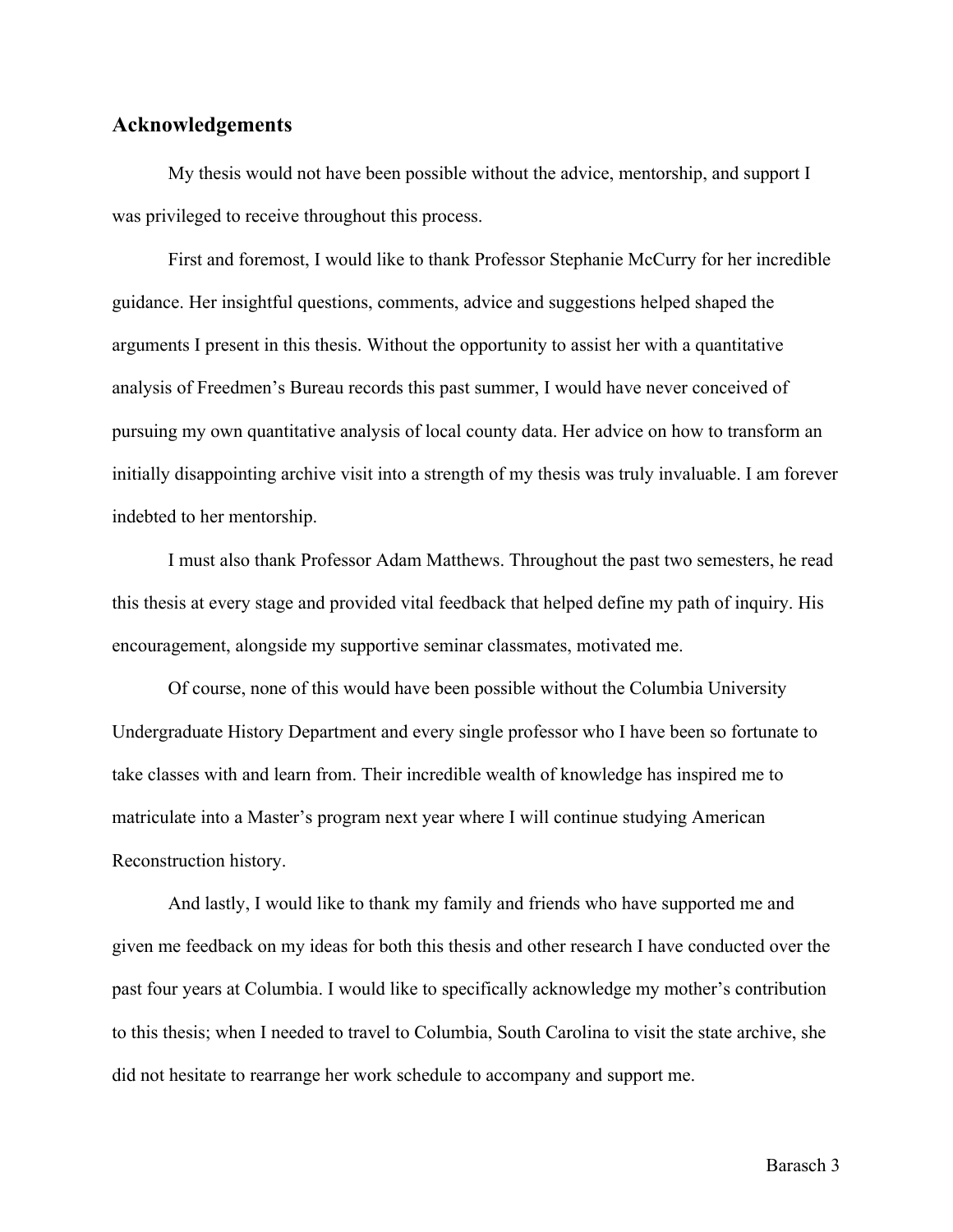### **Abstract**

My thesis explores local law enforcement practices in Edgefield, South Carolina during Early Reconstruction (1865-1867). I trace the legal history of South Carolina with particular regard to the Black Codes, a series of discriminatory laws, which targeted freed-people and criminalized activities such as selling farm products without a master's permission or opening a business without a judge's signature. Alongside the law, I investigate arrest and trial records in order to understand how 'ordinary' people interacted with the criminal justice system and how state and federal legislation was implemented. Ultimately, I argue that the arrest and sentencing data from Edgefield County reveals concerning racial disparities in terms of what crimes people were arrested for and how they were sentenced.

**Note:** All figures, unless otherwise noted, are my own.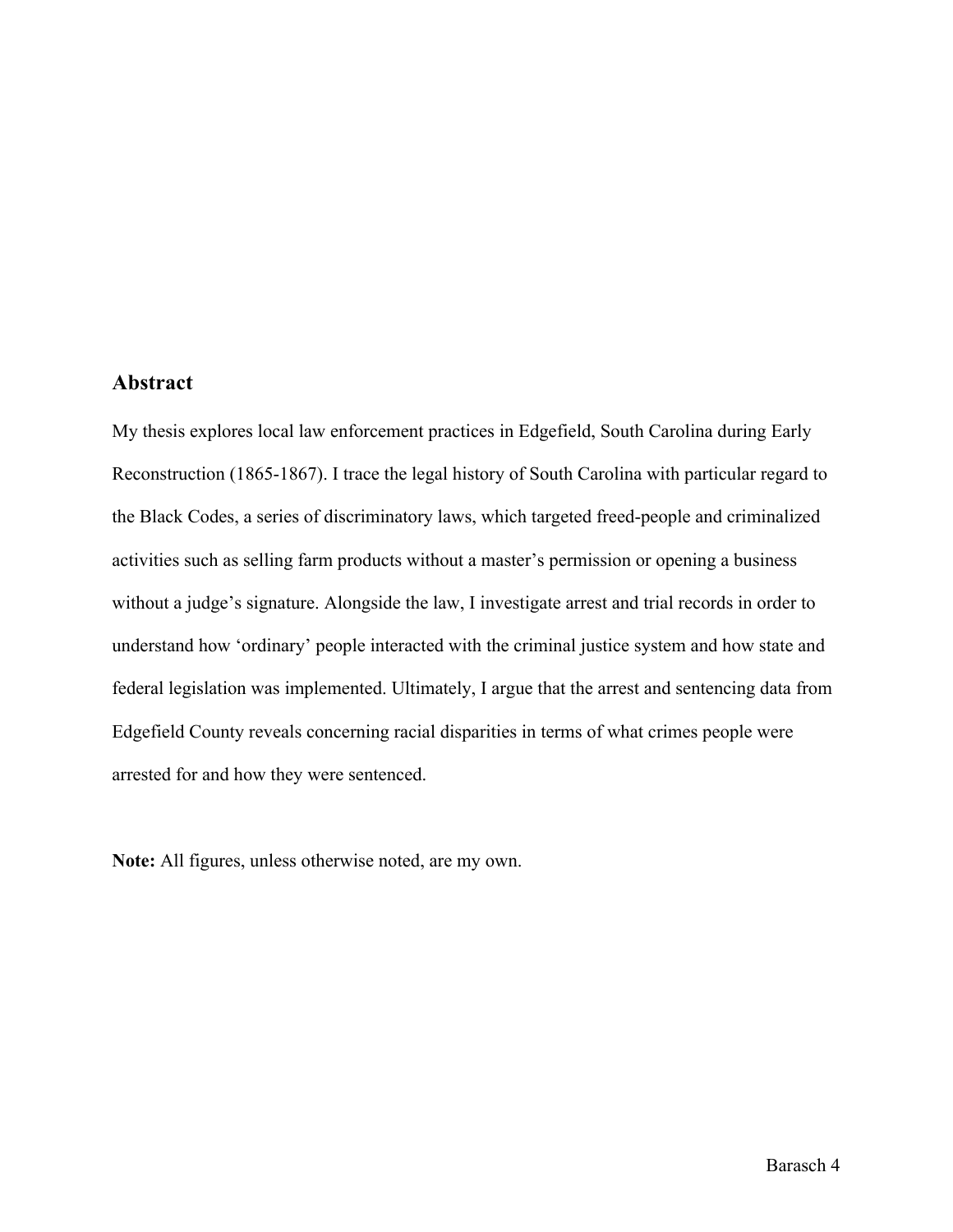## **Introduction**

When Phil arrived in the Edgefield Courthouse on July 21st, 1865, he was met with a flurry of action as Provost Court officials prepared for his trial. Phil was accused of stealing oats from Mr. James Ramsford, an offensive, yet petty and non-violent crime. He may have felt intimidated entering the Courthouse, as it was the central symbol of authority in the area and likely his first time in the building. Though the Courthouse stands in the center of Edgefield Village, prior to Phil's emancipation, he would have no reason to enter this building.<sup>1</sup> His life would have been highly restricted to his plantation. In 1865, Phil entered the courthouse as a free man; however, his new-found liberation was short lived. Phil was found guilty of theft and was sentenced to ten days in prison with a diet of only bread and water.<sup>2</sup>

Two months later, on September 29, Robert Turner entered the same Courthouse and stood before the same judge. There were only two major differences between Robert and Phil: Robert was white and he was accused of a heinous crime, shooting at a colored man. Despite committing a violent act, Robert was only fined ten dollars for his crime.<sup>3</sup> Phil, a Black man, stole oats and served ten days in prison. Robert, a white man, shot at another person and paid a ten dollar fine. The striking disparities in punishment are immediately evident and concerning.

Prior to the Civil War, few Southerners came into contact with the criminal justice system. Employers punished enslaved African Americans with physical violence and threat of removal from one's family through sale. On the other hand, white Southerners debated the necessity of penitentiaries well into the 19th century. In 1846, North Carolina had a referendum

<sup>&</sup>lt;sup>1</sup>The Story of Edgefield (Edgefield County: Edgefield Historical Society, 2010), 2.

<sup>2</sup>*Journals of the Provost Court 1865* (Edgefield: Court of Common Pleas, 1865).

<sup>3</sup>*Journals of the Provost Court 1865*.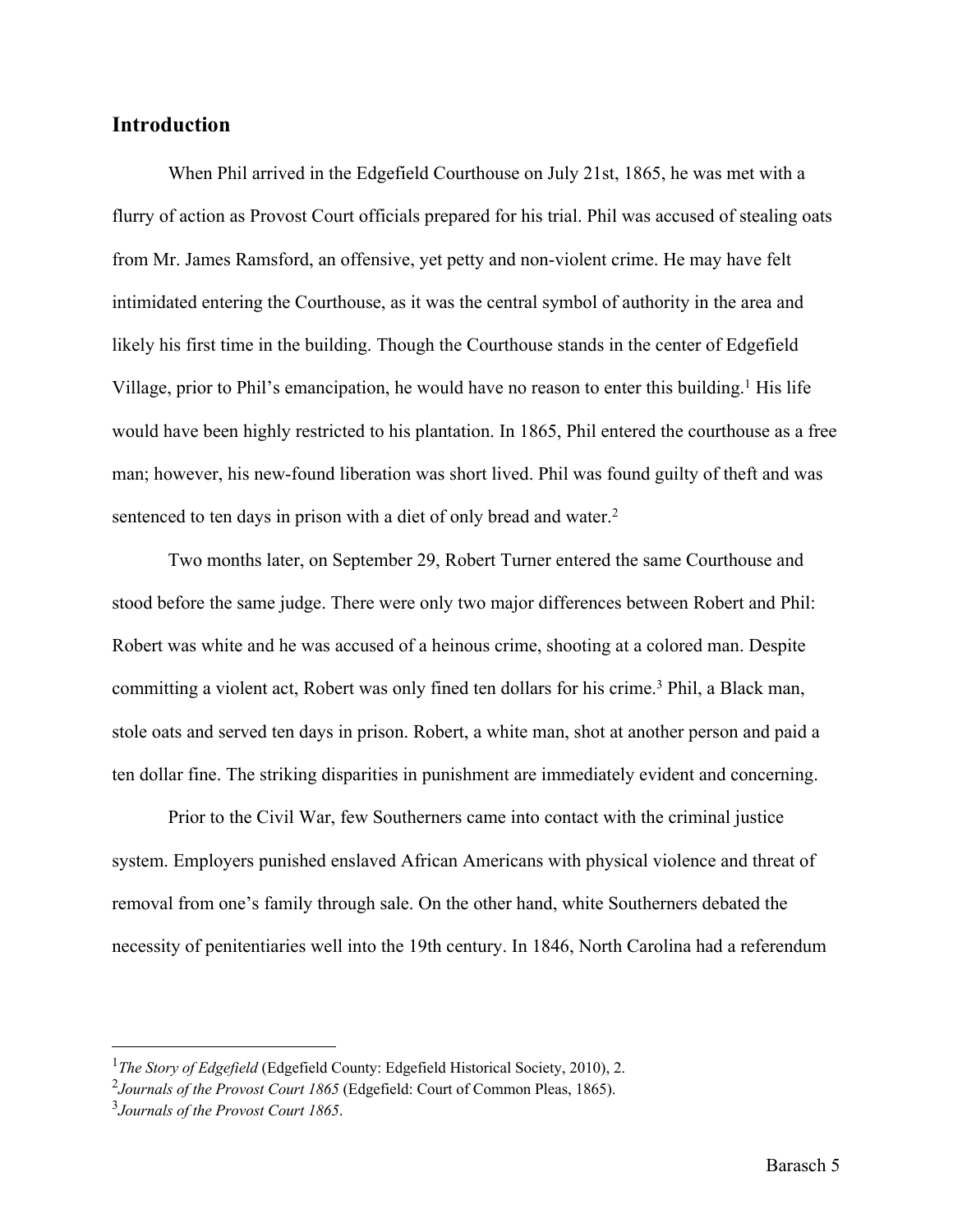on whether the state should open penitentiaries. Only 28% of the civic population voted yes.<sup>4</sup> South Carolina did not have a single penitentiary until 1849.<sup>5</sup> The majority of the imprisoned population prior to the Civil War was poor, immigrant white men. Imprisoning an enslaved person not only did not make financial sense for a slaveholder, Black men were not considered to have civic virtue and therefore the concept of "penal reform" was inapplicable.<sup>6</sup> In this context, Phil and Robert Turner's trials were novel and important.

During Early Reconstruction, the use of imprisonment first became widespread in the South and racial disparities in the law, as well as in arrest and sentencing patterns, began to emerge. There is less historical literature dedicated to Early Reconstruction (1865-1867) than other periods because the records for these years can be sparse. The South was reeling from defeat, government programs were undergoing revision, and most states were in financial crisis. Despite these challenges, this thesis examines the Early Reconstruction period in order to analyze the moment at which the use of the formal legal system, including arrests, trials, and incarceration became popular.

The dominant legal system during Early Reconstruction was a series of statutes known as the Black Codes. These codes targeted freed-people. They criminalized everyday activities for African Americans including gathering at night, owning a gun, selling farm products without a master's permission, opening a business without a judge's signature, and vagrancy laws. Vagrancy laws stated that any freed-person who did not have a labor contract or appeared idle or drunk could be arrested. In the fall of 1865, Mississippi and South Carolina were the first states to pass Black Codes.

<sup>4</sup>Edward Ayers, *Vengeance and Justice: Crime and Punishment in the Nineteenth-Century American South* (New York: Oxford University Press, 1984), 51.

<sup>5</sup>Edward Ayers, *Vengeance and Justice*, 59.

<sup>6</sup>Edward Ayers, *Vengeance and Justice*, 61.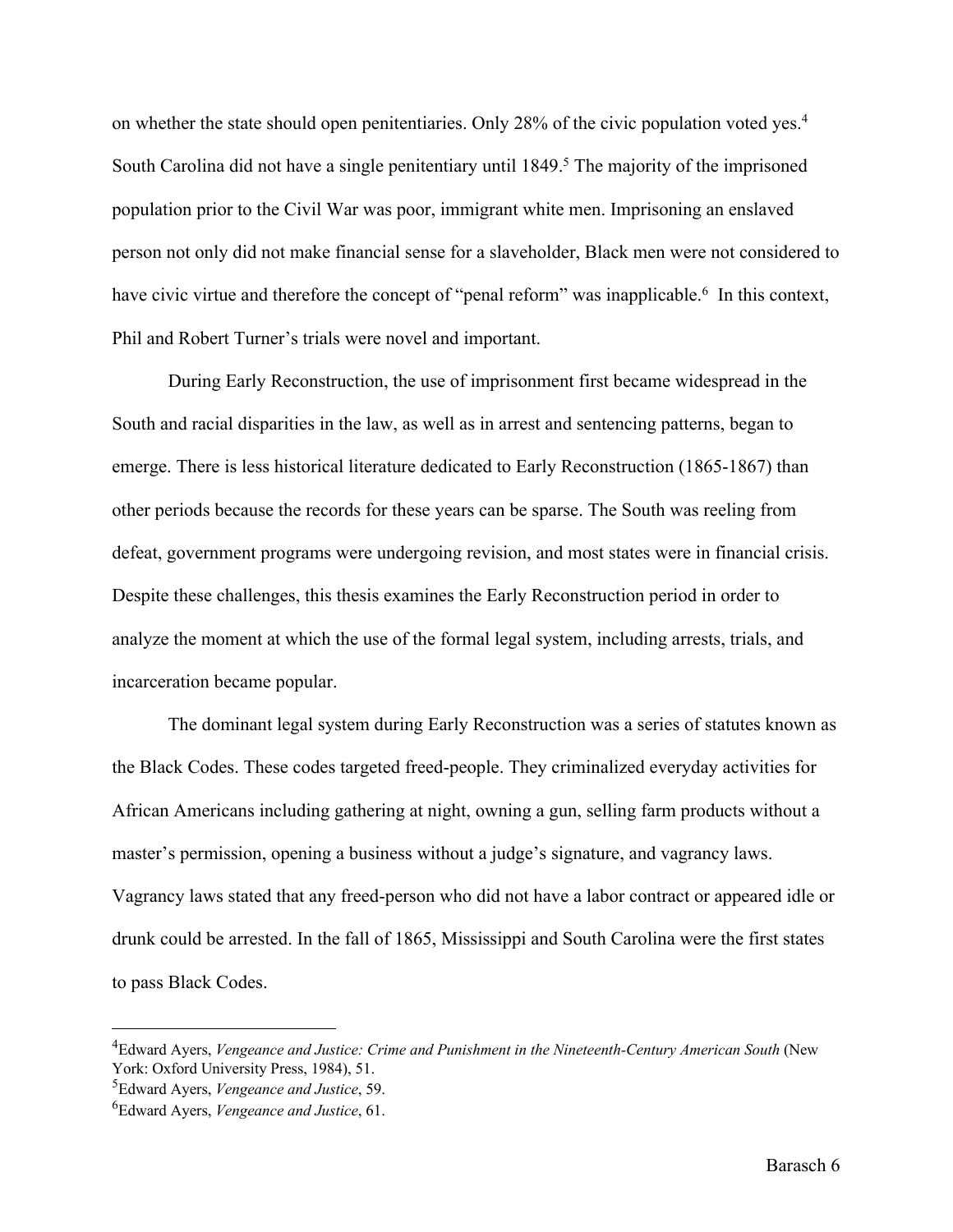Many historians have studied the complex legal system of the Reconstruction era (1865- 1877) and several have focused on the Black Codes. There are two central approaches to how historians analyze the legacy of these laws. The first group of historians focus on the importance of Black Codes to the legal history of the United States. These historians believe that the Black Codes signified the commencement of a new legal system that relied upon incarceration. The second group of historians believe that convict leasing was the central legacy of the Black Codes. Convict leasing is a term for a system of forced labor, which was popular in the South from 1866 to the 1930s. The main victims of this system were Black people, who were arrested for nonviolent, petty crimes and sentenced to forced labor in harsh conditions on public works or private companies. According to one statute in the South Carolina Black Code, a freed-person could be sentenced to a year of forced labor for stealing an item worth less than twenty dollars.<sup>7</sup>

The first group of historians, who focus on the legal importance of the Codes, their discriminatory nature, and their novel use of incarceration, include renowned historians Edward Ayers, Eric Foner, and Theodore Brantner Wilson.<sup>8</sup> In addition to these historians, there are other legal specialists who focus on specific aspects of the Black Codes. Dan T. Carter discusses how the Black Codes triggered federal intervention in the South.<sup>9</sup> Joseph A. Ranney focuses on the Black Codes at the state-level, detailing different states' legislation.10 Amy Dru Stanley writes about the Black Codes to discuss how the concept of contract developed.<sup>11</sup> Though these

<sup>7&</sup>quot;An Act to Amend the Criminal Law," *Acts of the General Assembly of the State of South Carolina Passed at the Sessions of 1864-1865*, no. 4731 (Columbia: 1865).

<sup>8</sup>Edward Ayers, *Vengeance and Justice*, 150-184; Eric Foner, *A Short History of Reconstruction* (New York: Harper Perennial Modern Classics, 2015), 93-95; Theodore Brantner Wilson, *The Black Codes of the South* (Tuscaloosa: University of Alabama Press, 1965), 56-80.

<sup>&</sup>lt;sup>9</sup>Dan T. Carter, *When the War Was Over: The Failure of Self-Reconstruction in the South, 1865–1867* (Baton Rouge: Louisiana State University Press, 1985), 1-5.

<sup>10</sup>Joseph A. Ranney, *In the Wake of Slavery: Civil War, Civil Rights, and the Reconstruction of Southern Law* (Westport: Praeger, 2006), 2.

<sup>11</sup>Amy Dru Stanley, *From Bondage to Contract: Wage Labor, Marriage, and the Market in the*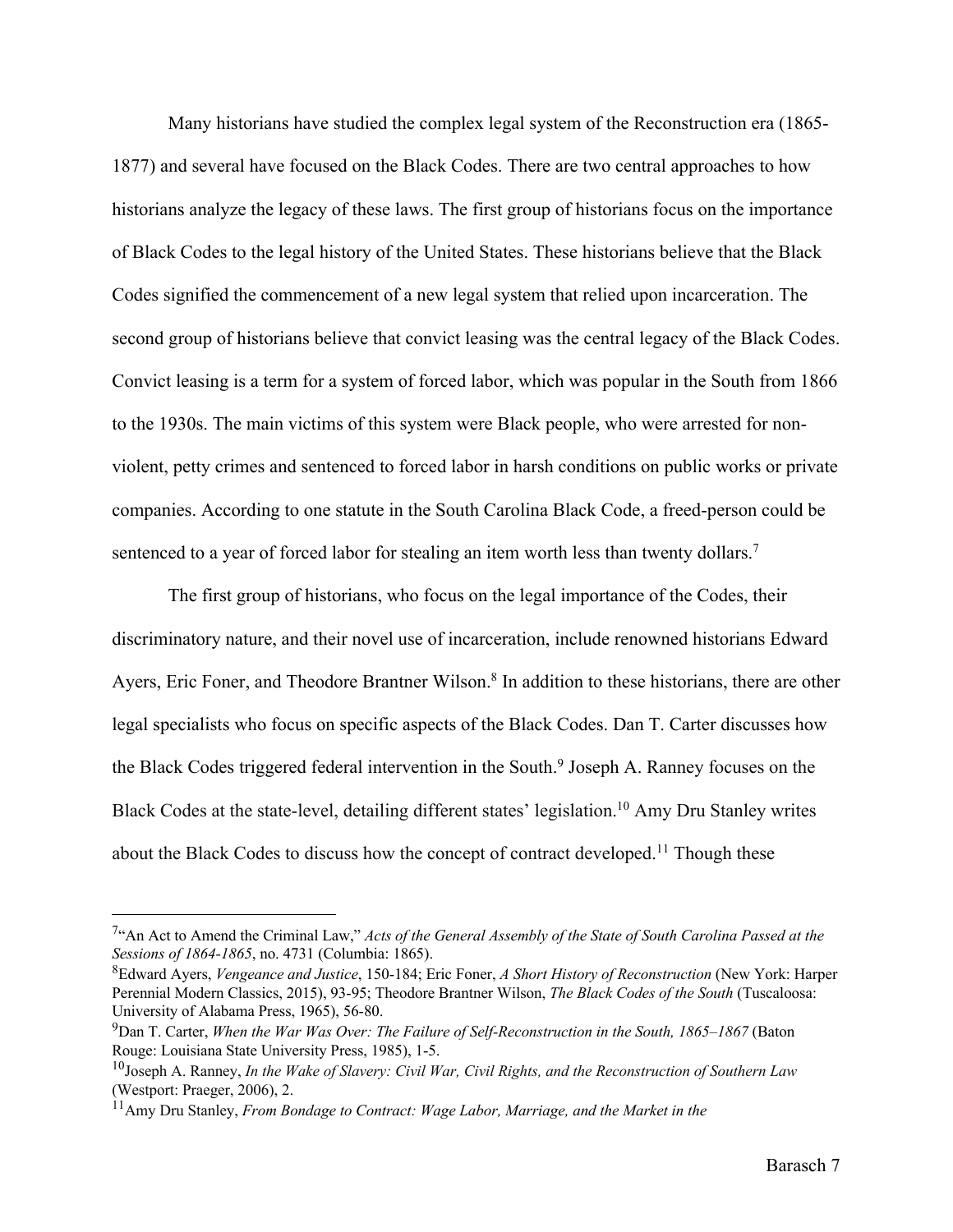historians differ in focus, they are bound by their common belief that the most important legacy of the Black Codes was its impact on legal and carceral history.

The second group of historians argue that the central legacy of the Black Codes is convict leasing. Within the group of historians who write extensively about convict leasing there are two camps. First, there are historians who believe convict leasing was a continuation of slavery. Unlike the legal historians, these historians do not see the Black Codes as novel. They view them as a continuation of the discrimination and criminalization that Black people have always experienced. In this group of historians are Michelle Alexander, Angela Davis, Douglas A. Blackmon, Milfred C. Fierce, and Daniel A. Novak.12 They each demonstrate how Black Codes allowed for Black individuals to be subjected to forced labor and how convict leasing was similar to slavery.

Second, there are historians who write extensively about convict leasing, but do not view the system as a continuation of slavery. They argue that convict leasing is unique, though not necessarily better, than slavery. Alexander C. Lichtenstein argues that convict leasing was vital to the economic growth of the South in the post-war era and people who were not necessarily proponents of slavery supported convict leasing.13 Matthew Mancini states that convict leasing is worse slavery. He argues that slave owners had an economic incentive to keep enslaved people alive. Instead, under convict leasing, private companies would work convicts to death.<sup>14</sup> Though

*Age of Slave Emancipation* (New York: Cambridge University Press, 1998), 127.

<sup>12</sup>Michelle Alexander, *The New Jim Crow: Mass Incarceration in the Age of Colorblindness* (New York: The New Press, 2012), 1-19; Angela Davis, *Are Prisons Obsolete?* (New York: Seven Stories Press, 2003), 28-29; Douglas A. Blackmon, *Slavery by Another Name: The Re-enslavement of Black Americans from the Civil War to World War II* (New York: Anchor Books, 2008), 10; Milfred C. Fierce, *Slavery Revisited: Blacks and the Southern Convict Lease System, 1865-1933* (New York: Brooklyn College, 1994), 1-13; Daniel A. Novak, *The Wheel of Servitude: Black Forced Labor after Slavery* (Lexington: University Press of Kentucky, 1978), 1-8.

<sup>13</sup>Alexander C. Lichtenstein, *Twice the Work of Free Labor: The Political Economy of Convict Labor in the New South* (New York: Verso, 1996), 73-104.

<sup>14</sup>Matthew Mancini, *Ones Dies, Get Another: Convict Leasing in the American South, 1866-1928* (Columbia: University of South Carolina Press, 1996), 1-12.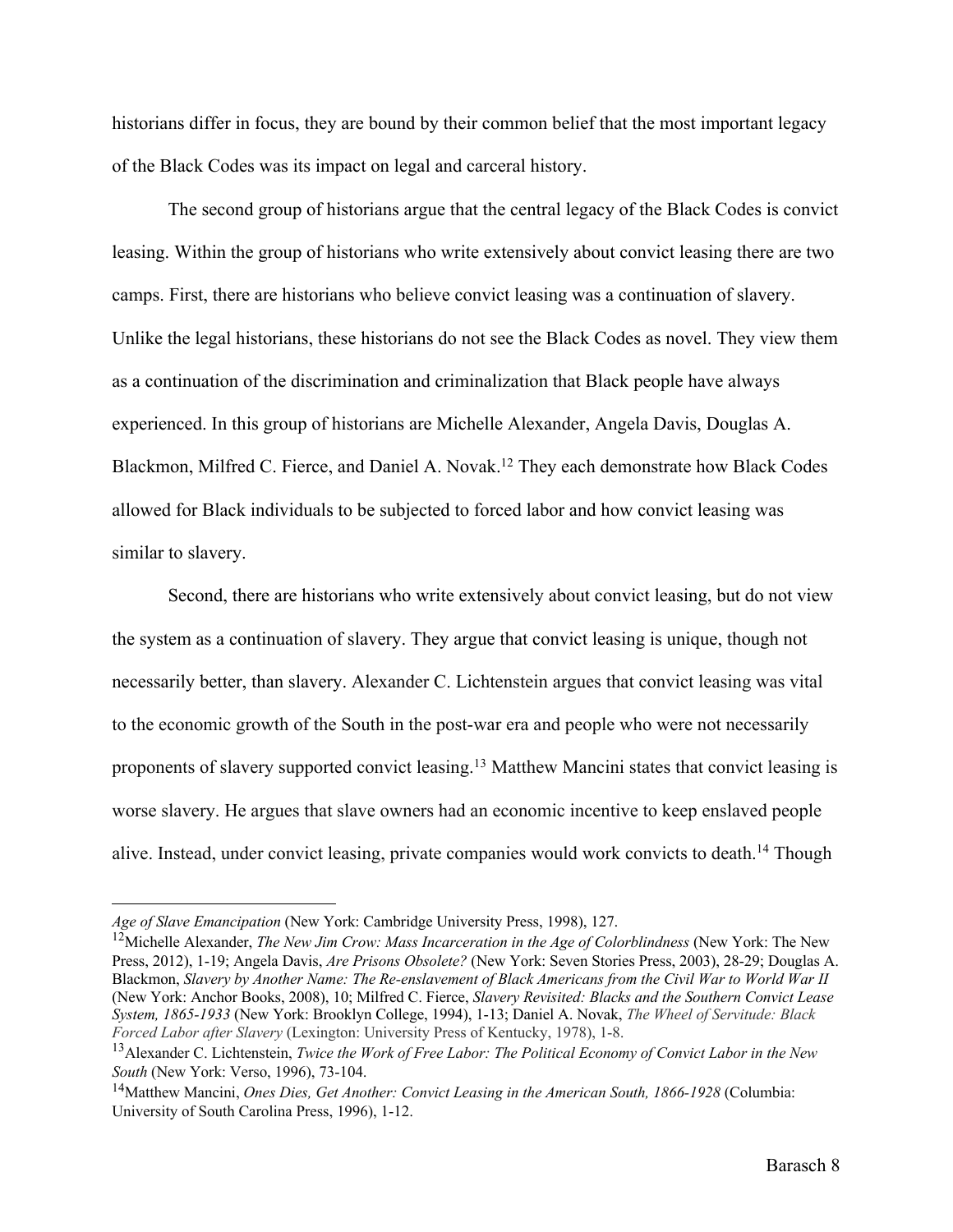these two camps of historians disagree on whether convict leasing was a continuation of slavery or not, they agree that the central legacy of the Black Codes was the system of forced labor that it prescribed as a punishment for Black individuals who committed petty crimes.

These two fields of historiography are united through their interest in vagrancy. The vagrancy statute was one of the harshest in the Black Code. It attempted to recreate the plantation labor system through coercion and threat of arrest. Due to its extremity, many historians have centered discussions of the Black Codes on vagrancy. While I discuss vagrancy extensively in chapter one and refer to historians' claims regarding that statute, it is important to note that in this thesis I do not engage with overarching arguments of either historiographic group; I do not address whether the central legacy of the Black Codes is a novel legal era or convict leasing. Rather, my conclusions center around arrest and sentencing data from Edgefield County.

My contribution to the historiography of the Black Codes is about the local enforcement of the law. While many historians write about the importance of the Codes, few have attempted to quantify how the enforcement affected freed-people on a local scale during the 1865-1867 period. This focus leads to a handful of key research questions: how many freed-people were actually incarcerated during this period? What disparities exist in arrest and sentencing patterns? The quantity of arrests matters to this historiographical conversation as it illustrates how the Black Codes were applied in 'ordinary' people's lives. Additionally, the Black Codes were repealed a year after their passage, once Republican Congressional representatives observed their discriminatory nature. Did the repeal of the Black Codes change how African Americans experienced the criminal justice system in the South? Through a novel quantitative analysis of arrest and sentencing patterns for Edgefield, South Carolina, I attempt to answer these questions.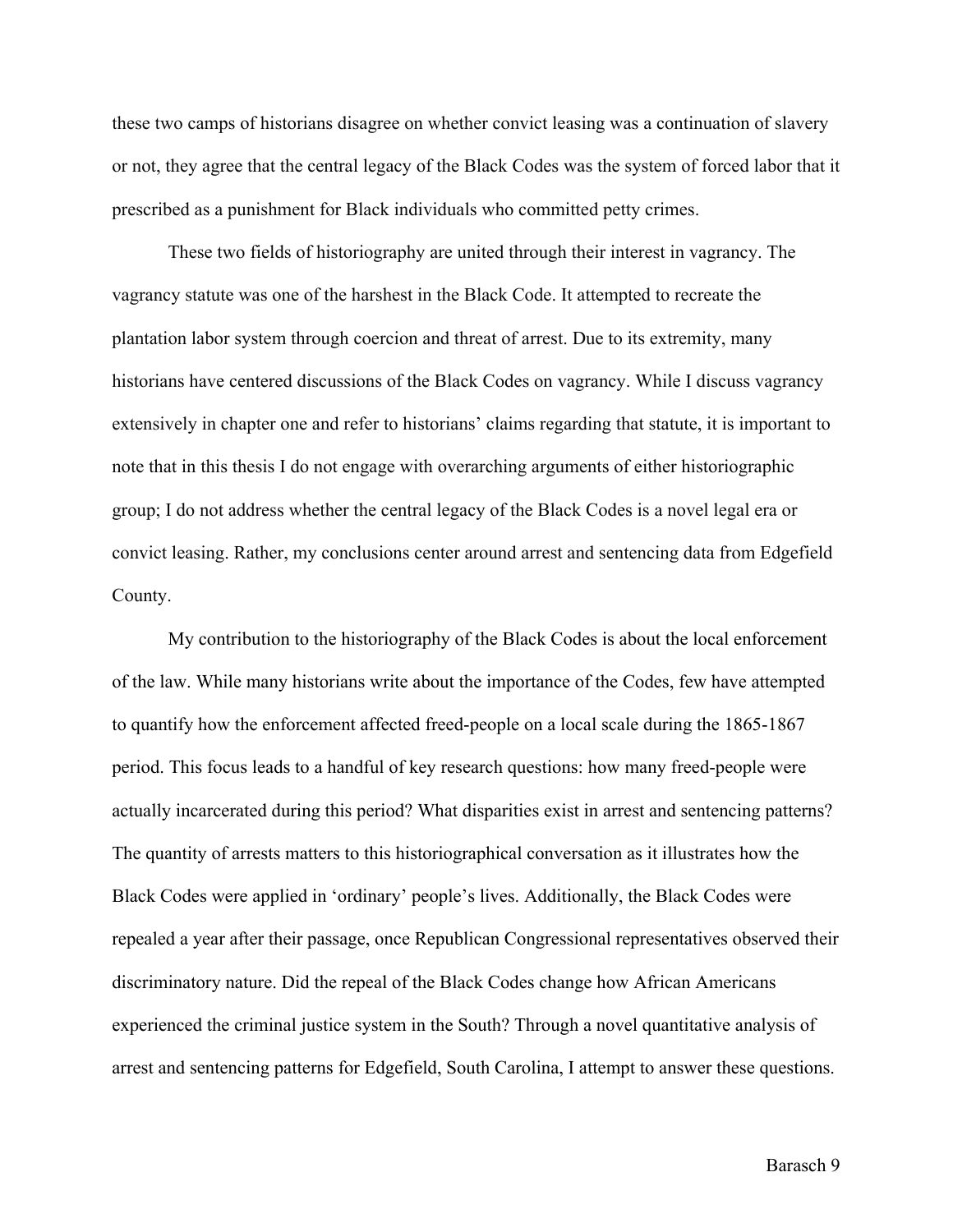I have only located one other historian who has attempted a similar, quantitative project, John K. Bardes. Bardes investigates how vagrancy was enforced in New Orleans from 1862 to 1868. He analyzes arrest records, court recorder documents, newspapers, and Freedmen's Bureau documents to identify how many African Americans were arrested for vagrancy and what the impact of the Black Codes were on 'ordinary people.'15 Bardes' study is similar to my own in that he asked questions regarding the local enforcement of the Black Codes in one location, New Orleans. This thesis shares much in common with Bardes' quantitative approach, but applies it to a far less urban environment.

My research focuses on Edgefield County, South Carolina for several reasons. Since historians have argued that Black Codes were a mechanism to coerce African Americans to return to plantation labor, I wanted to investigate arrest and sentencing data in an agrarian region. Edgefield is a plantation region that is representative of the greater rural South in many ways the community was established in the colonial period, it was predominately agricultural, slavery was the basis of the labor force until emancipation, and there was a broad class distribution among the white residents.16 Edgefield is also well-known due its size and prominence. In 1860, Edgefield was 951,451 acres, making it the largest district behind Charleston.<sup>17</sup> Additionally, in 1860, Edgefield led South Carolina in both animal and agricultural production.<sup>18</sup> Thus, Edgefield is a well-studied plantation region, which shared many qualities with other Southern agrarian regions during Reconstruction.

<sup>&</sup>lt;sup>15</sup>John K. Bardes, "Redefining Vagrancy: Policing Freedom and Disorder in Reconstruction New Orleans, 1862-1868," *The Journal of Southern History* 84, no. 1 (2018): 76-77.

<sup>16</sup>Orville Vernon Burton, *In My Father's House Are Many Mansions: Family and Community in Edgefield, South Carolina* (Chapel Hill: University of North Carolina Press, 1985), 35.

<sup>17</sup>Orville Vernon Burton, *In My Father's House Are Many Mansions*, 14.

<sup>18</sup>Orville Vernon Burton, *In My Father's House Are Many Mansions,* 35.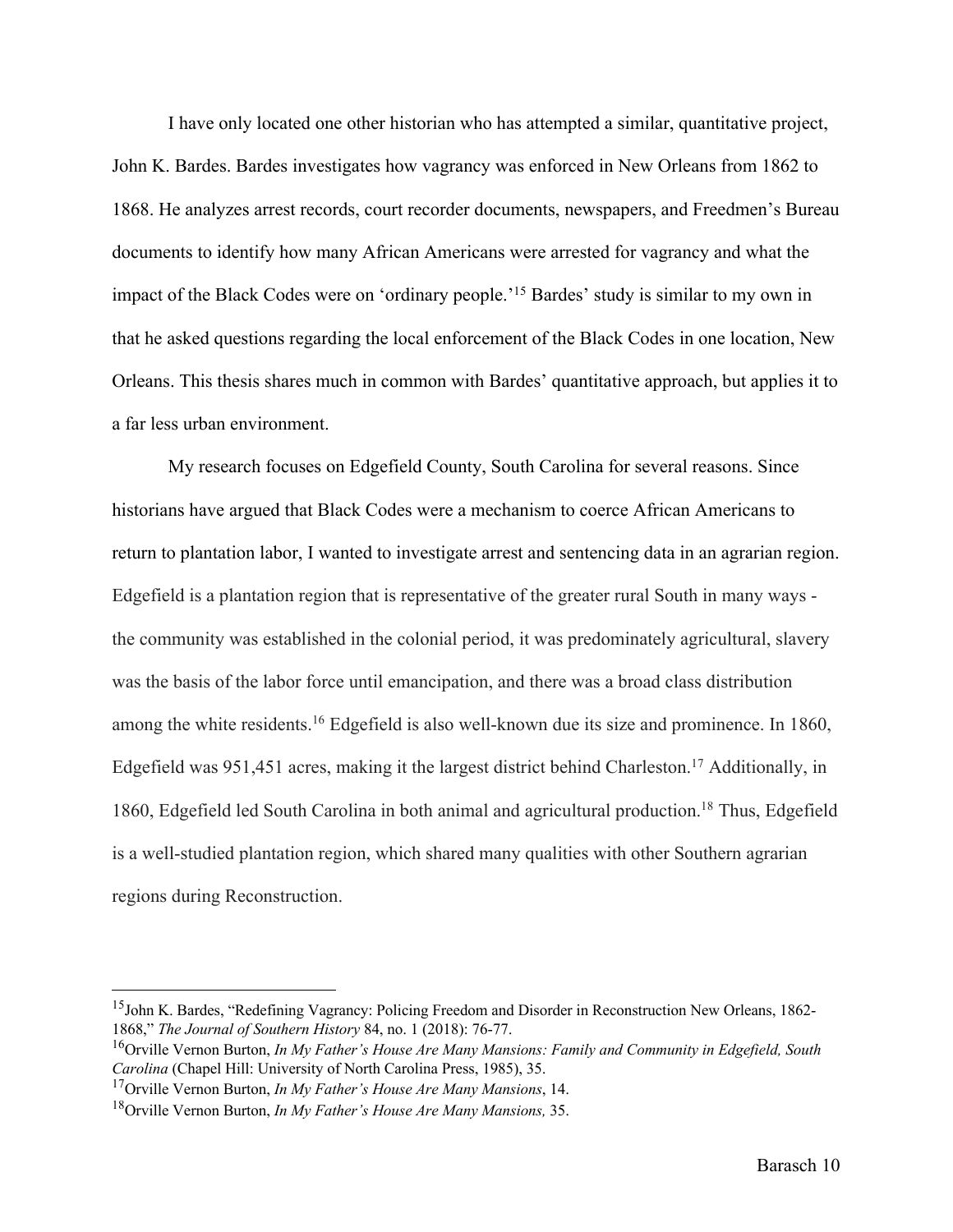Additionally, Edgefield County is known for its white supremacist violence and its many prominent Democratic politicians who supported slavery, secession, and white supremacy. These politicians include Civil War governors Francis W. Pickens and Milledge Luke Bonham, Confederate generals Mathew Calbraith Butler and Martin Wither Gary, Representative James Henry Hammond, and notorious leader of a white redemption group, Benjamin Tillman.<sup>19</sup> The political successes of Edgefield's men could be owed to the legal prominence of Edgefield. When the cotton boom made Edgefield prosperous in the late eighteenth century, the Courthouse-village became known for law and politics.20

Edgefield's legal prominence may be the reason that many arrest and trial documents from Reconstruction survive today; these sources were essential to my research. In fact, Edgefield is the only county in South Carolina with a surviving, and publicly accessible, Sheriff's Jail Book for the years 1865-1867. In addition, Edgefield is home to the longest running, white owned newspaper in the state, *The Edgefield Advertiser*, which I rely upon to glean information about the attitudes of white people in the county. Thus, Edgefield was a plantation region, with legal prominence, surviving archival records, and an active newspaper. These factors allowed me to conduct a quantitative analysis of Edgefield County's law enforcement practices during Early Reconstruction (1865-1867).

In order to understand how everyday people, and especially emancipated individuals, interacted with the criminal justice system during Early Reconstruction, I explore three subjects: the South Carolina law, local law enforcement practices, and how the law and law enforcement can be understood together. The first chapter details the many laws that were passed and repealed

<sup>19</sup>Orville Vernon Burton, *In My Father's House Are Many Mansions*, 6.

<sup>20</sup>*The Story of Edgefield,* 2-3.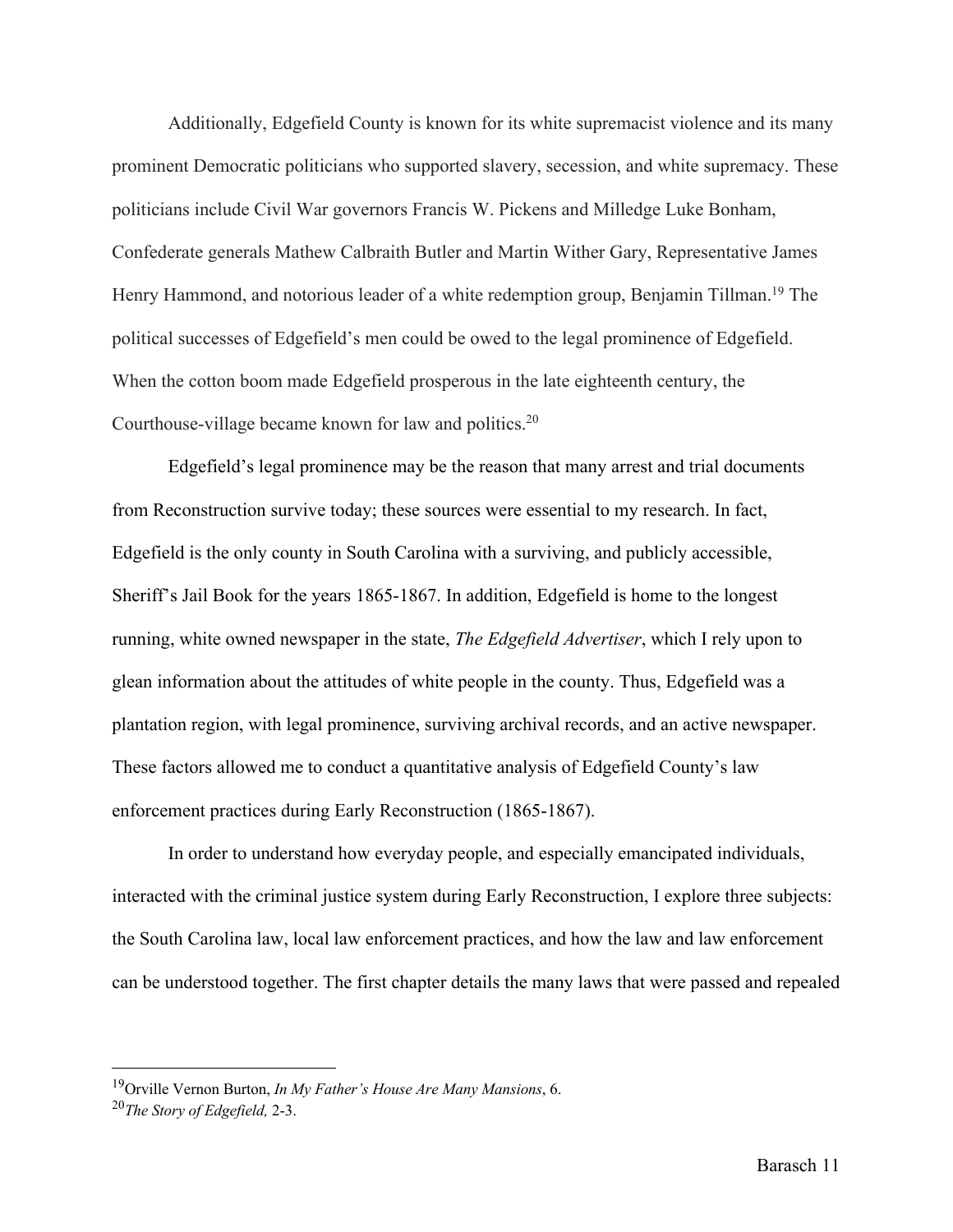between 1865 and 1867 in South Carolina. It focuses on the 1865 South Carolina Constitution, the South Carolina Black Codes, and the Civil Rights Act of 1866. In this section, I refer to state assembly journals, legislation, and Governor Perry and Governor Orr's speeches. Alongside these sources, I use *The Edgefield Advertiser* to understand how white people in Edgefield reacted to the changing laws. Throughout the Civil War, *The Edgefield Advertiser* defended nullification, succession, and slavery. It was a major news source in the county; in fact, there was no Black owned newspaper in this county during Reconstruction, even though by percentage the population was predominantly African American. These sources allow me to offer a robust analysis of how South Carolina legislation was received in Edgefield.

Chapter two analyzes arrest and sentencing practices in Edgefield from 1865 to 1867. To accomplish this goal, I built a dataset where I aggregated the arrests in the Edgefield Sheriff's Jail Book and the trials in the Criminal Court and Provost Court journals. I also relied upon the 1870 census, the first census to list African Americans in the South by name, in order to learn more about the individuals in the arrest and sentencing records. I analyze this dataset in several different segments in order to understand what patterns emerge. In chapter two, I quantify the data in two central categories: arrests and trials. In chapter three, I separate the data into three central categories: arrests and trials prior to the passage of the Black Code, while the Black Code was the law, and after the repeal of the Black Code.

In chapter three, I discuss how we can understand the information presented in chapters one and two in conjunction. I return to the sources used in the first chapters to demonstrate how the law and its local enforcement are related, but not identical. In this chapter, I question how responsive local law enforcement was to the law and whether they enforced the Black Codes.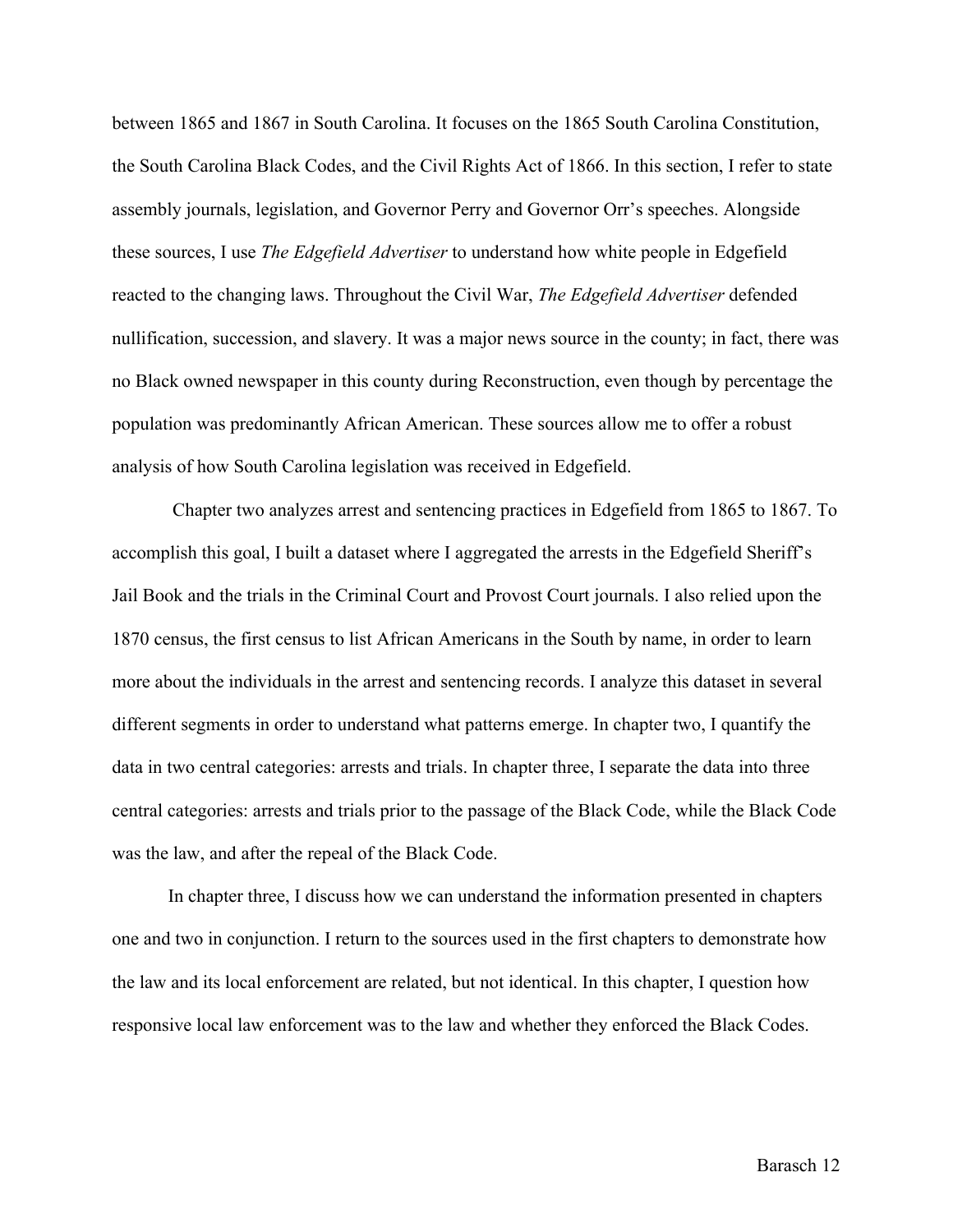Ultimately, through an investigation of the laws, arrests, and trials in Edgefield, South Carolina, I discovered racial disparities in local law enforcement's practices. Black people in Edgefield were more likely to be arrested for non-violent crimes including larceny, loitering, and breaking of the peace, whereas white people were more likely to be arrested for violent crimes including murder and assault. There were also disparities in sentencing. Black people were often punished with incarceration, whereas white people were often punished with monetary fines. Furthermore, those on trial for larceny and theft were found guilty more often than those on trial for murder. The 1865 Provost Court trials of Phil and Robert Turner exemplify these patterns: Phil was charged with non-violent theft and was incarcerated; Robert shot at another man and paid a small fine.

Additionally, my data indicates that arrest and sentencing patterns did not dramatically shift from 1865 to 1867, revealing that the passage and repeal of the Black Codes did not have a large impact on local law enforcement practices. Lastly, I did not find evidence of vagrancy arrests or convict leasing in my research. This begs the question: Was it the case that two major components of the Black Codes, vagrancy and forced labor, were not enforced in this period? If the law and local enforcement are not synonymous and components of the Black Codes were not enforced, then historians who study the Black Codes need to reevaluate what the true impact of these discriminatory laws were on ordinary Black Americans in the South.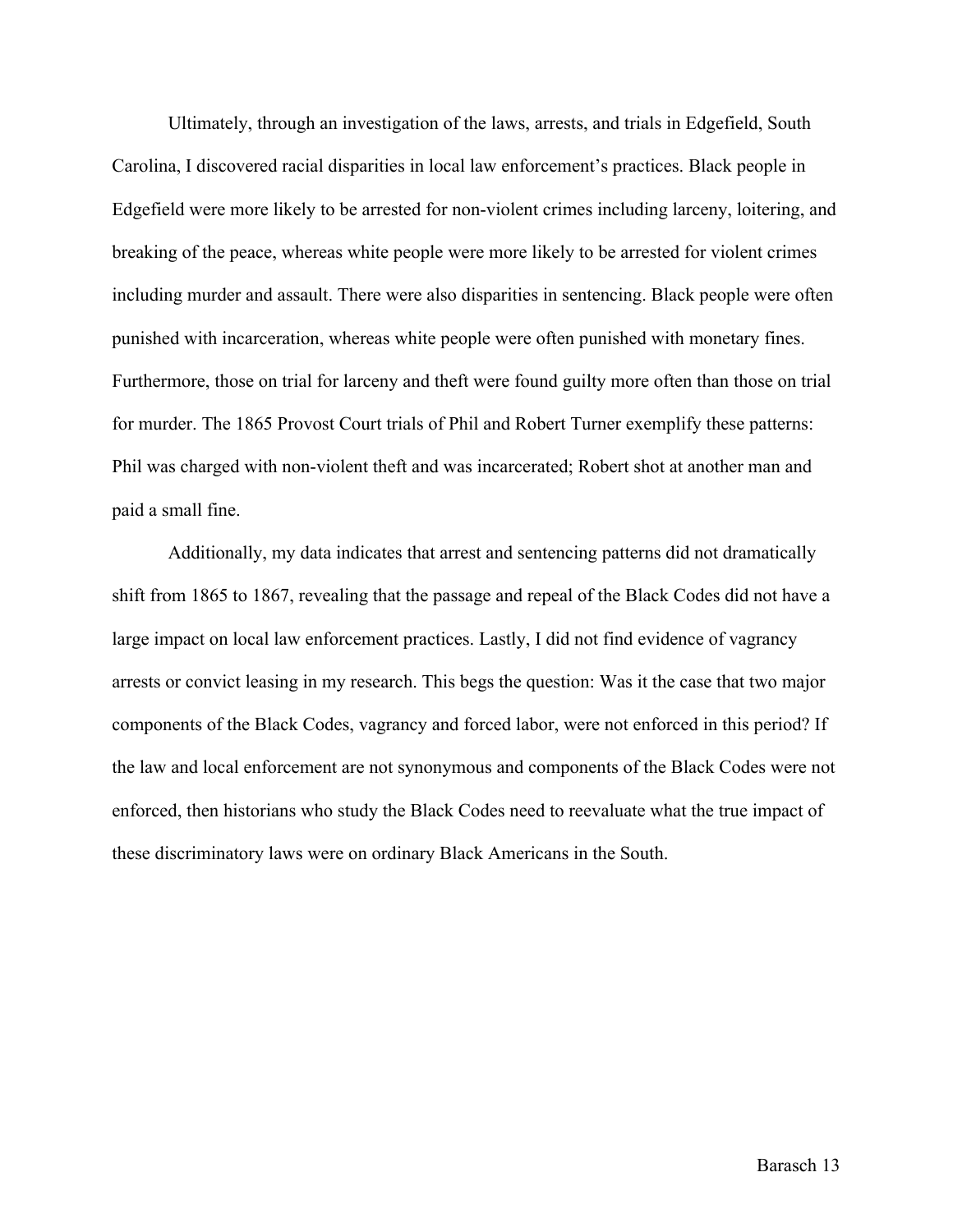### **Chapter One**

#### **The Legal History of South Carolina, 1865–1866**

On June 12, 1865, Charles Soule, a Freedmen's Bureau official wrote to General O.O. Howard and expressed concern regarding the freed-people of Orangeburg, South Carolina. His letter states, "there are many [freedmen] whom the absence of the usual restraint and fear of punishment renders idle, insolent, vagrant and thievish."21 Charles Soule was not the only person who was anxious about whether the newly emancipated African Americans would labor or not. In 1865, the South Carolina legislature instituted vagrancy laws. Vagrancy laws stipulated that all freed-people must sign labor contracts, which bound them to plantation labor. Those who did not sign a contract could be arrested and punished. Thus, vagrancy laws ensured that Black Americans continued to be employed as agrarian laborers.<sup>22</sup>

Several states passed vagrancy laws as a component in a legislative package entitled Black Codes. Three states passed such codes in 1865 (Mississippi, South Carolina, and Alabama), while the seven remaining Confederate states wrote legislation pertaining to freedpeople in 1866.23 Eric Foner argues that planters sought to reestablish a plantation labor system in the Black Codes through the punishment of any freedmen who did not agree to sign a contract for agrarian labor.24 The 1865 Black Code of Mississippi includes an entire chapter defining and criminalizing vagrancy. Section one of their "Act to amend the Vagrant Laws" reads:

Be it further enacted, That all rogues and vagabonds, idle and dissipated persons, beggars, jugglers, or persons practicing unlawful games or plays, runaways, common drunkards, common night-walkers, pilferers, lewd, wanton, or lascivious persons, in speech or behavior, common railers and brawlers, persons who neglect

<sup>&</sup>lt;sup>21</sup>Ira Berlin et al., "The Terrain of Freedom: The Struggle over the Meaning of Free Labor in the U.S. South," *History Workshop Journal* 22, no.1 (1986): 118.

<sup>22</sup>John K. Bardes, "Redefining Vagrancy," 69.

<sup>23</sup>Theodore Brantner Wilson, *The Black Codes of the South*, 96.

<sup>24</sup>Eric Foner, *A Short History of Reconstruction*, 93.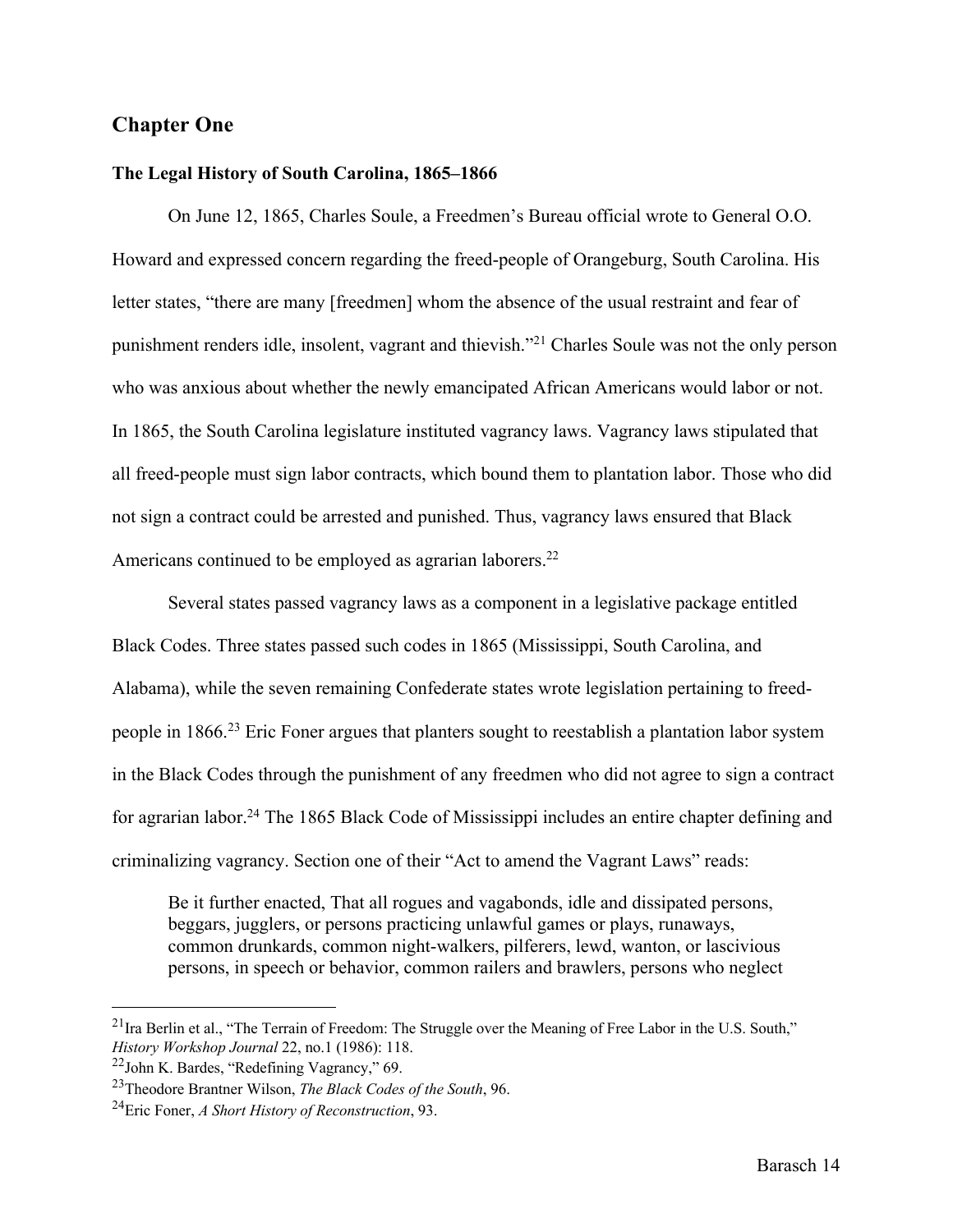their calling or employment, misspend what they earn, or do not provide for the support of themselves or their families, or dependents, and all other idle and disorderly persons…shall be deemed and considered vagrants, under the provisions of this act, and upon conviction thereof shall be fined not exceeding one hundred dollars...and be imprisoned, at the discretion of the court, not exceeding ten days.<sup>25</sup>

The broad nature of this law reveals why historian John Bardes views vagrancy laws as a "catchall" category of crime. The offenses are activities such as drinking, playing games, and taking a stroll at night. Furthermore, these laws specifically targeted Black people: the Mississippi vagrancy law commences, "all freedmen, free negroes and mulattoes in this State" and goes on to state that vagrants will be arrested and imprisoned.<sup>26</sup> Black Codes in Alabama and South Carolina used similar language to compel people of color into restrictive labor contracts. Black Codes eliminated virtually all labor options, except field work, for newly freed-people through the criminalization of Black unemployment and Black leisure. In doing so, these laws reinforced the racial hierarchy, wherein white owners profited and Black field-hands labored.

South Carolina was the second state to pass a Black Code. It was completed days after Mississippi's Code.<sup>27</sup> The South Carolina State legislature met in the Fall of 1865 and passed a series of statutes, which directly targeted "people of color." A more in-depth analysis of the South Carolina 1865 legislation, Constitutional Convention, and reaction to the Civil Rights Act of 1866, will illuminate how South Carolina created a discriminatory criminal justice system.

A. The Constitutional Convention in South Carolina

On May 26, 1865, General Simon Bolivar Buckner surrendered to the Union army and the Civil War concluded. The conclusion of the war, and the subsequent assassination of

<sup>25&</sup>quot;An Act to Amend the Vagrant Laws of the State," *Act of the General Assembly of the State of Mississippi at the Sessions of 1864-1865* (Jackson: 1865), §I.

<sup>26&</sup>quot;An Act to Amend the Vagrant Laws of the State," §II.

<sup>27</sup>Theodore Brantner Wilson, The *Black Codes of the South,* 71.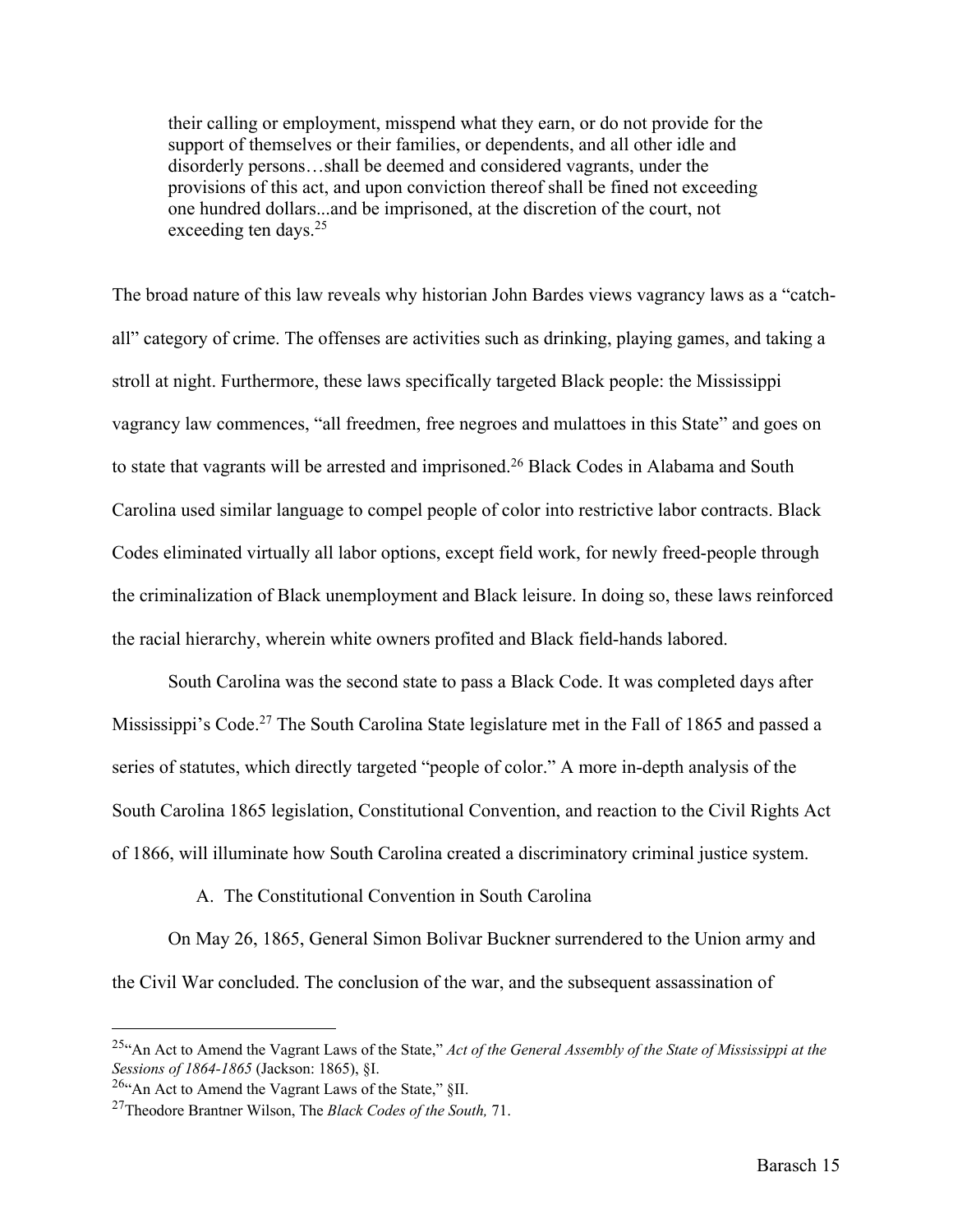President Lincoln, left Andrew Johnson with the responsibility of restoring Confederate states to the Union. He immediately began appointing provisional governors and on June 30th, Johnson appointed Benjamin Franklin Perry as the provisional Governor of South Carolina. President Johnson released a proclamation announcing his gubernatorial selection and prescribed the following duties to Governor Perry: "at the earliest practicable period, to prescribe such rules and regulations as may be necessary and proper for convening a Convention…for the purpose of altering or amending the Constitution thereof…to restore said State to its Constitutional relations to the Federal Government."<sup>28</sup> Thus, Andrew Johnson ordered Governor Perry to hold elections for a Constitutional Convention. The proclamation implies that once the Constitution was rewritten, South Carolina would be readmitted to the Union.

President Johnson allowed Governor Perry to initiate delegate elections and hold a Constitutional Convention with minimal demands, which he detailed in his May 1865 Amnesty Proclamation: delegates must have "subscribed [to] the oath of amnesty" and the state was required to adopt the Thirteenth Amendment and repudiate Confederate debt.<sup>29</sup> Johnson's restoration of white property and political agency after fulfilling these simple demands is controversial. Historian Dan Carter deems the period from 1865 to 1867 "self-reconstruction," because Andrew Johnson gave Southern states almost complete power over their own reconstruction, including over writing laws pertaining to freed-people. The result was racially discriminatory constitutions and the Black Codes. Thus, Carter titles his book about this period, *When the War Was Over: The Failure of Self-Reconstruction in the South, 1865-1867* to illustrate the ineffective nature of President Johnson's practice of empowering provisional

<sup>28</sup>Proclamation No. 143 (June 30, 1865).

<sup>&</sup>lt;sup>29</sup>Proclamation No. 134 (May 29, 1865).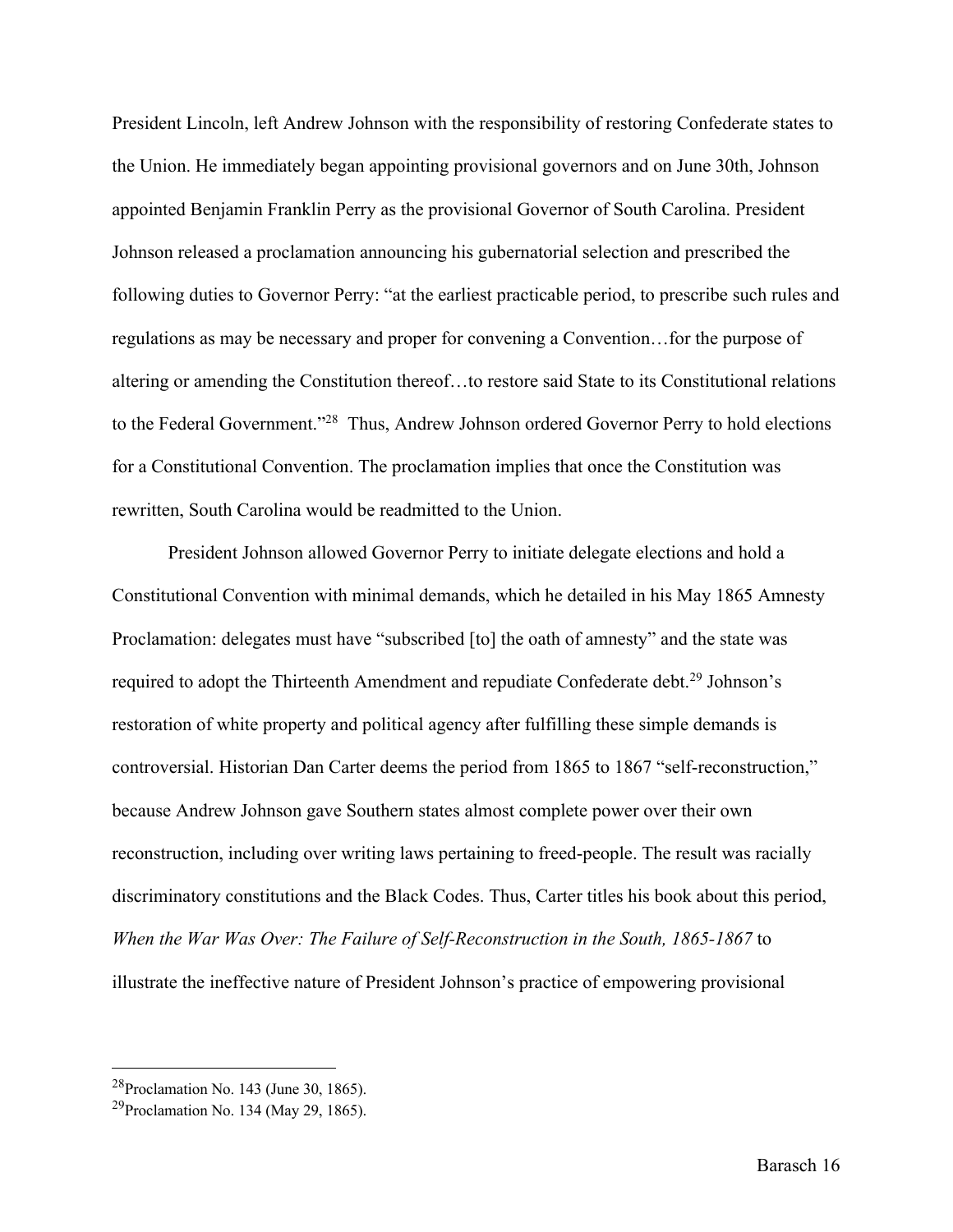Governors to lead reconstruction.<sup>30</sup> Sure enough, Benjamin Perry's first act as Governor was to reinstate Confederate politicians; "[I] hereby proclaim and declare that all civil officers in South Carolina, who were in office when the civil government was suspended in May last…shall, on taking the oath of allegiance...resume the duties of their office."31 Benjamin Perry decided that the members of the Confederate legislature, the majority of whom supported slavery, were to be reinstated in 1865. This proclamation illustrates Governor Perry's ethos of reconstruction, which was to rejoin the Union as quickly as possible with the aid of former Confederate leaders.

Elections for the delegates to the Constitutional Convention occurred shortly after Governor Perry's August Proclamation. Edgefield, South Carolina sent six men to Columbia, South Carolina to participate in the Constitutional Convention: W.S. Mobley, G.D. Tillman, R.G.M. Dunovant, Jas. A. Talbert, R.W. Pickens, and P.F. Hammond.<sup>32</sup> According to the Federal Census of 1860, these men owned enslaved people prior to the Civil War. W.S. Mobley owned fifty-one enslaved people; G.D. Tillman owned one enslaved boy; R.G.M. Dunovant enslaved forty-seven people; Jas. A. Talbert owned seventy enslaved people, and I was unable to locate Pickens or Hammond on the census.<sup>33</sup> I note that many delegates were slaveholders to illustrate whose opinion was considered when South Carolina rewrote their Constitution. Many of the delegates were former Confederates, former slaveholders, and wealthy; their prejudices shaped the South Carolina Constitution of 1865, and the subsequent 1865 legislation.

The South Carolina Constitutional Convention commenced on September 13, 1865. Local and national newspapers, such as *The Edgefield Advertiser* and *The New York Times*,

<sup>30</sup>Dan T. Carter, *When the War Was Over*, 3-5.

<sup>&</sup>lt;sup>31</sup>"SOUTH CAROLINA; Gov. Perry's Proclamation for Reconstruction Loyal Citizens Urged to take Oath of Allegiance Elections to be Held According to the Laws of the State of South Carolina," *New York Times*, (New York, NY), August 6, 1865.

<sup>32</sup>*The Edgefield Advertiser* (Edgefield, SC), September 13, 1865.

<sup>33</sup>*Slave Schedules 1860*, Bureau of the Census (Washington D.C., 1860).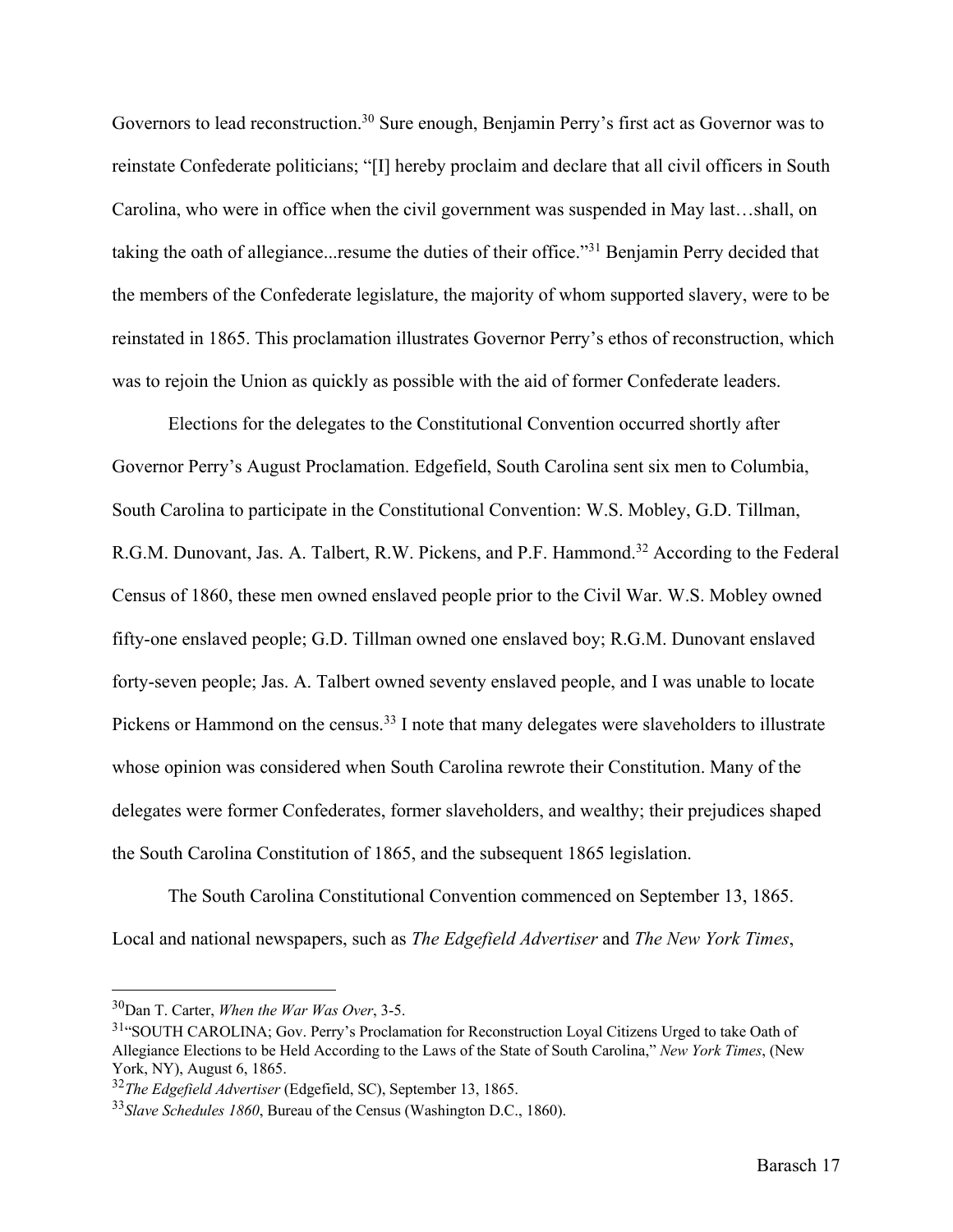reported on the convention. The convention was composed of 124 delegates and on the first day these delegates elected Judge D.L. Wardlaw of Abbeville County as the presiding president.<sup>34</sup> *The Edgefield Advertiser* describes Judge Wardlaw as an "able, honest, dignified, and learned" man.35 However, Judge Wardlaw was the former speaker of the House of Representatives in the South Carolina Assembly and had previously denied that the Emancipation Proclamation ended slavery, saying, "[I]t is preposterous to attribute such effect to the mere proclamation of President Lincoln."36

Before the first day of the convention adjourned, Mr. Dudley of Marlboro, introduced a resolution stating, "That, under the present extraordinary circumstances, it is both wise and politic to accept the condition in which we are placed; to endure patiently the evils which we cannot avert or correct and to await calmly the time and opportunity to affect our deliverance from unconstitutional rule."37 His statement illuminates how the South Carolina delegates felt about the Union. They believed the Northern intervention into their politics was evil; this sentiment was expressed continuously at the convention, especially in the debate over emancipation.

On the third day of the convention, September 15th, Mr. Winsmith introduced a resolution accepting the terms of emancipation.<sup>38</sup> Several delegates, including Mr. Blair, argued that if the Constitution acknowledged emancipation, planters would never receive compensation for their "lost property," referring to enslaved people. Mr. Dawkins and Mr. Orr disagreed with

<sup>34&</sup>quot;Governor's Message Resolutions in Favor of Jeff. Davis Contested Seats Beginning the Work of Reconstruction," *The New York Times*, September 13-September 16, 1865.

<sup>35&</sup>quot;The Convention," *The Edgefield Advertiser*, September 20, 1865.

<sup>36</sup>Thomas D. Morris, "Military Justice in the South, 1865-1868: South Carolina as a Test Case," *Cleveland State Law Review* (2006): 519.

<sup>37</sup>*Journal of the Convention of the People of South Carolina 1865* (Columbia, South Carolina, 1865), 6.

<sup>38</sup>*Journal of the Convention of the People of South Carolina 1865*, 30.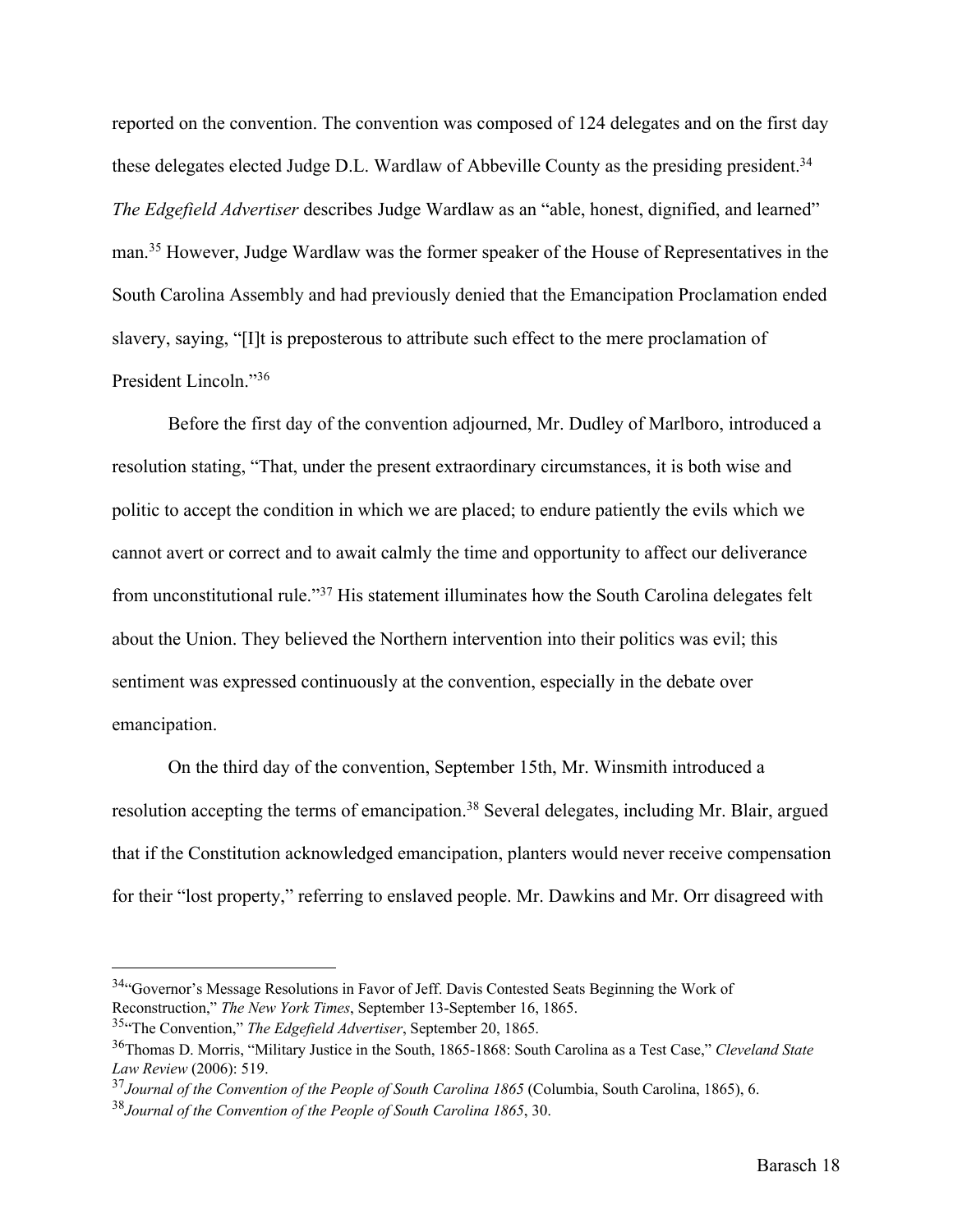this approach. In their statements, they argued that if South Carolina accepted abolition in the Constitution, they would be readmitted to the Union, and military rule would conclude. Mr. Dawkins stated, "I am anxious to go back to civil law by agreeing to abolish slavery."<sup>39</sup> At the end of the debate, the emancipation amendment passed and was incorporated into the Constitution with sixty-one yeas, and forty-six nays.<sup>40</sup> The debate over whether to accept emancipation or not reveals that those in favor of acknowledging emancipation only supported such action because they believed it would end military occupation. The alarming forty-six nays also showcases the number of delegates at the Constitutional Convention who were unwilling to accept the abolition of slavery.

The final 1865 Constitution unapologetically discriminated against freed-people. First, the Constitution did not grant suffrage to Black men and reinforced that freed-people would be unable to serve in the government.<sup>41</sup> Second, the Constitution had a clause detailing a new legal system in South Carolina. Article three, section one reads, "The general assembly shall, as soon as possible, establish for each District in the State an Inferior Court or Courts, to be styled "The District Court"... [which] shall have jurisdiction of all civil causes wherein one or both of the parties are persons of color, and of all criminal cases wherein the accused is a person of color."<sup>42</sup> Thus, South Carolina intended to create an entirely separate court system for people of color. This proposed segregated District Court was further legislated upon in the Black Code.

B. The Black Codes of South Carolina

<sup>39&</sup>quot;Governor's Message," *The New York Times,* September 13-September 16, 1865. <sup>40</sup>*Journal of the Convention of the People of South Carolina 1865*, 62.

<sup>41</sup>SC. CONST. art. IV, § I. 1865 (amended 1868); SC. CONST. art. I, § XIII. 1865.

<sup>42</sup>SC. CONST. art. III, § I. 1865.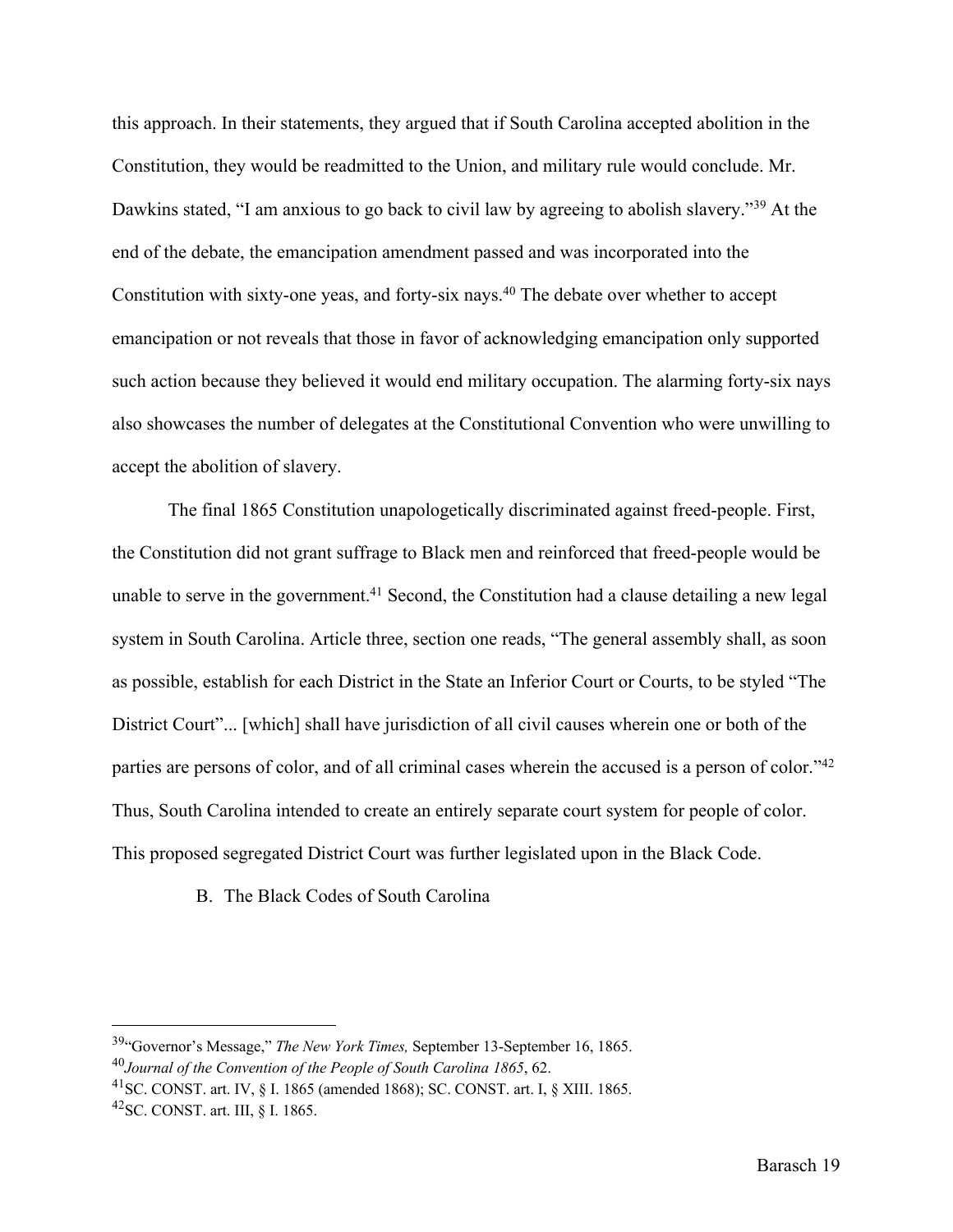Once the South Carolina Constitution was ratified, the state moved forward with elections for governor and representatives to the General Assembly. When the newly elected legislators of the General Assembly met in October 1865, they wrote and passed South Carolina's notorious Black Code. The General Assembly was tasked with legislating on behalf of the newly emancipated African Americans and with this power they decided to write restrictive, harsh, and discriminatory laws. Four acts compose the South Carolina Black Code: "An Act preliminary to the legislation induced by the emancipation of slaves," "An Act to amend the criminal law," "An Act to establish District Courts," and "An Act to establish and regulate the domestic relations of persons of color, and to amend the law in relation to paupers and vagrancy." Though these acts were only enforced from November 1865 to November 1866, they are extremely important in the legal history of discrimination. The South Carolina legislators learned how to perpetuate racism through the Black Codes, and once criticized for the openly discriminatory nature of these laws, how to rewrite the same laws in race neutral terms.<sup>43</sup>

The first act of the South Carolina Black Code, "An Act preliminary to the legislation induced by the emancipation of slaves," acknowledged emancipation and stated that the Constitution allowed the General Assembly to legislate on behalf of freed-people. This initial act also defines the term "person of color": "all free negroes, mulattoes and mestizoes, all freedmen and freedwomen, and all descendants through either sex of any of these persons, shall be known as *persons of color*."44 This provision makes clear that the Black Code will apply to all people of color, not only the formerly enslaved. Therefore, this act is one of the first to legislate in regards to race rather than labor status. Prior to emancipation, enslaved people and free Black people

<sup>43</sup>Edward Ayers, *Vengeance and Justice*, 151.

<sup>44&</sup>quot;An Act Preliminary to the Legislation Induced by the Emancipation of Slaves," *Acts of the General Assembly of the State of South Carolina Passed at the Sessions of 1864-*65, no. 4730 (Columbia: 1865).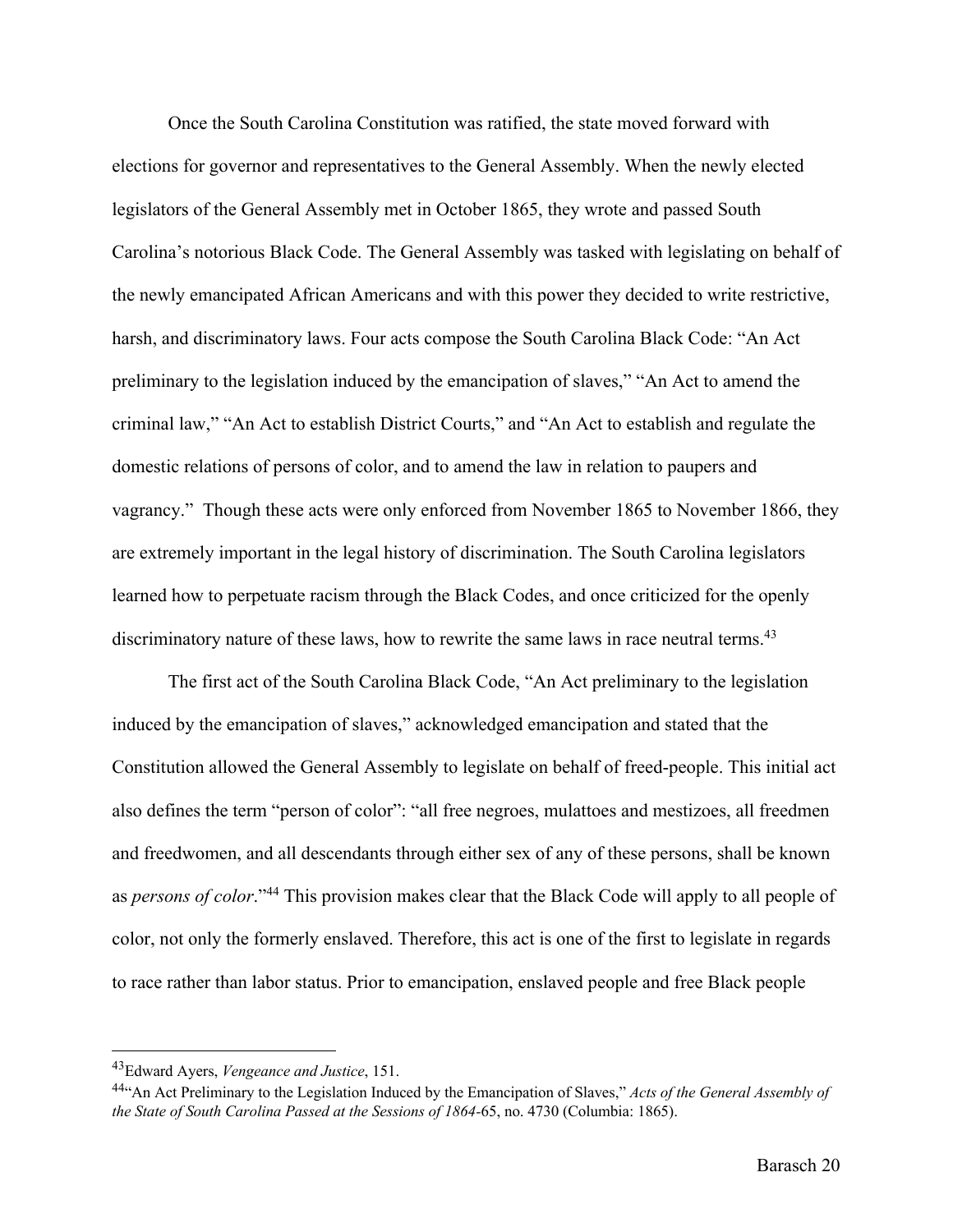were not treated identically in the law. Thus, the definition of "people of color" marks the beginning of a new racial category. The act ends with a list of rights granted to people of color including the right to own property, make contracts, and receive protection from the law.<sup>45</sup>

The second act of the South Carolina Black Code, "An Act to amend the criminal law," defined civil and criminal offenses, as well as prescribed punishments. The act lists several actions, which are legal for white people, but are hereby made illegal for people of color, including selling farm products without a master's permission, joining the militia, owning a firearm or an alcoholic distillery, and presenting false contracts.<sup>46</sup> Alongside these harsh restrictions, the act details how people of color should be punished for minor crimes. Section six of the act reads, "All simple larcenies and thefts, where the values of the goods and chattels, moneys and valuable securities stolen is less than ten dollars, shall be misdemeanors, punishable by whipping, corporal punishment, hard labor, and the necessary imprisonment.<sup>347</sup> This act is egregious. It allows a person of color to be punished to hard labor or whipped for stealing less than ten dollars. Hard labor is defined later in the act as "work on the roads, streets, or public works...or in any business of a private individual."48 Many historians define this system of arresting people of color for petty crimes and sentencing them to hard labor as convict leasing. With this one sentence statement about the punishment for petty larceny, we can trace the origins of convict leasing.

The third act of the South Carolina Black Code, "An Act to establish District Courts," expands upon the constitutional proposal to create segregated courts. The act orders each district

<sup>45&</sup>quot;An Act Preliminary to the Legislation Induced by the Emancipation of Slaves."

<sup>46&</sup>quot;An Act to Amend the Criminal Law," *Acts of the General Assembly of the State of South Carolina Passed at the Sessions of 1864-65*, no. 4731 (Columbia: 1865).<br><sup>4747</sup>"An Act to Amend the Criminal Law."

<sup>4848&</sup>quot;An Act to Amend the Criminal Law," §XXV.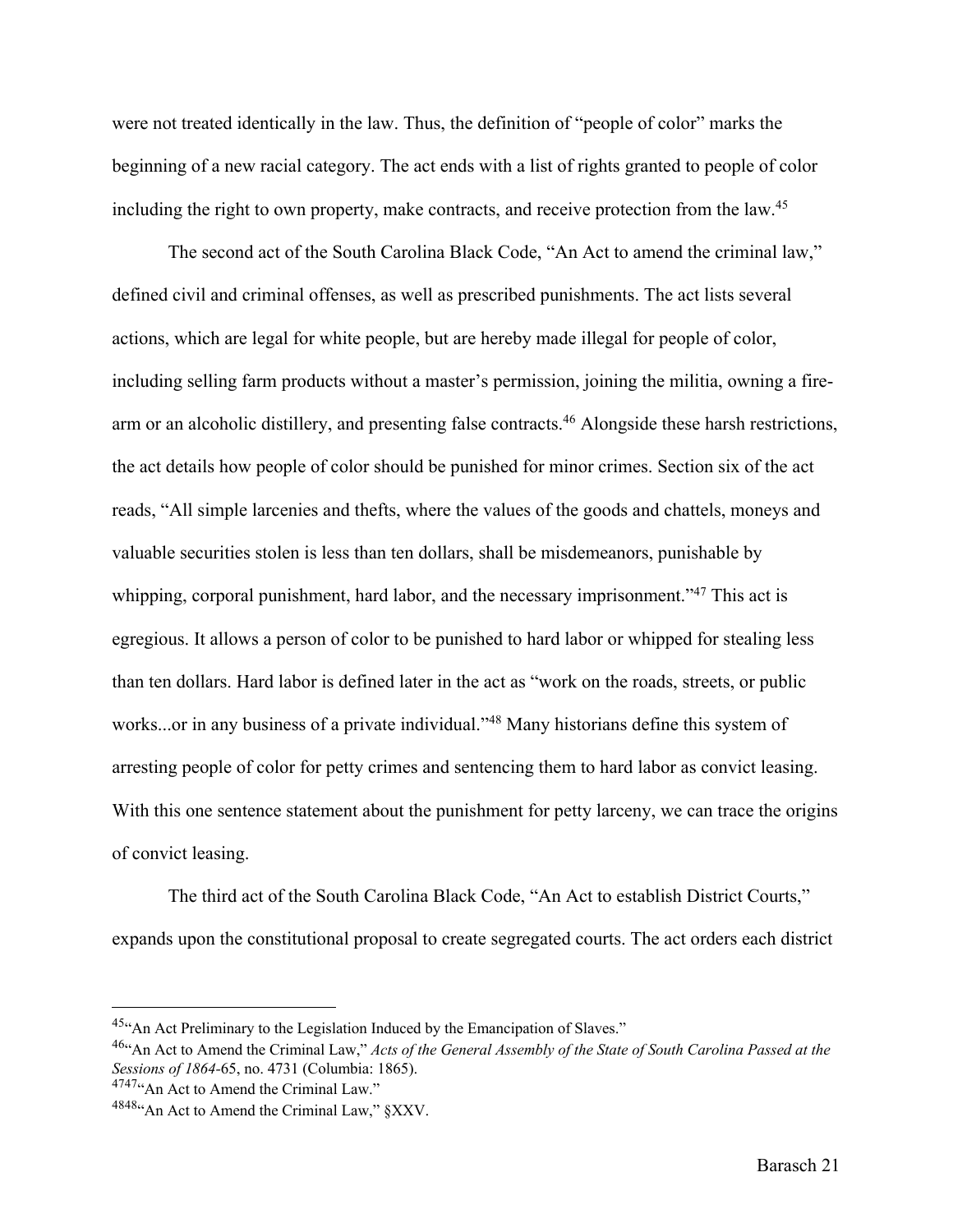to establish a court which shall have "exclusive jurisdiction...of all civil causes where one or both of the parties are persons of color, and of all criminal cases wherein the accused is a person of color."49 Alongside this clear segregation, the act states that the District Court will also have jurisdiction over all cases of misdemeanor, bastardy, and vagrancy.<sup>50</sup> This section of the act implies that Black individuals were the sole perpetrators of vagrancy, misdemeanor, and bastardy. Thus, the legislature openly associated freed-people with these crimes. After the Civil Rights Act of 1866, legislatures could no longer discriminate in such manners. Yet, because vagrancy, bastardy, and petty larceny were already coded as Black crimes in the Black Code, Black people continued to be arrested and prosecuted for these crimes.

The fourth and final act of the South Carolina Black Code is "An Act to establish and regulate the domestic relations of persons of color, and to amend the law in relation to paupers and vagrancy." This act discusses topics such as master and apprentice relations, contracts, the rights of "servants," and vagrancy. The act explains the stipulations of a contract: contracts over one month in length must be in writing and the legislature sets the wages. Freed-people are expected to work from sunrise to sunset every day, except for Sunday. All hours lost due to illness can be deducted from wages, and the employer has no obligation to provide medical care. On Sundays, servants are permitted to leave the premises, but must return by sundown and no visitors shall be allowed onto the premises without the permission of the master.<sup>51</sup> Lastly, the act states that no person of color is allowed to work as an artisan, mechanic, or shop-keeper without the permission of a District Judge.<sup>52</sup> While this act clarifies that freed-people will earn a wage for

<sup>49</sup>"An Act to Establish District Courts," *Acts of the General Assembly of the State of South Carolina Passed at the Sessions of 1864-65*, no. 4732 (Columbia: 1865), §VII.<br><sup>50</sup>"An Act to Establish District Courts," §VII.

<sup>51&</sup>quot;An Act to Establish and Regulate the Domestic Relations of Persons of Color," *Acts of the General Assembly of the State of South Carolina Passed at the Sessions of 1864-65*, no. 4733 (Columbia: 1865), § XXXV-LXIV. <sup>52</sup> An Act to Establish and Regulate the Domestic Relations of Persons of Color," § LXXII.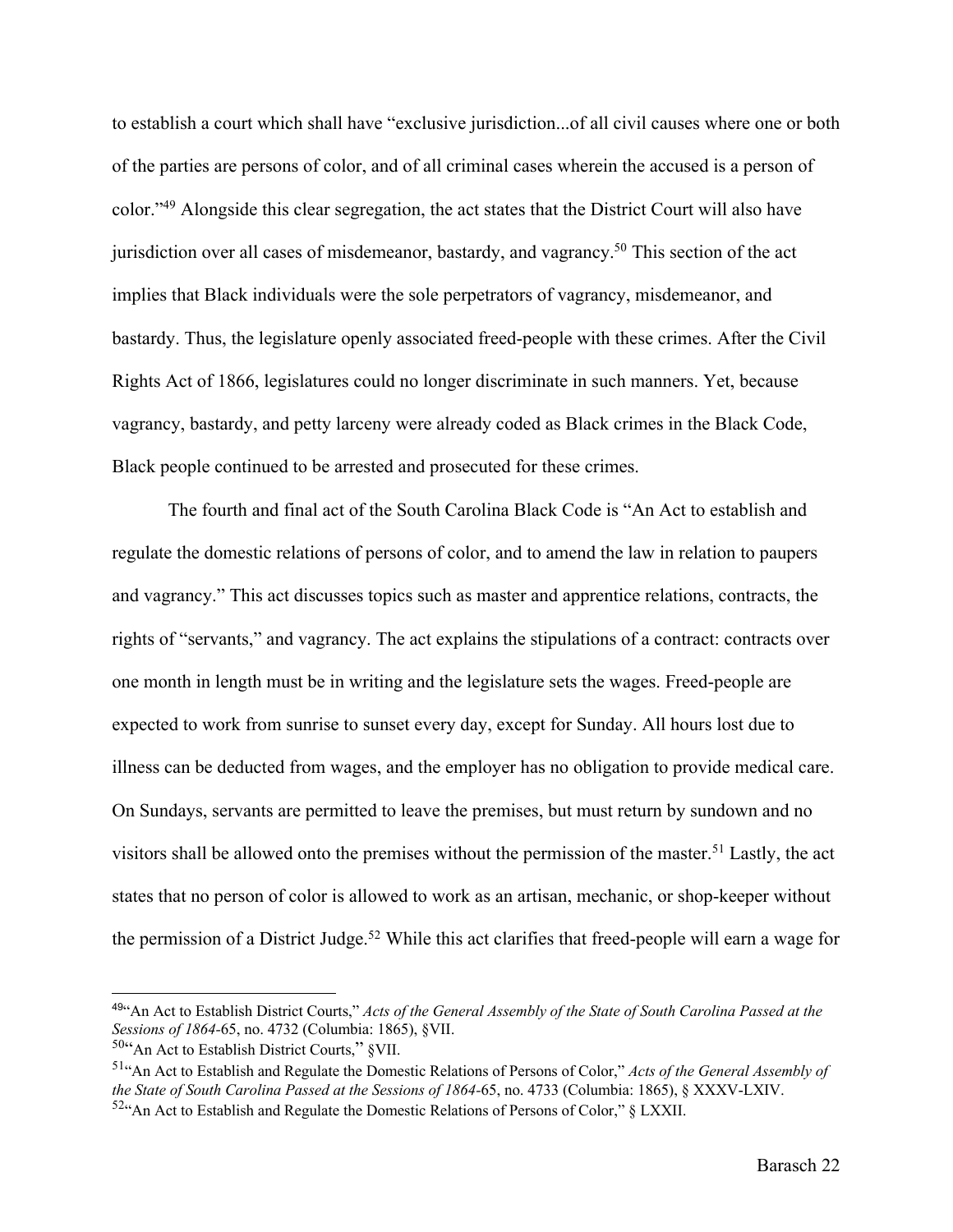their labor, it imposes harsh restrictions on African Americans' new-found freedom.

Additionally, the act is clear that people of color must continue to work in agricultural labor, as it

restricts self-employment and artisan labor. Black Codes sought to control freed-people's

mobility, labor, and life and eliminate all means of sustenance other than plantation labor,

thereby maintaining the Southern agrarian system that reified a strict racial hierarchy.

The last subsection of this act is titled "vagrancy and idleness" and includes five clauses

which explain that vagrancy is a crime for which a person of color can be arrested and punished.

The act defines vagrancy in broad terms:

All persons who have not some fixed and known place of abode, and some lawful and reputable employment; those who have not some visible and known means of a fair, honest and reputable livelihood; all common prostitutes; those who are found wandering from place to place, rendering, bartering or peddling any articles or commodities, without a license from the District Judge, or other proper authority; all common gamblers; persons who lead idle or disorderly lives, or keep or frequent disorderly or disreputable houses or places; those who, not having sufficient means of support, are able to work and do not work...fortunetellers, sturdy beggars; common drunkards; those who hunt game of any description, or fish on the land of others, or frequent the premises, contrary to the will of the occupants, shall be deemed vagrants, and be liable to the punishment hereinafter prescribed.<sup>53</sup>

The length of the clause alone is alarming. There are fifteen lines of actions considered criminal including vague and subjective terms such as "wandering" and "leading a disorderly life." However, the main action that is considered vagrancy, stated in the first line, is unemployment. Due to the blatant discrimination in this act and the way in which the crime of vagrancy is broadly defined, historians of Reconstruction often focus on the vagrancy statute as one of the pinnacles of American legal discrimination. The act goes on to prescribe the punishment for

<sup>53&</sup>quot;An Act to Establish and Regulate the Domestic Relations of Persons of Color," § XCVI.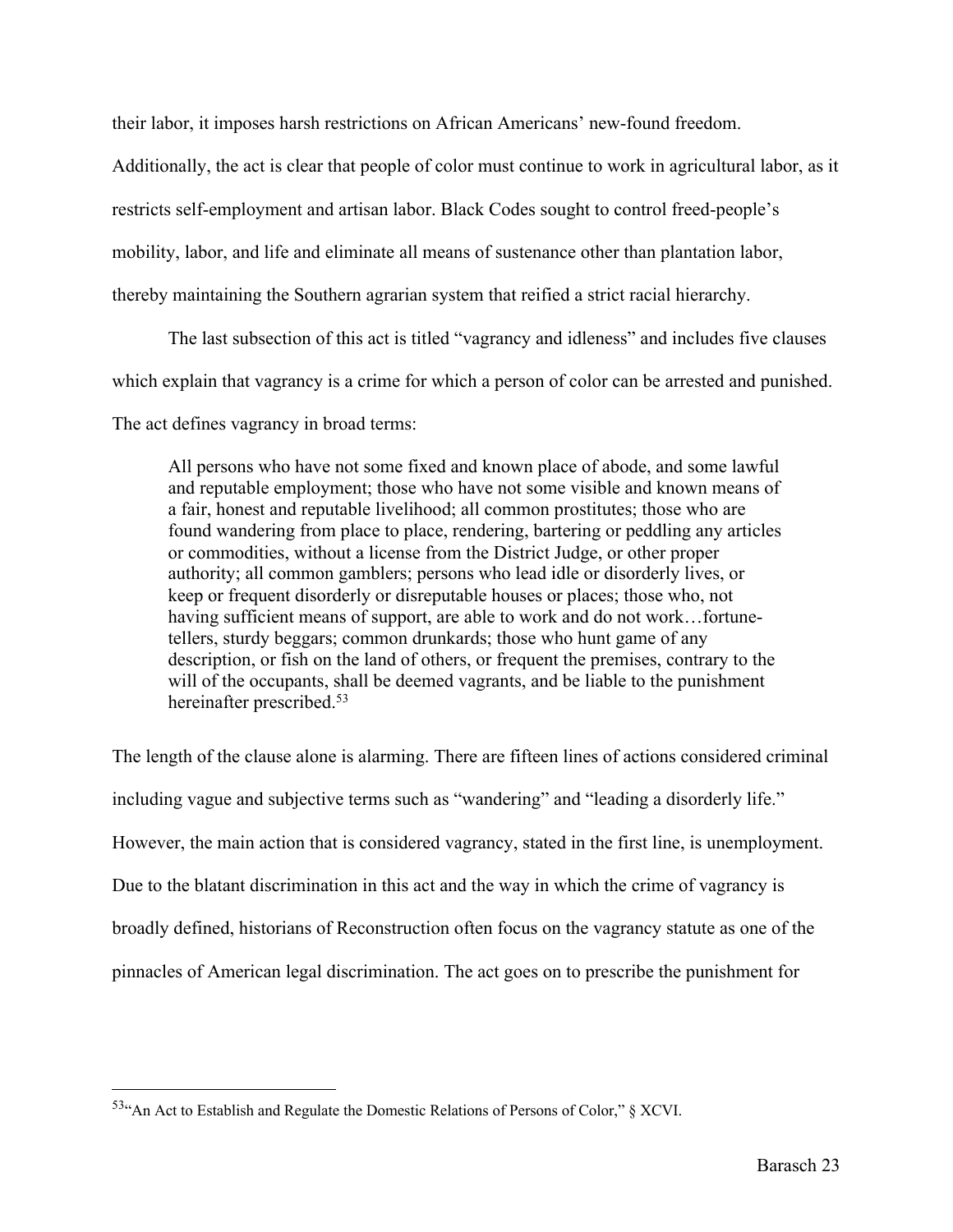vagrancy in similar terms to the punishment for larceny. If arrested for vagrancy, the law states the defendant can be punished with imprisonment or hard labor.<sup>54</sup>

The South Carolina Constitution and Black Code created an openly discriminatory legal system. The Constitution denied the formerly enslaved the right of suffrage and created a segregated court system. The legislators expanded upon the Constitution and enacted laws regulating people of color that restricted their mobility, reinstated an agricultural labor system under threat of arrest, elaborated upon the segregated court system, and prescribed hard labor as a punishment for petty crimes. However, these Black Codes did not go unnoticed by Northerners observing the South's self-reconstruction. Soon after the passage of the Black Codes, the Civil Rights Act nullified racial discrimination in legislation.

#### C. The Civil Rights Act of 1866

On January 5, 1866, Senator Lyman Trumbull introduced a bill to Congress to give "practical effect" to the Thirteenth Amendment. This bill would become the Civil Rights Act of 1866. Trumbull argued that though the Thirteenth Amendment freed African Americans, their rights were not protected. Republican support allowed Trumbull's bill to pass the Senate and the House on March 13, 1866 with thirty-three yeas, twelve nays in the Senate and 111 yeas, thirtyeight nays in the House. When President Johnson vetoed the bill, legislators formed a super majority and passed it into law regardless of the President's disapproval.55 The Act clarified the civil rights of African Americans and banned racial discrimination. In doing so, the Civil Rights Act overturned the vast majority of statutes in South Carolina's Black Code.56

<sup>54&</sup>quot;An Act to Establish and Regulate the Domestic Relations of Persons of Color," § XCVII. 55Christian G. Samito, *The Greatest and Grandest Act: The Civil Rights Act of 1866 from Reconstruction to Today*, ed. Christian G. Samito (Carbondale: Southern Illinois University Press, 2018), 7-8.

<sup>&</sup>lt;sup>56</sup>In other states, including Georgia and North Carolina, key aspects of Black Codes had been blocked by the Freedmen's Bureau prior to the Civil Rights Act. The Civil Rights Act of 1866 had the largest impact on the three states that passed Black Codes in the Fall of 1865, as they had the most openly discriminatory laws.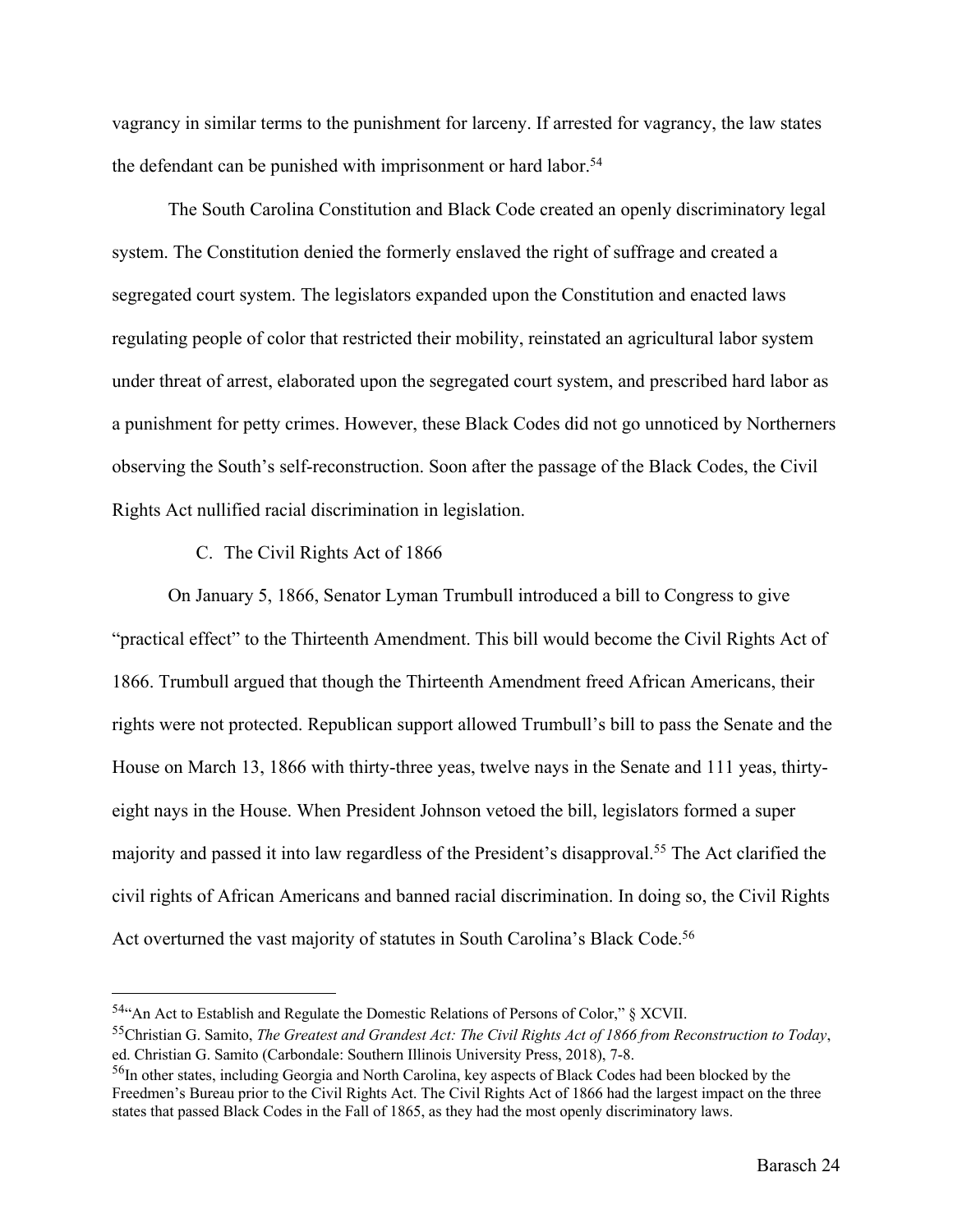In section one, the Civil Rights Act of 1866 grants citizenship to any person born in the United States, regardless of race. It also states that Black Americans have the right, "to make and enforce contracts…inherit, purchase, lease, sell, hold, and convey real and personal property, and to full and equal benefit of all laws and proceedings for the security of person and property, as is enjoyed by white citizens."57 With this clause, the federal government challenged the Black Codes. Here, it is made clear that any statute which does not grant people of color the same benefits of the law "as is enjoyed by white citizens" is invalid. In section three, the Civil Rights Act states that people who experience violations of their civil rights can bring a lawsuit to a federal court, giving the federal government jurisdiction over civil rights violations, rather than the local government.58 The last sections of the Act clarify that federal marshals can enforce the Civil Rights Act and those caught obstructing the implementation of this act will be punished.59

In totality, the Civil Rights Act of 1866 was extremely important. It overturned the explicitly discriminatory Black Codes in South Carolina, Mississippi, and Alabama and demonstrated that the federal government was monitoring Southern legislators. Yet, historians largely ignore the Civil Rights Act of 1866 because the Fourteenth Amendment was passed shortly after, and guaranteed many of the same rights, including birth right citizenship.<sup>60</sup> Though less studied, the Civil Rights Act of 1866 forced South Carolina legislators to rewrite their laws in a race neutral manner. Yet, as demonstrated in chapter two, the end of explicit racial discrimination in the law did not correlate with an end to racial discrimination in arrests. Therefore, the study of the Civil Rights Act, and subsequent repeal of the Black Code, is

<sup>&</sup>lt;sup>57</sup>Civil Rights Act of 1866, 14 Stat. 27-30 (1866), §I.<br><sup>58</sup>Civil Rights Act of 1866, §III.<br><sup>59</sup>Civil Rights Act of 1866, §IV-IX.

<sup>60</sup>Christian G. Samito, *The Greatest and Grandest Act*, 10.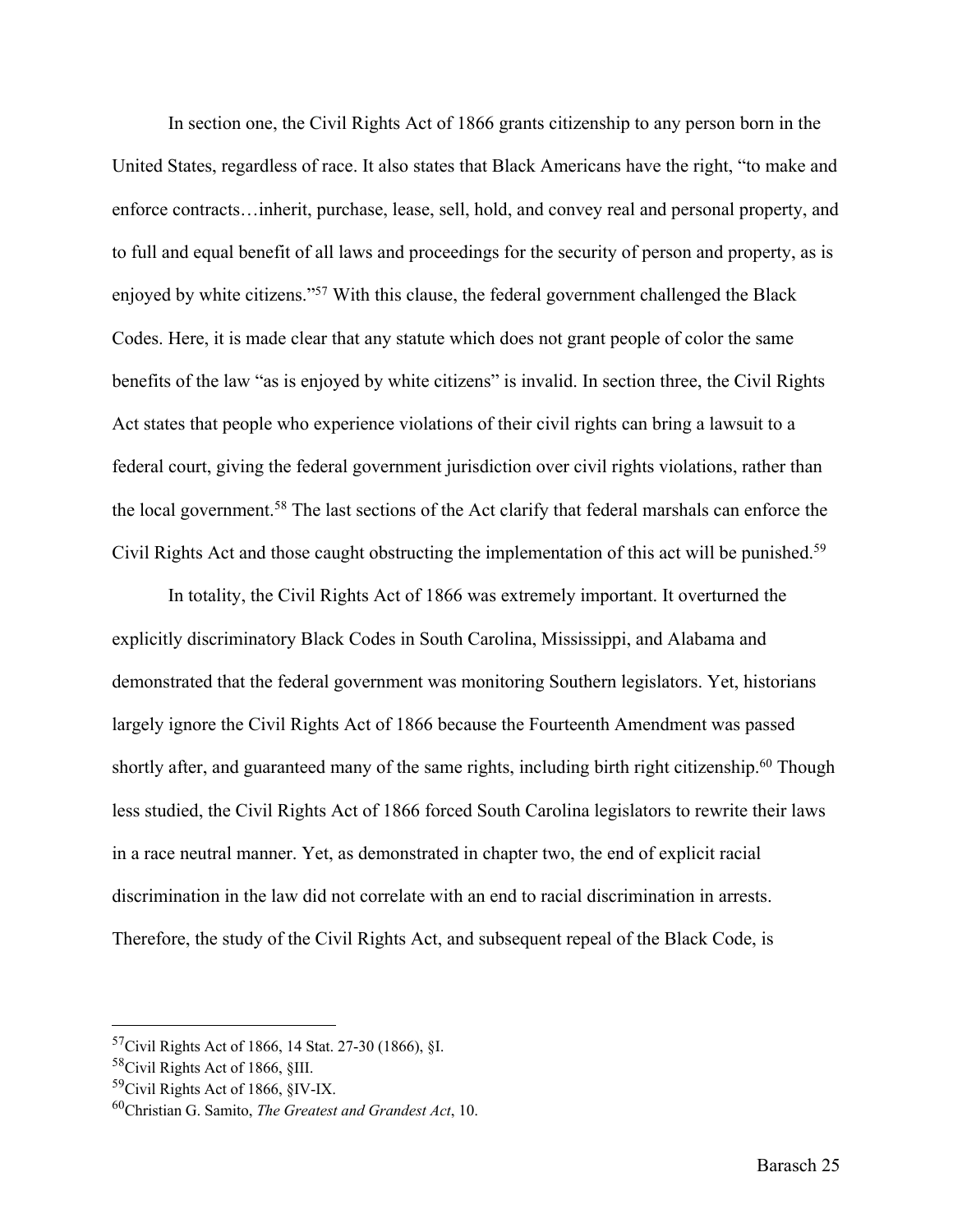essential to understanding how laws can be race neutral, yet law enforcement can continue to perpetuate racial discrimination.

Historian Jeff Strickland studies how South Carolinians reacted to the passage of the Civil Rights Act of 1866. He argues that while many white legislators believed that the Civil Rights Act was unconstitutional, they quickly repealed Black Codes with the hopes of ending federal oversight and military occupation.<sup>61</sup> Strickland writes that many white South Carolinians agreed with President Johnson's veto of the Civil Rights Act and saw the Black Codes as necessary to a well-functioning labor system.<sup>62</sup> We see this even at the local level in Edgefield. On April 18th, shortly after the passage of the act, *The Edgefield Advertiser* published an article entitled "Fearful Stride Towards Despotism," which states that the Civil Rights Act was a form of slavery for white Southerners: "if it works as its framers intended it should, then the Southern people have before them oppression and tyranny and humiliation; in short, chains and slavery."63 The author goes as far as to say that the Civil Rights Act establishes "negro superiority" and that the act is a worse betrayal of the Constitution than secession.<sup>64</sup>

Though many white South Carolinians vehemently opposed the Civil Rights Act, as the local newspaper coverage demonstrates, others were quick to acknowledge that it had overturned the Black Codes. Fleming, a former slave owner, wrote that the passage of the Civil Rights Act would "necessitate additional state legislation. Our own legislature must undo much of its last winter's work...Under the high pressure now brought to bear, we have no option."<sup>65</sup> Fleming was correct that South Carolina had no choice but to acquiesce to the federal law. On September

<sup>61</sup>Jeff Strickland, *The Greatest and Grandest Act: The Civil Rights Act of 1866 from Reconstruction to Today*, ed. Christian G. Samito (Carbondale: Southern Illinois University Press, 2018), 88-89.

<sup>62</sup>Jeff Strickland, *The Greatest and Grandest Act*, 96-97.

<sup>63</sup>*The Edgefield Advertiser*, April 18, 1866.

<sup>64</sup>*The Edgefield Advertiser*, April 18, 1866.

<sup>65</sup>Jeff Strickland, *The Greatest and Grandest Act*, 97.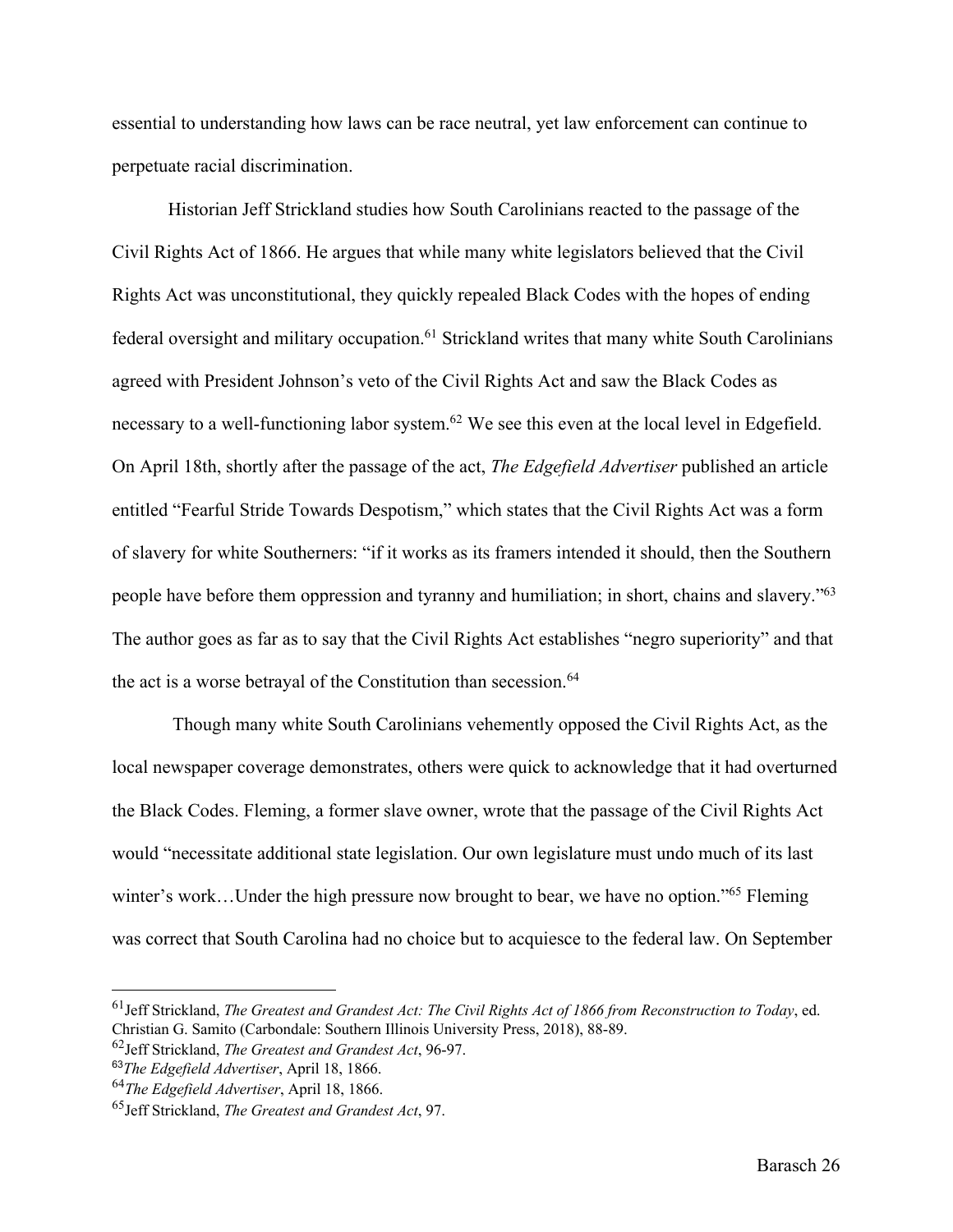4th, 1866, Governor Orr called the legislature to an extra session to repeal the Black Code, stating, "In the series of Acts, passed in December last, known as the Code, there are various discriminations against freedmen, which should be repealed, and civil rights and liabilities as to crime should be accorded to all inhabitants alike."66 Orr even observed that Provost Courts imposed harsher penalties on defendants of color than on white defendants for the same offenses, and called for a revision to the "District Court Act," which intended to implement a segregated court system.

In the September Assembly session, legislators responded to Governor Orr's demands and rewrote three of the four acts in the Black Code. Legislators drafted "An Act to Declare the Rights of Persons Lately Known as Slaves and as Free Persons of Color" in order to acknowledge the provisions of the Civil Rights Act of 1866.<sup>67</sup> Section two of this act states that discriminatory legislation should be repealed. It also explicitly repeals "An Act to establish and regulate the domestic relations of persons of color, and to amend the law in relation to paupers and vagrancy," nullifying the notorious vagrancy statute.<sup>68</sup> On September 10th, another bill was introduced to amend "An Act to establish District Courts," which removed all mentions of segregation and race in the District Court Act.<sup>69</sup> In addition to amending Black Codes, the legislature wrote and passed "An Act to make parties plaintiffs and defendants competent to give testimony in such cases, in like manner as other witnesses," which allowed Black citizens to sue, give testimony, and serve as witnesses.70

<sup>66</sup>*Journal of the Senate of the State of South Carolina 1866* (Columbia: South Carolina, 1866), 1-2.

 $^{67}$ Governor Orr signed this act into law on September 21st, 1866.

<sup>68</sup>*Journal of the Senate of the State of South Carolina 1866*, 3-65; "An Act to Establish and Regulate the Domestic Relations of Persons of Color," § XIII; "Adjournment of the Legislature," *The Edgefield Advertiser*, September 26, 1866.

<sup>69</sup>*Journal of the Senate of the State of South Carolina 1866*, 10-32.

<sup>70</sup>*Journal of the Senate of the State of South Carolina 1866*, 33-65.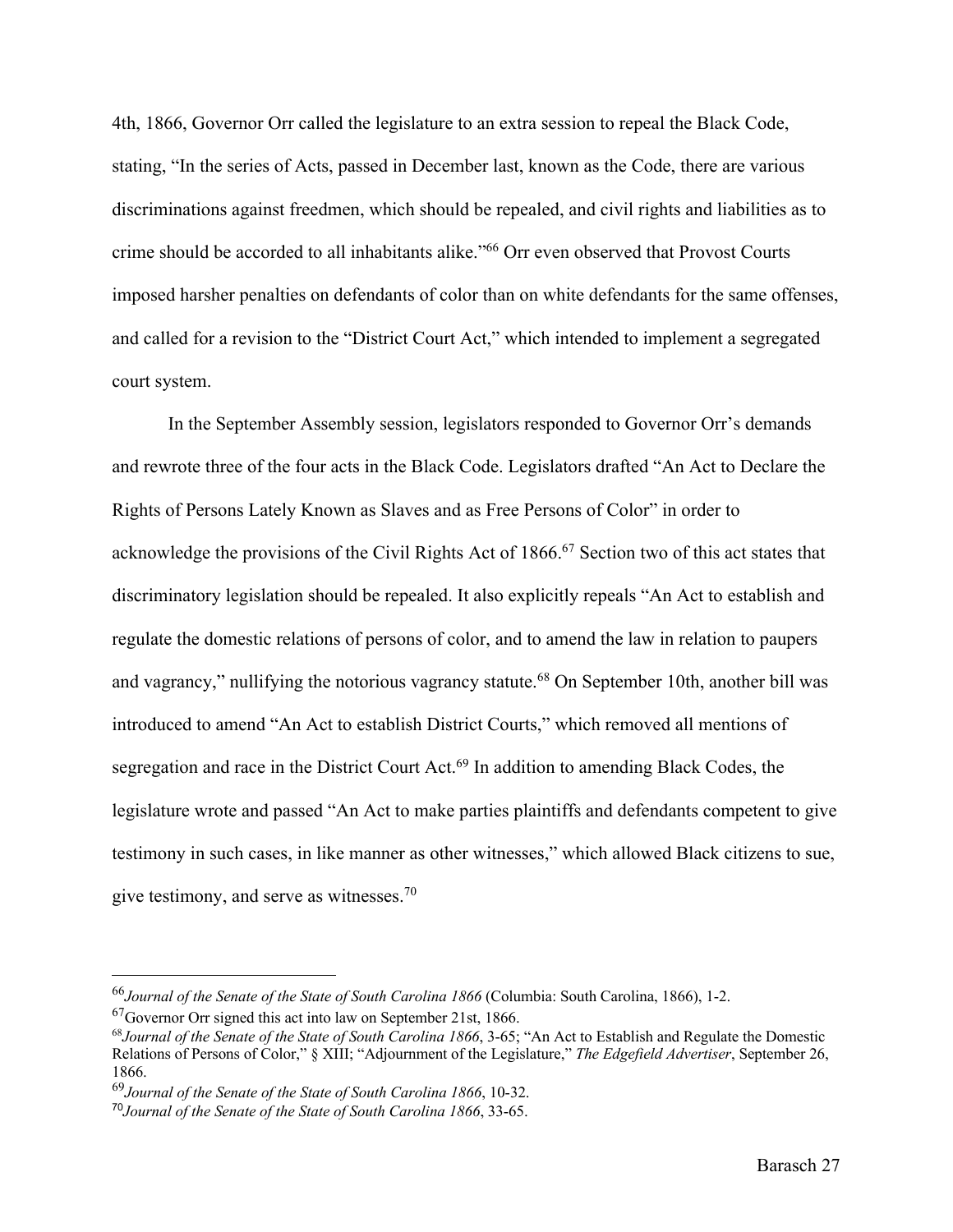In the November legislative session, representatives finally amended the criminal law.

The "Act to alter the act entitled 'An Act to amend the criminal law'" begins with repealing the Black Code statute: "That the act entitled 'an act to amend the criminal law,' which was ratified on the nineteenth day of December, in the year of our Lord one hundred sixty-five, be, and the same is hereby, repealed."<sup>71</sup> The act goes on, in race neutral language, to define crimes. For example, the act defines any theft below the value of twenty dollars to be petit larceny.<sup>72</sup> Therefore, during the Fall 1866 legislative sessions representatives repealed the Black Codes and rewrote their laws in race neutral language, demonstrating the massive impact of the Civil Rights Act on state laws.

As the above exploration illustrates, the Civil Rights Act of 1866 was essential to the overturning of the Black Codes. Federal legislators noted that the Thirteenth Amendment had not guaranteed equality under the law and used the Civil Rights Act to rectify the discrimination they observed in the Black Codes. Consequently, Black Codes were only enforced from November 1865 to November 1866. While many historians have examined the Black Codes carefully and noted their importance in the history of America's legal system, few have quantified the ways in which the Black Codes, and their subsequent replacement with race-neutral laws, affected freedpeople in terms of arrests and sentencing practices in local counties. Due to the lack of information on the local enforcement of the Black Codes, I will attempt such an undertaking in the following chapter. I will demonstrate that this process of rewriting discriminatory laws in race neutral language did not correlate with an end to racial discrimination in local arrest and sentencing practices.

<sup>71&</sup>quot;Act to alter the act entitled 'an act to amend the criminal law," *Acts of the General Assembly of the State of South Carolina Passed at the General Sessions of 1866*, no. 4779 (Columbia: 1866), §I.

 $72$ "Act to alter the act entitled 'an act to amend the criminal law,"  $\S$ XIV.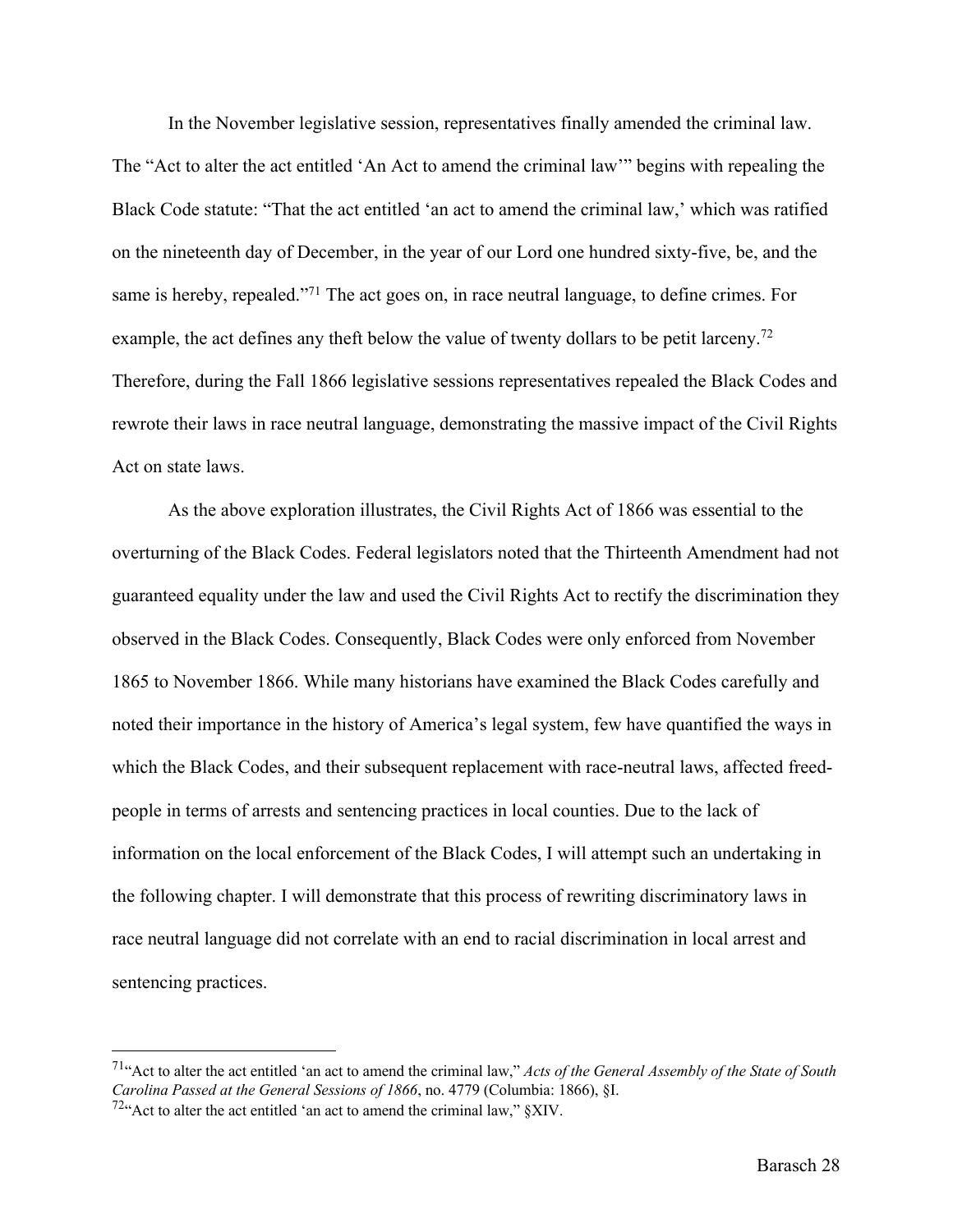# **Chapter Two**

#### **Arrest and Sentencing Practices in Edgefield, 1865-1867**

On February 7, 1866, *The Edgefield Advertiser* reprinted a story from the *Laurensville* 

*Herald* entitled "The Privilege of Freedom." The story begins:

Three negroes stole a hog from the plantation of Dr. M., about fifteen miles from Madison, Fla. They were apprehended, duly tried, convicted, and sentenced to six month's imprisonment. On hearing the sentence they all looked somewhat blank; but, after a short conference amongst themselves, one of them, who acted as spokesman, said to the officer, "Massa judge, spasen we take de ole fash'n whippin and be let go. How dat do?" The good-natured official, smiling, replied that he had no authority to order a whipping, nor had he any one to lay it on if he did commute the punishment.73

The story goes on to say that the three Black men convinced a former overseer to whip them and the judge accepted this punishment. When the overseer insisted on being paid for his work, the three freedmen borrowed ten dollars and fifty cents from friends. Finally, they received their punishment. The story ends with one of the Black men confronting the judge after the whipping, "Massa judge, dis am a hard case, time use to been when we could get a proper whippen for nuffin, but dey is free us and now we can't get a whippen wid out payin for em. Massa judge, I wish dey would make us as we usen be!"74

Whether this story is factual or fabricated is impossible to confirm. Yet, the reprinting of this tale in the Edgefield paper demonstrates how the white community felt about the changes in the criminal justice system. This story notes that the justice system relocated from the hands of plantation owners and overseers to the official court system. The transference of the location of punishment was accompanied by a change in the form of punishment. As the judge says, he cannot order a whipping. Instead, his position grants him the right to incarcerate people. This is a

<sup>73</sup>*The Edgefield Advertiser*, February 7, 1866.

<sup>74</sup>*The Edgefield Advertiser*, February 7, 1866.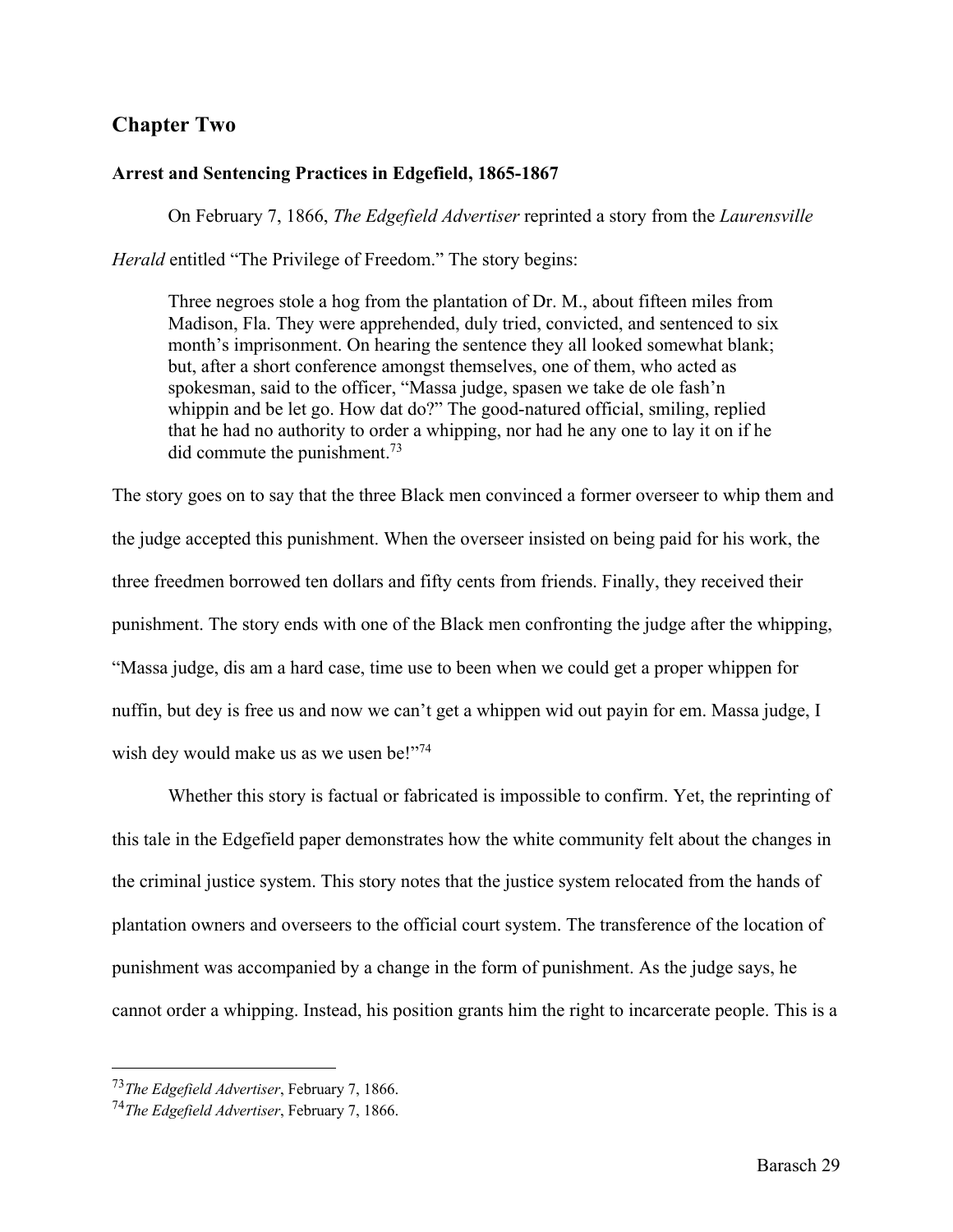vital transformation in the South. For the first time, Black men were punished with jail time, rather than brutalized within their space of work. Additionally, the story highlights how the white communities of Laurensville and Edgefield disapproved of these changes; the plot line focuses on how the freedmen would rather be whipped than incarcerated. Thus, the article presents a narrative that even Black people preferred the punishment system during slavery. This story encapsulates the "halting and tenuous" transition from an informal and violent justice system to the formal, state-sanctioned court system in Edgefield.75 The novel process of arrest, trial, and imprisonment is why this period is essential to study. How did freed-people experience the commencement of the formal court system? In the initial moments of post-war justice, what patterns emerge in arrest and sentencing data from Southern counties?

In this chapter, I explore arrest and sentencing practices throughout the course of Early Reconstruction in Edgefield, South Carolina. In the previous chapter, I explored the Black Codes in South Carolina. I also discussed how South Carolina rewrote these discriminatory laws in race neutral language after the passage of the Civil Rights Act of 1866. While other historians have dedicated entire books to these legal changes, in this chapter I will examine how the rapidly shifting law affected people in Edgefield. Few historians have attempted to quantify how the passage of the Black Codes, and the subsequent repeal, affected local arrest data. Historian Joseph A. Ranney argues that "little attention has been paid to the postwar evolution of law in the South at the state level" and his book fills this gap.76 My research goes one step further to look at the "postwar evolution of the law" at the county level. In doing so, I hope to understand how 'ordinary' freed-people interacted with the criminal justice system.

<sup>75</sup>Edward Ayers, *Vengeance and Justice*, 150.

<sup>76</sup>Joseph A. Ranney, *In the Wake of Slavery*, 2.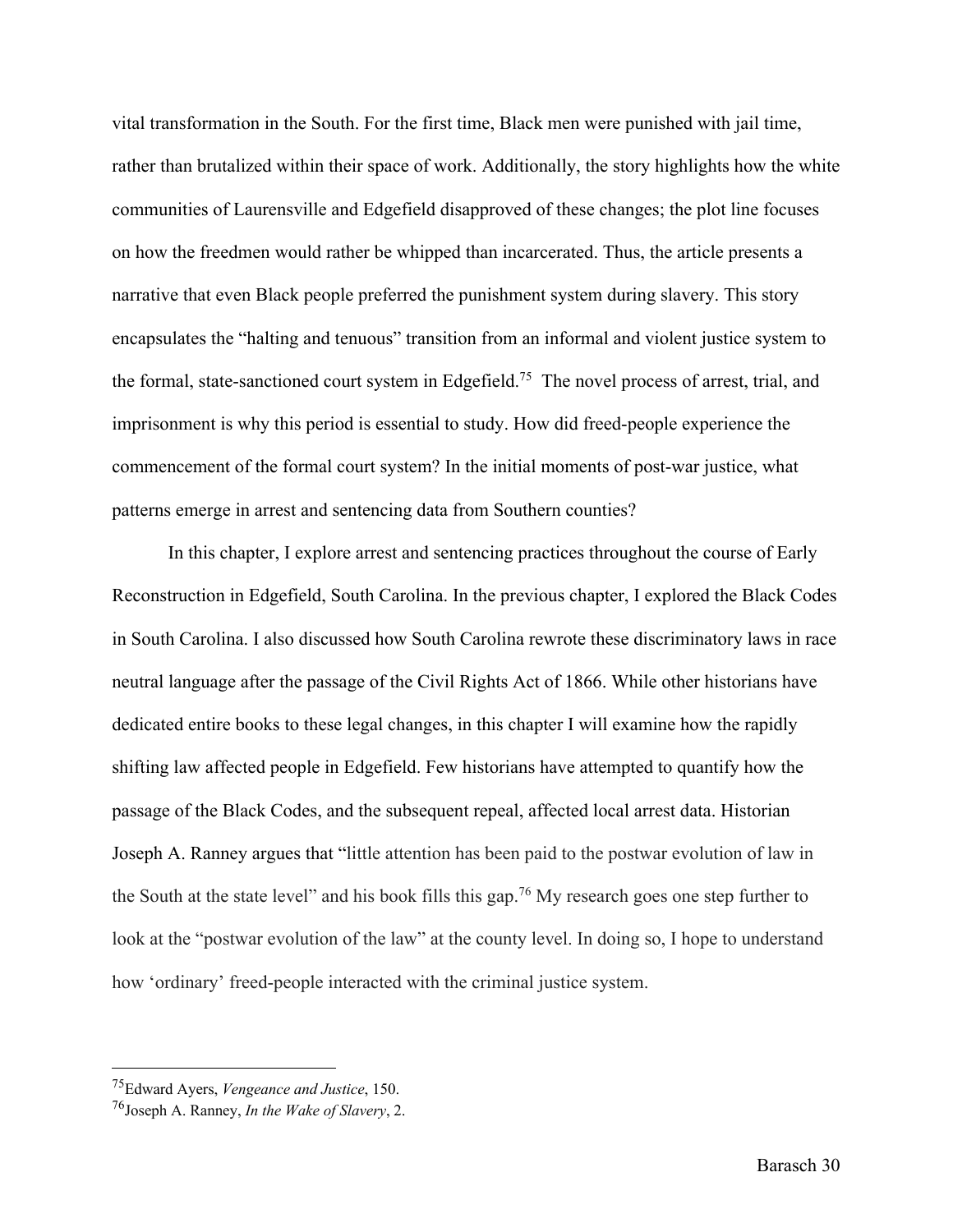#### A. The Sheriff's Jail Book: Arrests in Edgefield

In order to analyze patterns in Edgefield's sentencing and arrest data, I relied upon the Edgefield Sheriff's Jail Book (1866-1867), Criminal Court journals (1866-1867), and Provost Court records (1865). The Sheriff's Jail Book recorded arrests and included information on the name of the arrestee, date of arrest, date of release, and crime committed. The Criminal Court journals and the Provost Court records detail the process of trials in Edgefield. These records include information on indictments, presiding judges, jury members, verdicts, and sentences. As with any quantitative study, this data is incomplete. It is possible that the Sheriff failed to record every arrest made in Edgefield and there are several trials recorded in the Criminal Court journals, whose outcome is excluded from the official record. Additionally, inconsistencies and illegibility are unavoidable components of handwritten documents, a hurdle that we must keep in mind when considering the dataset.

Moreover, I investigate the way in which race played a role in arrest and sentencing practices. Yet, the Sheriff Jail Books, Criminal Court journals, and Provost Court logs often failed to record the race of those arrested or on trial. There were fifty arrests recorded in the Sheriff's Jail Book from 1866-1867 and the race of the arrestee was specified in twenty cases, or 40% of these arrests; <sup>77</sup> There were forty-one trials detailed in the Provost Court journal during 1865, and the race of the defendant was only specified in five cases, or 12.2%; <sup>78</sup> Lastly, there were thirty-one criminal trials detailed in the Criminal Court logs from 1866-1867 and the race of the defendant was never specified.<sup>79</sup> It is important to note that race was only specified when

<sup>77</sup>*Jail books of the Sheriff 1865-1961* (Edgefield, 1866-1867).

<sup>78</sup>*Journals of the Provost Court 1865* (Edgefield: Court of Common Pleas, 1865).

<sup>79</sup>*Criminal Journals 1802-1879* (Edgefield: Court of General Sessions, 1865).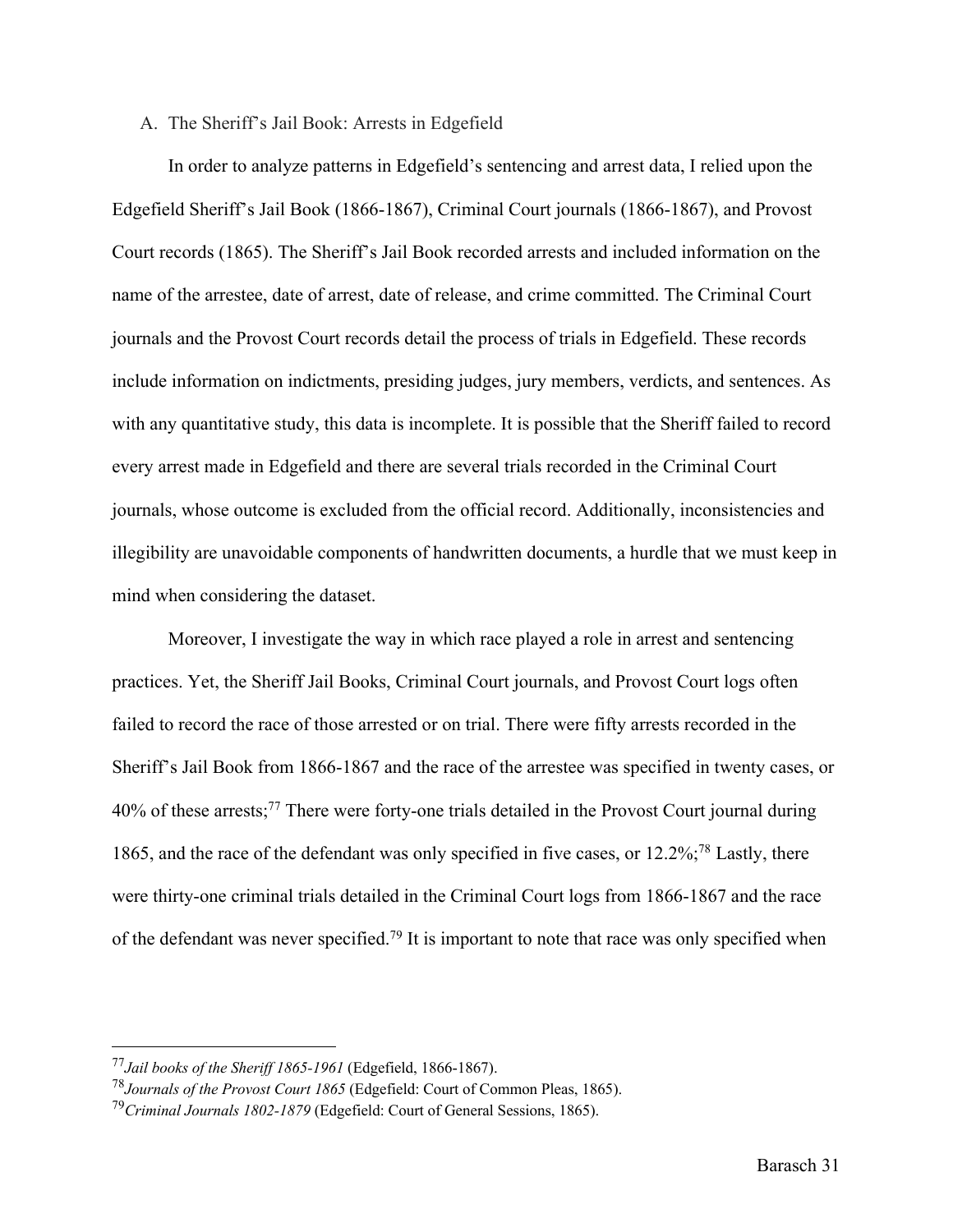the arrestee or defendant was African American (these records use the term "colored"). In attempts to determine the racial identity of unlabeled persons, I referred to the 1870 census.

The census data garnered many questions. In several cases, I found a person listed on the census with the same name as the arrestee. In 1866, a man named M.D. Green went to Criminal Court for arson. On the 1870 census, there is a man named M.D. Green, who lived in Edgefield and was a white farmer.<sup>80</sup> It is certainly possible that these are the same people, but I cannot be certain. In other cases, I found a person on the census with a similar name to the one in the records. In the Sheriff's Jail Book, a Thomas W. Watts was arrested for murder.<sup>81</sup> On the 1870 census, there is a man named Thomas Waits who was sixty-nine years old and white.<sup>82</sup> Could Thomas Watts and Thomas Waits be the same person? Finally, in several cases, I found multiple people living in Edgefield with the same name as the one recorded in the archival logs. For example, in 1865, the Provost Court prosecuted Thomas McKie for "striking a colored girl."<sup>83</sup> On the 1870 census records, there are two Thomas McKie's living in Edgefield county, one was thirty-five and white and one was forty-two and white.<sup>84</sup> This context allows me to tentatively conclude that Thomas McKie was white. This process of drawing conclusions about people's race is challenging. Thus, throughout this section, I will note when a person's race was officially recorded, or whether I inferred their race based on context clues and the 1870 census.

With these complications in mind, the contents of the Sheriff's Jail Book reveal a pattern of disparate arrests; the data indicates that white people were often arrested for crimes of violence, whereas Black people were often arrested for petty crimes. The Sheriff's Jail Book has

<sup>80</sup>*Criminal Journals 1802-1879*; *Population Schedule 1870,* Bureau of the Census (Washington D.C., 1870). 81*Jail books of the Sheriff 1865-1961*. 82*Population Schedule 1870.*

<sup>83</sup>*Journals of the Provost Court 1865*.

<sup>84</sup>*Population Schedule 1870.*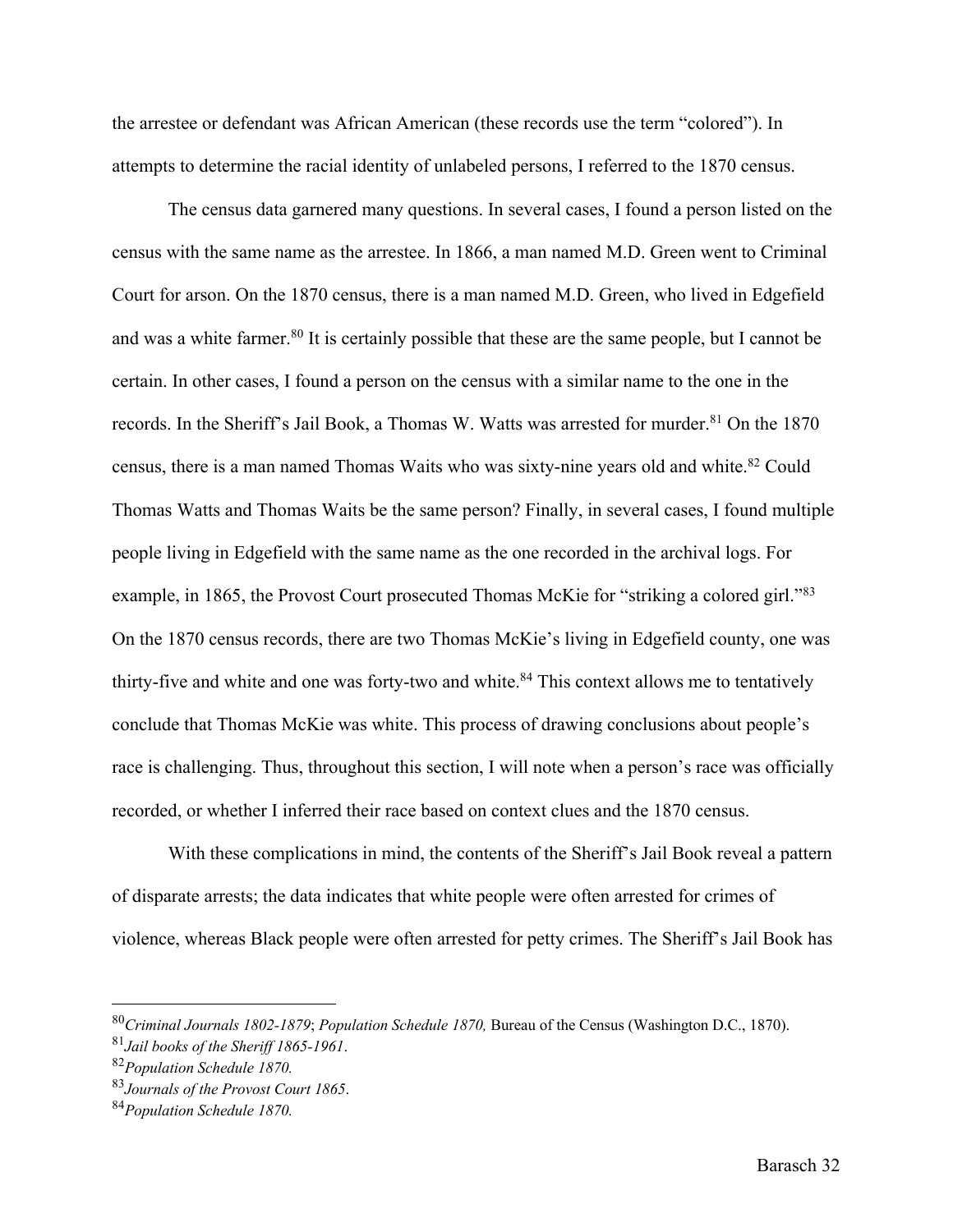fifty arrest entries for the two-year period from 1866 to 1867. The race of the arrestee was recorded in 40% of these arrests.<sup>85</sup> Since the Jail Book recorded the race of the arrestee in almost half of all cases, and as mentioned, the only time race was recorded was if the person arrested was African American, it is possible to tentatively conclude that all arrestees whose race was not officially labeled, were white people. In fact, even though there are fifty arrest entries, the arrest log includes the names of eighty-five people who were arrested, since people were often arrested in groups under one entry. Of the eighty-five people arrested, thirty-five were labeled as "colored" in the register, or 41.2% of all people arrested.<sup>86</sup> With the assumption that the 59.8% of unlabeled arrestees were white, fascinating disparities are visible.

Forty-nine people were arrested in Edgefield for burglary, robbery, larceny or stealing; eight people were arrested for murder; eighteen people were arrested for assault; and, eleven people were arrested for other crimes, including burning (five arrests), bigamy (one arrest), and breaking the peace (two arrests).<sup>87</sup> Though burglary, robbery, larceny, and stealing all carry different legal meanings, I grouped these arrests together, as these terms all indicate theft. Only one of these forty-nine arrests was for grand larceny, implying the other cases were petit larceny (the value of the goods stolen was below  $$20$ ).<sup>88</sup> Petit larceny is generally considered a petty crime, alongside breaking the peace and vagrancy, since these crimes are relatively minor and non-violent. Of the forty-nine people arrested for stealing, thirty-two were "colored" people. Therefore, of the thirty-five African Americans arrested in Edgefield in 1866 and 1867, thirtytwo were arrested for stealing. Rather, 88.8% of all African American crime in Edgefield was

<sup>85</sup>*Jail books of the Sheriff 1865-1961*. 86*Jail books of the Sheriff 1865-1961*. 87*Jail books of the Sheriff 1865-1961*.

<sup>88</sup>*Jail books of the Sheriff 1865-1961*.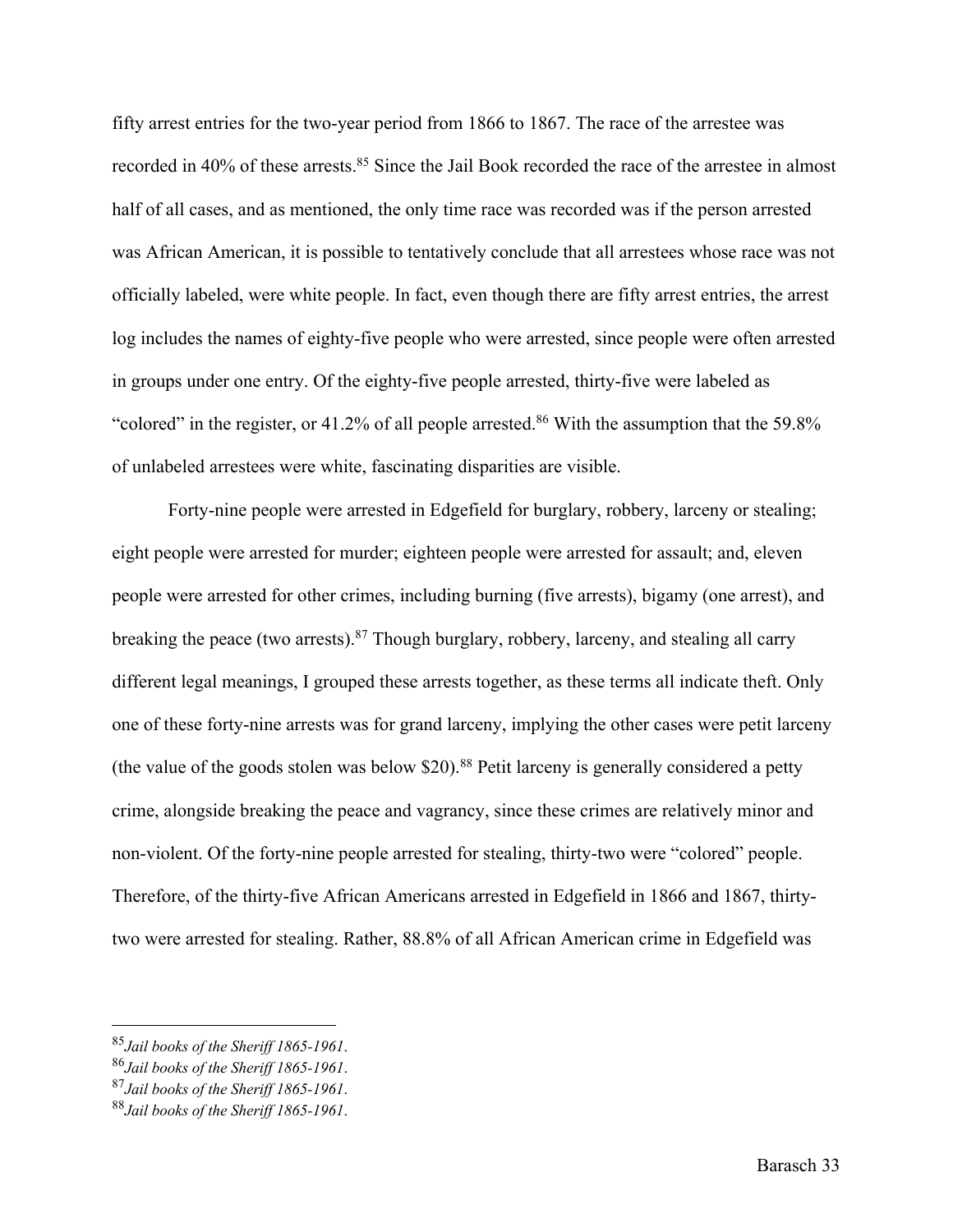petty theft (Figure A). In contrast, of the eighteen people arrested for assault, only one person was "colored." Similarly, eight people were arrested for murder, and not one was African American (Figure B). Lastly, the two people arrested for breaking the peace, an arbitrary crime, were people of color. Therefore, thirty-four of the thirty-five crimes African Americans committed were petty. Whereas, of the fifty white people arrested in Edgefield in this two-year span, twenty-five of them were arrested for violent crime (either assault or murder), meaning 50% of white crime was violent versus 2.8% of African American crime (Figure C). In other words, 50% of white crime was petty, whereas 88.8% of African American crime was petty.<sup>89</sup>

The data gathered from the Sheriff's Jail Book paints an unexpected picture. Though Edgefield was approximately 60% Black during this period, only 40% of all arrestees were people of color.<sup>90</sup> Therefore, at this period, there was not a great racial disparity in who was arrested. However, there was a dramatic disparity in what crimes people were arrested for. Almost every Black arrestee was jailed for stealing and only one person of color in a two-year span committed a violent crime. On the other hand, white people in Edgefield were just as likely to commit violent crimes as they were non-violent thefts. This largely indicates that African American crime was primarily economic in the earliest Reconstruction period, which is not surprising given the economic hardships associated with sudden emancipation. This data also disproves the white fear that emancipation would lead to violent uprisings. On June 14, 1865, *The Edgefield Advertiser* published an article that commences with "Because the slaves of the South have been, by the fortunes of war, declared free, it does not follow that hereafter their career will be permitted to be one of idleness, and consequently of crime."91 The implication in

<sup>&</sup>lt;sup>89</sup>Jail books of the Sheriff 1865-1961.<br><sup>90</sup>E. Hergesheimer, *Map showing the distribution of the slave population of the southern states of the United States Compiled from the census of*, Washington Henry S. Graham, 1861. Map. https://www.loc.gov/item/99447026/. 91"Recognized Status of the Negro," *The Edgefield Advertiser*, June 14, 1865.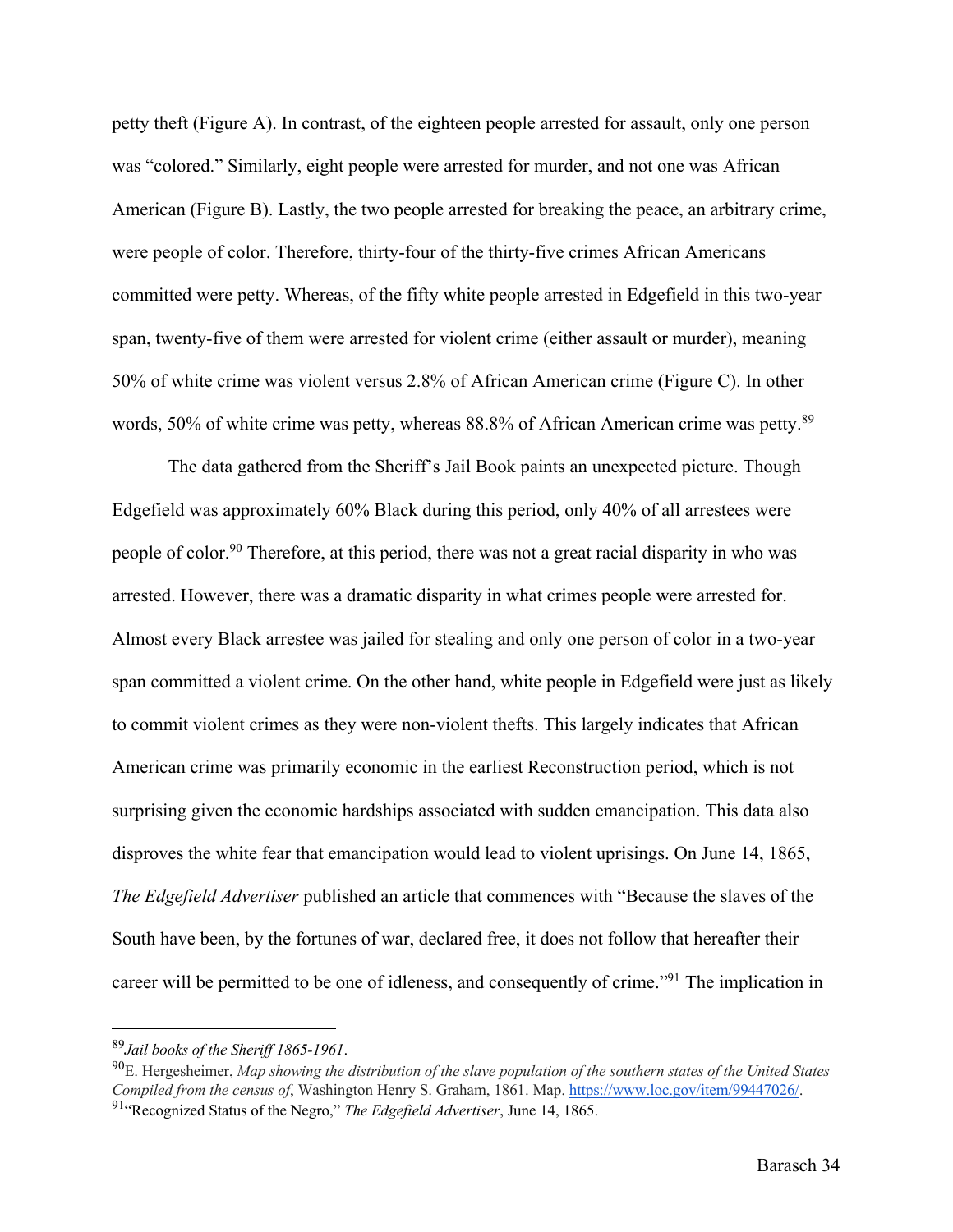this messaging is that freed-people would not work and would commit crimes. Furthermore, historian Joseph A. Ranney argues that the Black Codes reflected the fear that education and economic stability would foster Black rebellion.<sup>92</sup> Instead, the data illustrates that people of color were arrested for small thefts, rather than violent crimes and white people were the ones perpetuating violence in Edgefield's community. Beyond disparities in what crime people were arrested for, there are also disparities in terms of how long people remained in jail after their arrest.



All "Colored" People Arrested by Crime - Sheriff's Jailbook 1866-1867

<sup>92</sup>Joseph A. Ranney, *In the Wake of Slavery*, 16.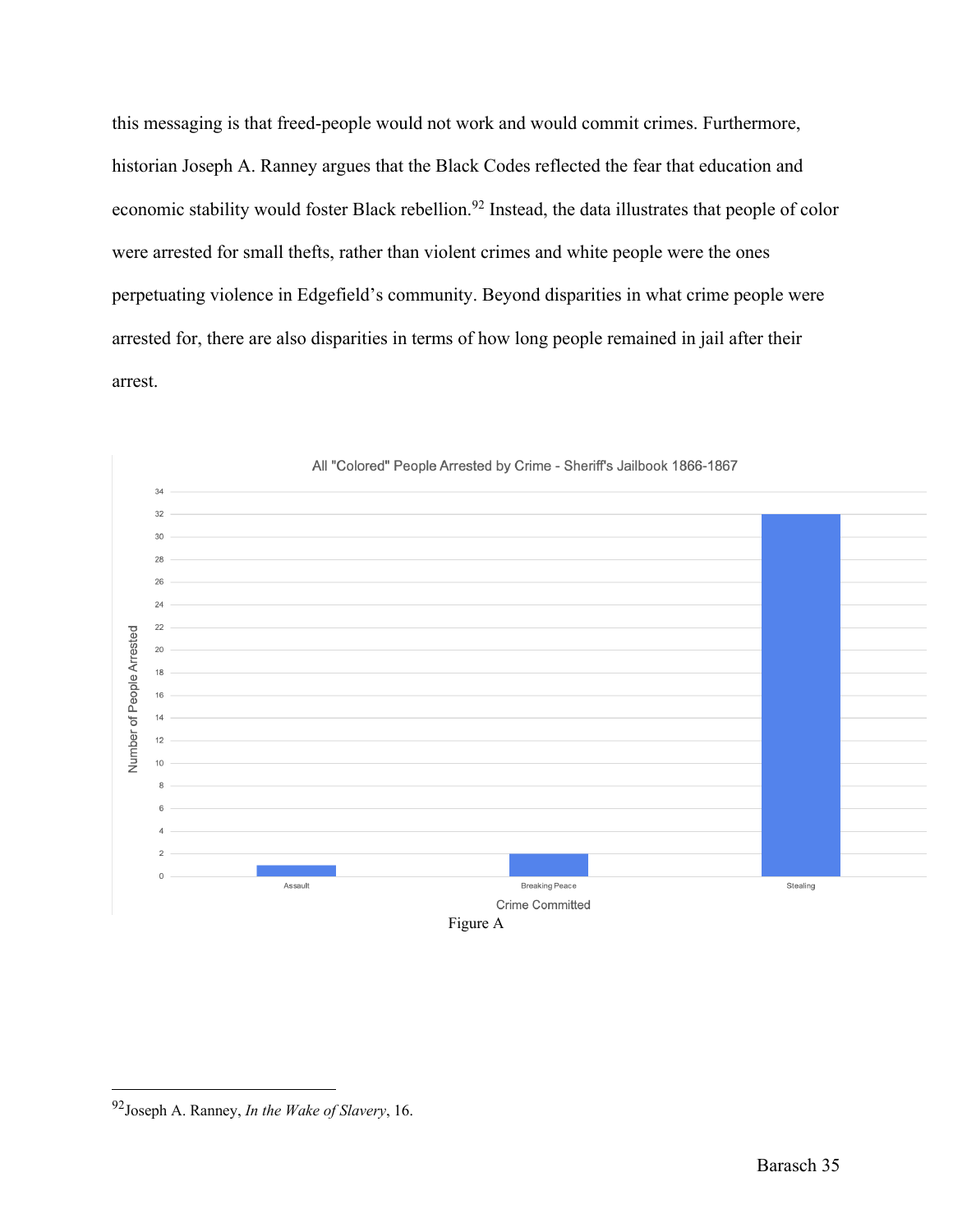





Figure C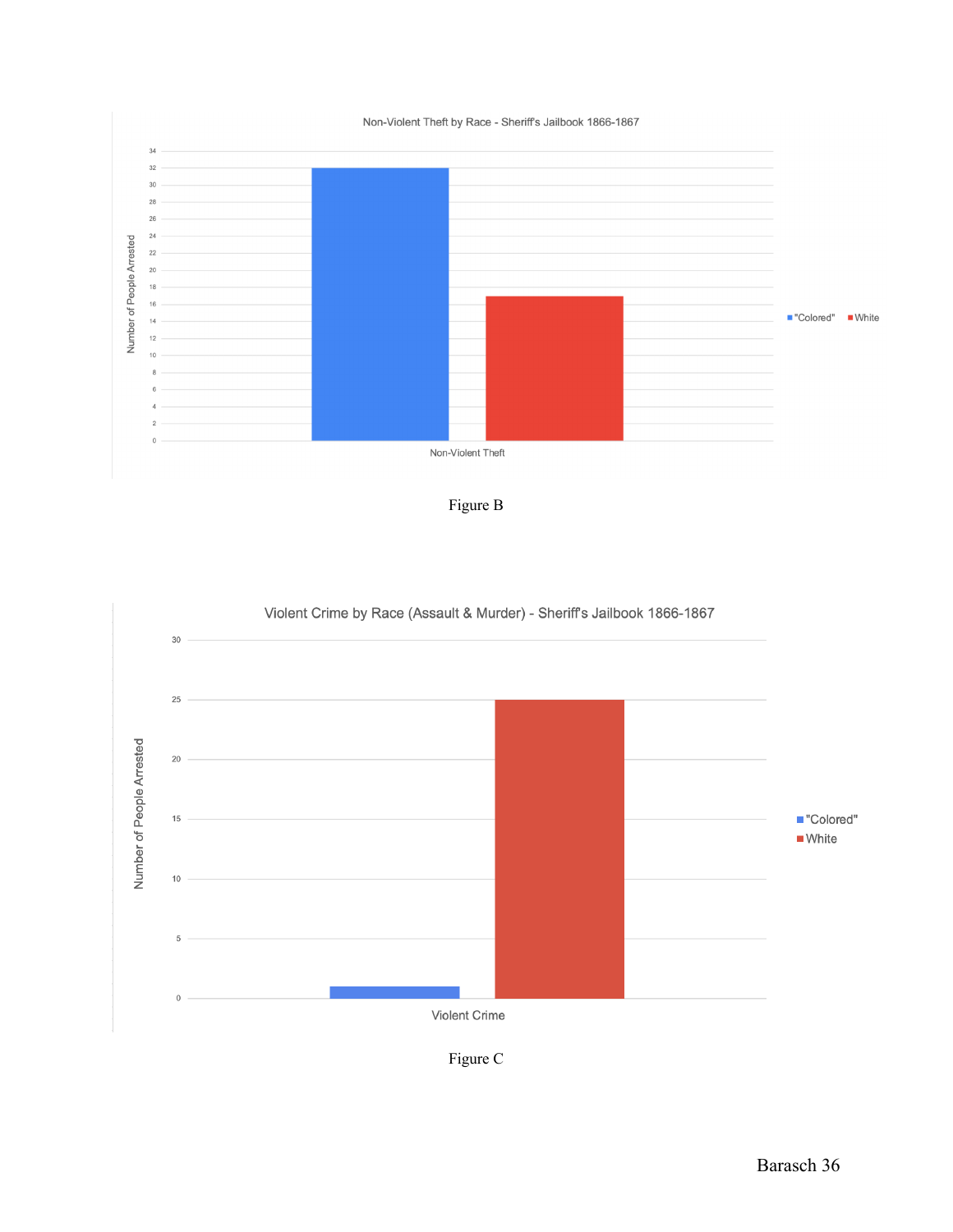The Sheriff's Jail Book recorded the number of days a person was detained prior to posting bail.93 This data was extremely variable. For example, Jim [Zuathbaum], who is listed as "colored" in the register, was arrested for larceny and was in jail for forty days. Tony Sillman, also "colored" and also arrested for larceny, only remained behind bars for two days.<sup>94</sup> This range calls into question whether a comparison between the average number of days spent in jail for white and Black arrestees is a useful metric. However, I found that on average "colored" people spent fifty-three days in jail, whereas white people spent thirty days in jail. Yet, there is one extreme outlier in the dataset for African American jail times (341 days, exceeding any other length of time in this dataset). When I removed that outlier, African American arrestees spent thirty-three days in jail on average, which is similar to the thirty days white people were imprisoned on average.<sup>95</sup> However, the reason that this disparity may be noteworthy is due to the crime disparity. White people were responsible for most of the violent crime and yet they spent the same amount of time (or less) in jail. While pretrial jail time does not equate to one's final punishment, and therefore is less important than the outcome of the trial, this information allows us to reconstruct the disparate arrest and detention experiences of white and Black arrestees in Edgefield.

This data reveals interesting disparities. First, freed-people were predominately arrested for small thefts, whereas white people were arrested for thefts and violent crime. Second, white and Black people seemed to spend similar lengths of time in jail before being released on bail. However, due to the discrepancies in violent crime statistics, this carries serious consequences. People who committed violent crimes, such as murder or assault, did not spend longer in jail than

<sup>93</sup>It is evident that Edgefield operated on a bail system and used pretrial detention because the *Jail books of the Sheriff 1865-1961* often includes the date of when someone was "discharged on bail." <sup>94</sup>*Jail books of the Sheriff 1865-1961*. <sup>95</sup>*Jail books of the Sheriff 1865-1961*.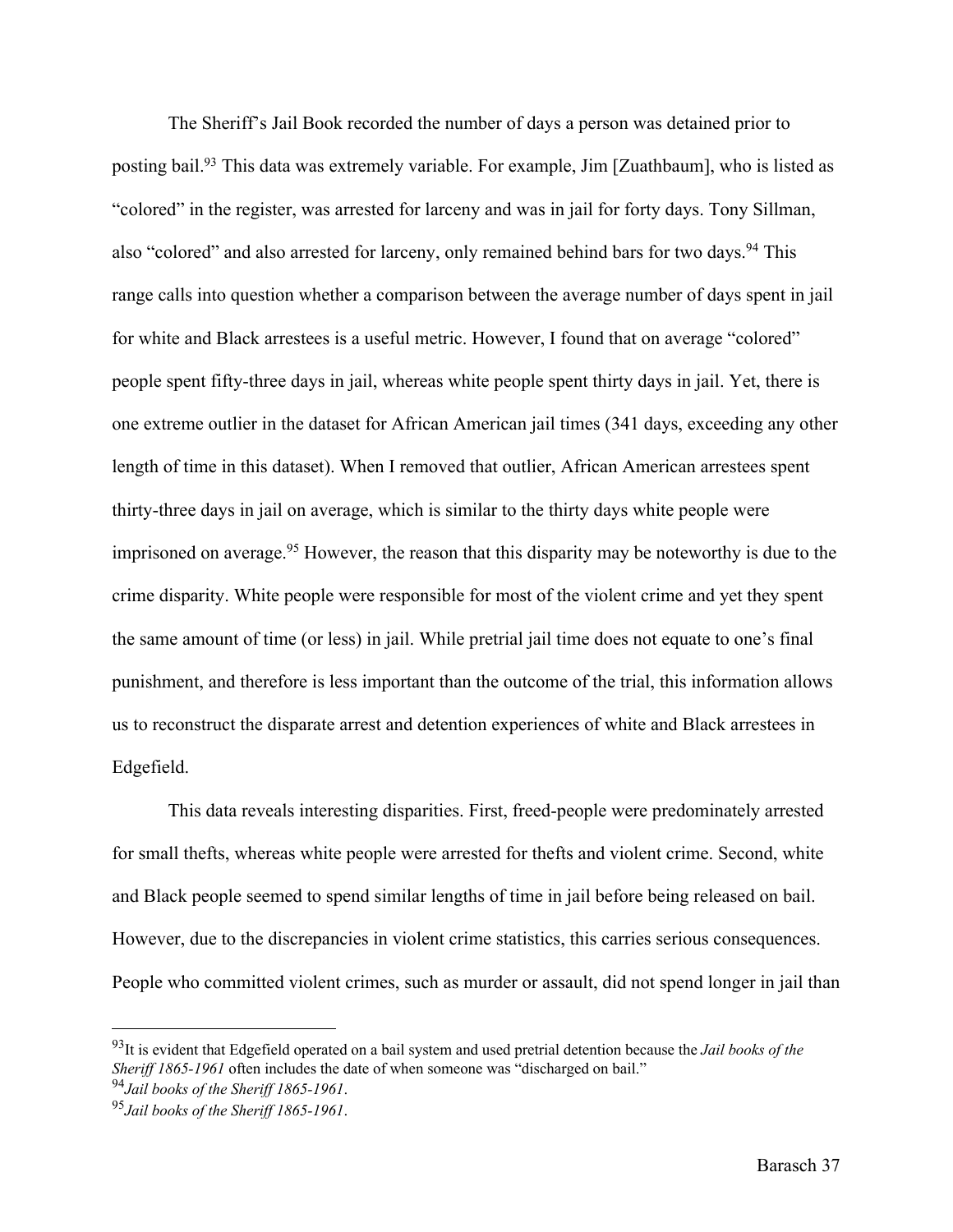those who committed petty crimes, such as breaking the peace or petit larceny. Lastly, though this data reveals concerning patterns regarding racial discrimination, there did not appear to be a disparity in the quantity of Black arrests; there were only fifty arrests in two years in Edgefield, and 40% of the arrestees were people of color in a town that was 60% Black.

B. Provost and Criminal Court Journals: Trials and Sentencing in Edgefield

The official records from the 1865 Provost Court proceedings and the 1866-1867 Criminal Court journals largely complement the findings from the Sheriff's Jail Book and provide greater insight into how certain crimes were punished during Early Reconstruction. The Provost Court was a war-time court operated by Union officials. While several states had Provost Courts, South Carolina had particularly active and well-functioning ones. Other Southern states, such as Georgia, relied upon the Freedmen's Bureau to prosecute cases of discrimination and violent crimes against freed-people, whereas in South Carolina, the Provost Court handled such cases.96 Each district in South Carolina was under the command of a Union officer who divided the district into sub-districts and appointed a Provost judge in each sub-district. Provost judges selected two citizens to serve as members of the superior Provost Court and together, the three officials presided over cases involving freed-people.97 Since these courts were established in the name of war proceedings, the official records only cover 1865, and the courts were disbanded shortly after.<sup>98</sup> Notably, the Sheriff's Jail Book and the Criminal Court journals do not have records for 1865, most likely because during that year the Union army was handling criminal proceedings in the Provost Court.

<sup>96</sup>Donald G. Nieman, *To Set the Law in Motion: The Freedmen's Bureau and the Legal Rights of Blacks, 1865-1868* (Millwood, NY: KTO Press, 1979), 10-11, 24-27.

<sup>97</sup>Donald G. Nieman, *To Set the Law in Motion*, 10.

<sup>98</sup>According to Donald G. Nieman, *To Set the Law in Motion,* 20-21, Andrew Johnson pressured Freedmen's Bureau Courts and Provost Courts to turn over their cases to official state courts as early as Fall 1865.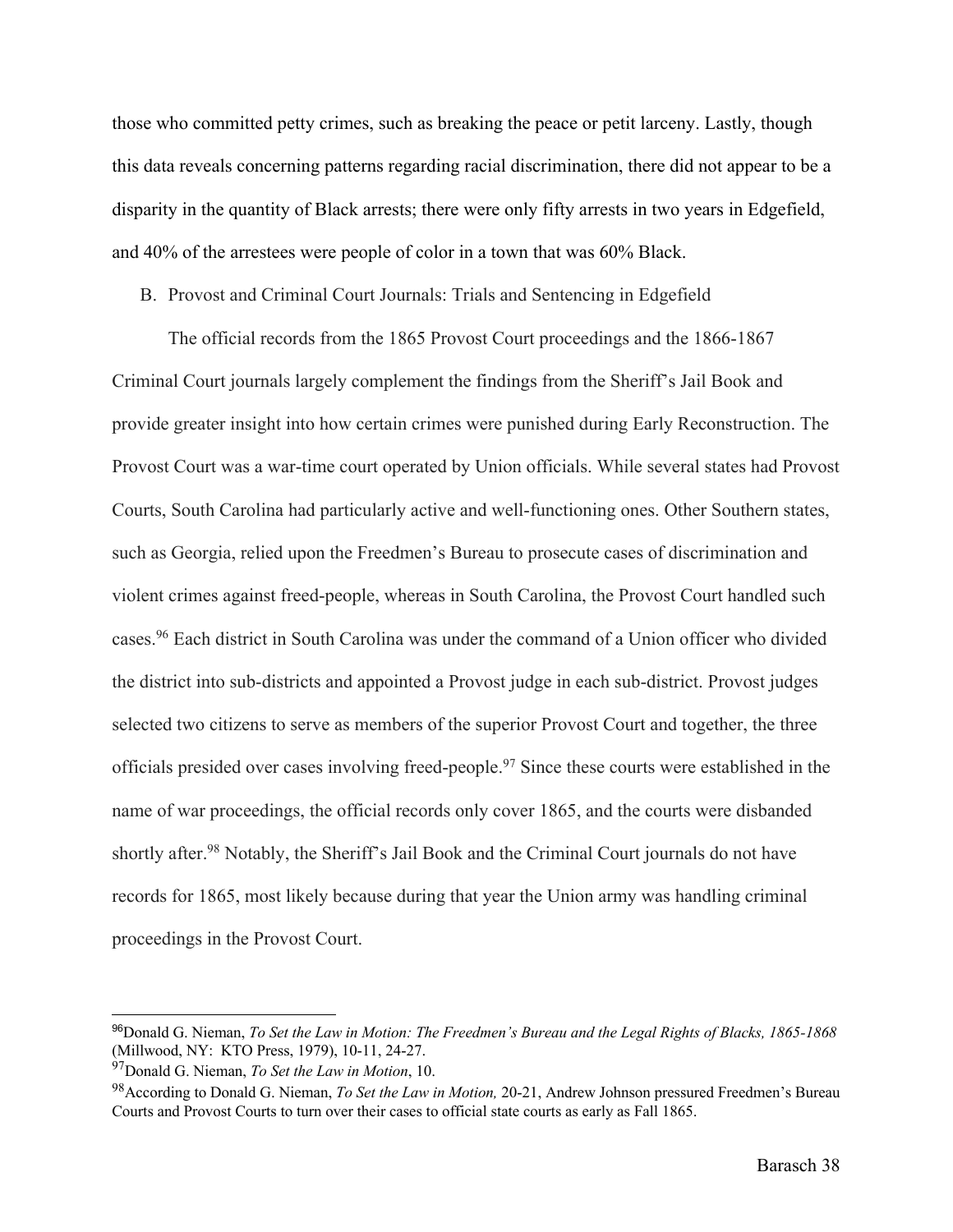From June to November 1865, the Provost Court prosecuted forty-one cases. As mentioned above, in five of these forty-one cases the race of the defendant is listed as "colored."99 Due to the small percentage of labeled cases, I relied on the 1870 census and the context of the crime to determine the race of the defendants. However, in cross referencing the names of the forty-one defendants with the census, I did not find that anyone who was not officially labeled as "colored" (the other thirty-six defendants) to be African American.<sup>100</sup> Instead, I found these defendants to be white, or I did not find them on the census at all. This begs the question as to why so few people of color were prosecuted in 1865. There are two plausible explanations. First, South Carolina surrendered to the Union army on February 18, 1865. Emancipation was new and unstable. Therefore, it is possible that many freed-people were still living on their former plantation and experiencing punishment there, rather than in the official court system. The other explanation is that the Union Army established Provost Courts in order to maintain control and law in the aftermath of surrender. One of the goals of the Union Army was to ensure that white Southerners accepted emancipation. Therefore, the focus of these courts may have been to prosecute white violence against freedmen.

While both theories may hold weight, the latter is corroborated by the Provost Court records. These records show that nineteen of the forty-one defendants were on trial for acts of violence against people of color. On June 30, James S. Savier fired a revolver at "a colored girl named Harriet." On July 10, C.P. [Quartz] was fined twenty dollars for "striking a colored boy with a stone." On August 14, Edward Coleman was charged with "striking a colored woman."<sup>101</sup> These are three examples of the nineteen cases that explicitly say African Americans were the

<sup>99</sup>*Journals of the Provost Court 1865*. 100*Population Schedule 1870.*

<sup>101</sup>*Journals of the Provost Court 1865*.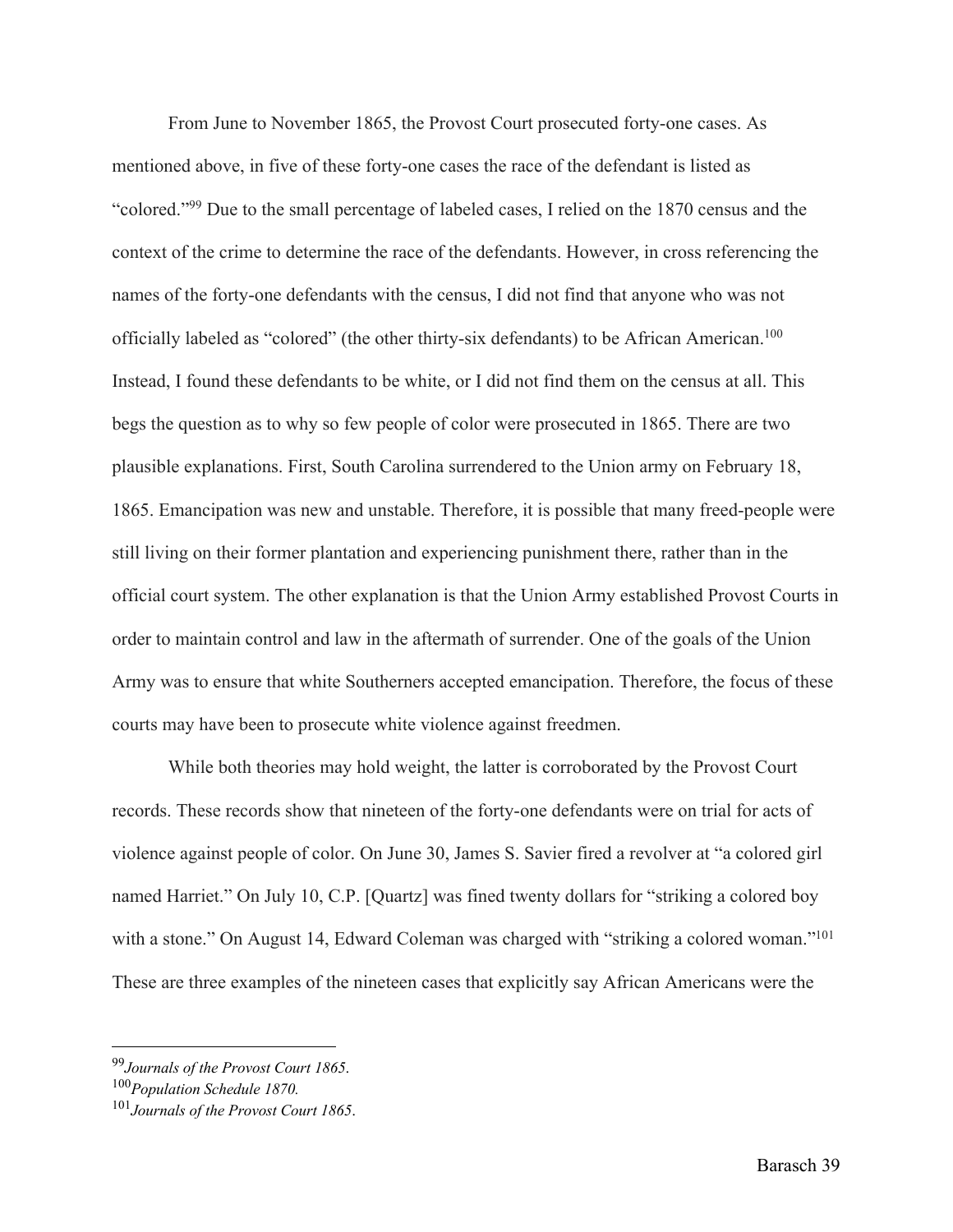victims of the crime. However, the racial identities of C.P. [Quartz], James S. Savier, and Edward Coleman were not officially listed in the court logs and these men do not appear on the census.102 While it is impossible to make definitive conclusions about the racial identities of these men, the fact that the victim of the crime was a person of color leads me to believe that [Quartz], Savier, and Coleman were white men.

Another reason that I believe white people were the perpetrators of crimes where the victim was noted to be a person of color is because a man hitting his wife would likely not result in trial in this period. Since women were the property of their husbands, it seems unlikely that if Edward Coleman was a Black man he would be on trial for "striking a colored woman" if that woman was his wife. In fact, Joe Harris, one of the five "colored" men to appear in the Provost Court journal, was arrested for "ill-treating his wife."<sup>103</sup> The record specifically says "his wife" and not "a colored woman," leading me to believe that "striking a colored woman" was a crime committed by a white person. These are inferences based on the context of the Provost Court, alongside the census information. Of the forty-one defendants, five people's racial identities were officially recorded; I located eight (white) people on the census; I inferred fourteen people were white based on the crime they committed (the victim of the crime was African American); and I could not locate any information about the racial identities of fourteen people.<sup>104</sup>

With this dataset, clear racial disparities are visible. Of the five African American people prosecuted, two were arrested for stealing, one was arrested for loitering, one was arrested for threatening to shoot another man, and one was arrested for ill-treating his wife.<sup>105</sup> I categorized

<sup>102</sup>*Population Schedule 1870.*

<sup>103</sup>*Journals of the Provost Court 1865*.

<sup>104</sup>*Journals of the Provost Court 1865*; *Population Schedule 1870.* 105*Journals of the Provost Court 1865*.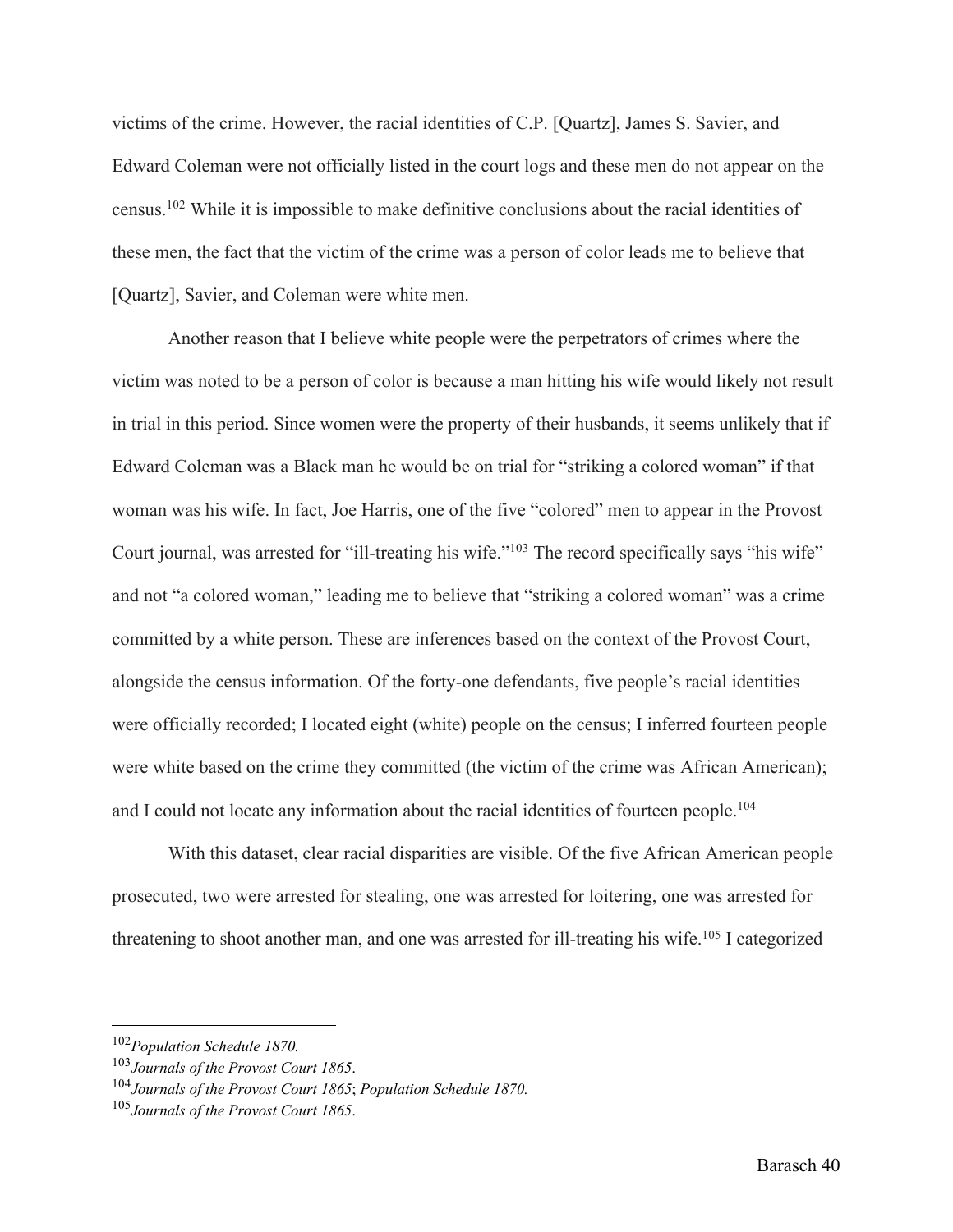stealing and loitering as non-violent crimes and "ill-treating" and "threatening to shoot" as violent crimes, concluding that three African Americans were arrested for non-violent crime, and two for violent crime. Of the twenty-two white people prosecuted in 1865, eighteen were arrested for violent crimes, three were arrested for "turning away people from their plantation," and one person's crime was unlabeled. Within violent crime there was firing a revolver, striking, abusing, assaulting, beating, flogging, choking, and cutting.106 Thus, three out of the five crimes African Americans committed were non-violent, whereas only three out of the twenty-two crimes white people committed were non-violent. Lastly, for the fourteen people whose race was indeterminable, six committed violent crimes (whipping, abusing, flogging, assault), three committed non-violent crimes (stealing, child support), and five people's crimes were unlabeled (Figure D). $107$ 





<sup>106</sup>*Journals of the Provost Court, 1865*. 107*Journals of the Provost Court 1865*.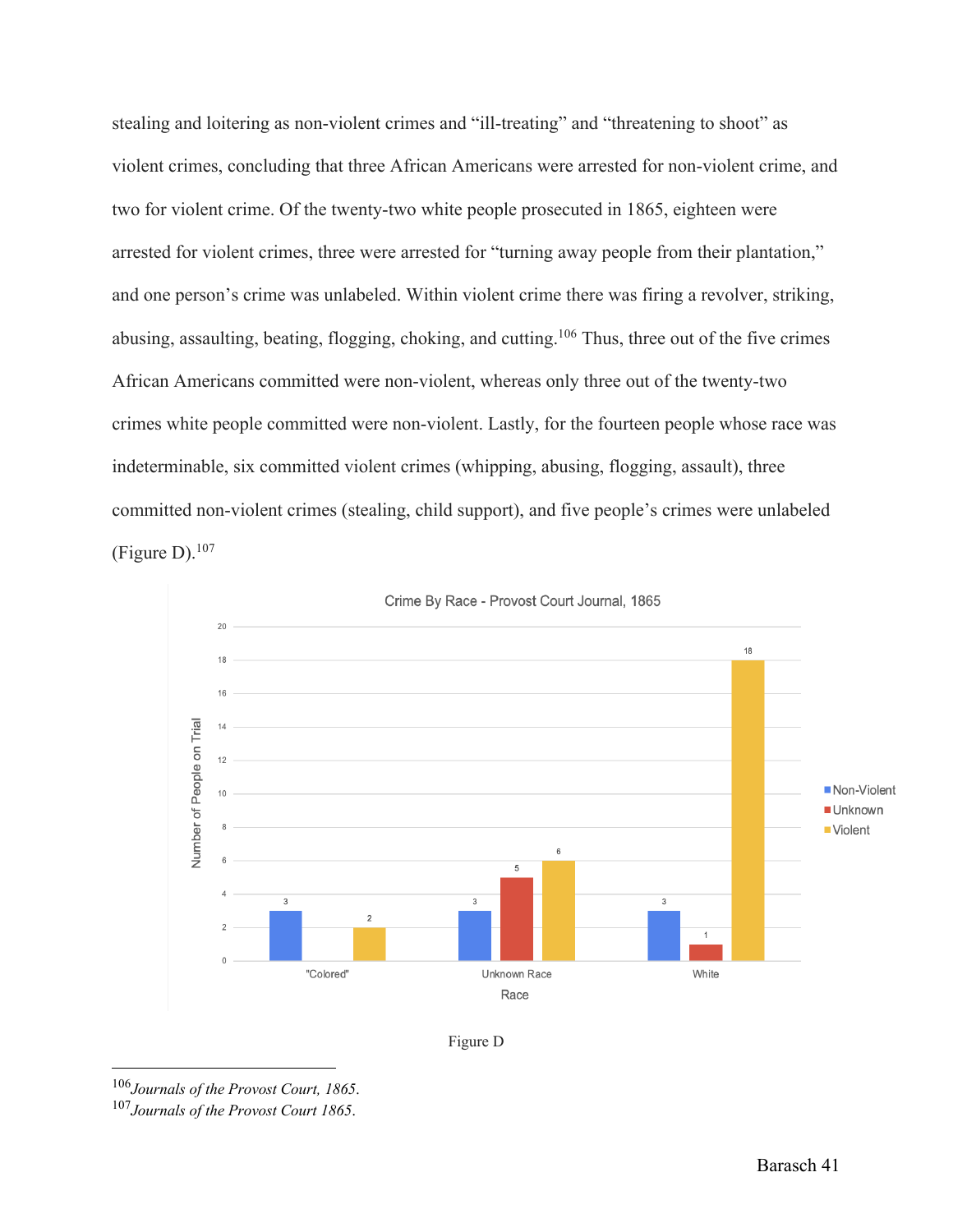The Provost Court and Sheriff's Jail Book data paint a similar picture: white people were often arrested for crimes of violence, whereas Black people were often arrested for non-violent crimes, such as stealing. Dramatic disparities in punishment are also visible in the Provost Court logs. Of the five African American people arrested, three were incarcerated (ranging from a ten day to a six-month sentence) and two of their punishments were not officially recorded. In the group of twenty-two white people, twenty-one paid fines, ranging from \$10 to \$100, and only one person was imprisoned (for one month). Lastly, in the group of fourteen people whose race is indeterminable, twelve people paid fines (ranging from \$5 to \$125) and two served jail time (ten days, three months) (Figure E).<sup>108</sup> While five people is a small dataset to work with, these numbers show that 60% of African Americans tried in the Provost Court served jail time, whereas only 4.5% of the white people did so. Once again, this disparity is concerning because it appears as though white people committed more violent crime than African Americans.





<sup>108</sup>*Journals of the Provost Court 1865*.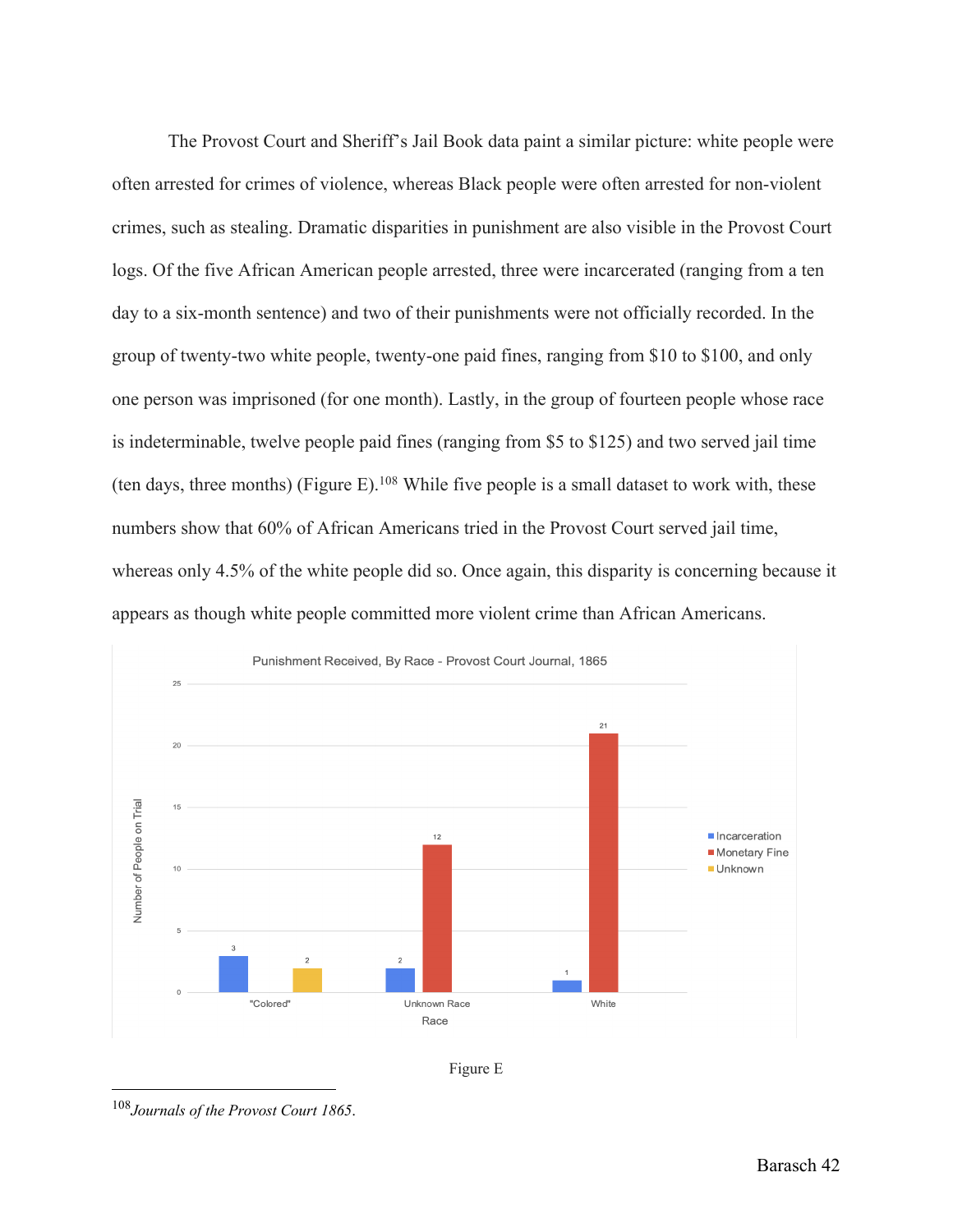The Criminal Court journal findings corroborate the sentencing disparities visible in the Provost Court journal. The Criminal journal commences in the Spring term of 1866 and during the years of 1866 and 1867, the court presided over thirty-one criminal trials. However, the race of the defendant is never specified in these records.109 Unlike in the Provost Court log or Sheriff's Jail Book, here it is not possible to infer that the people not specifically recorded as "colored" were white. Therefore, instead of analyzing the racial disparities in these court proceedings, I will only discuss the outcomes of these criminal trials. Of the thirty-one defendants on trial in the Edgefield Criminal Court, only seven appeared in the arrest logs.<sup>110</sup> This either indicates that the Sheriff's Jail Book is dreadfully incomplete, or that twenty-four people were arrested in neighboring counties, but appeared in court in Edgefield. Additionally, the Criminal Court journal provides inconsistent information. In some cases, it contains an indepth description of the trial and details the verdict and punishment. In many other cases, only the indictment is stated.

There are eleven criminal trials in the journal that include detailed information about the outcome of the trial. Of these eleven trials, seven were for murder and four were for stealing (horse stealing, mule stealing, and larceny). In five of the murder cases, the defendant was found not guilty. In two of the murder cases, the defendant was found guilty of manslaughter. One was sentenced to six months in prison with a one-hundred dollar fine; the other was sentenced to four months in prison with a one dollar fine. In three of the four stealing cases, the defendant was found guilty. In two of these cases, the perpetrator of the crime was punished with imprisonment and whippings; At the end of four months in prison, they were ordered to receive thirty lashes,

<sup>&</sup>lt;sup>109</sup>Criminal Journals 1802-1879.<br><sup>110</sup>Criminal Journals 1802-1879; Jail books of the Sheriff 1865-1961.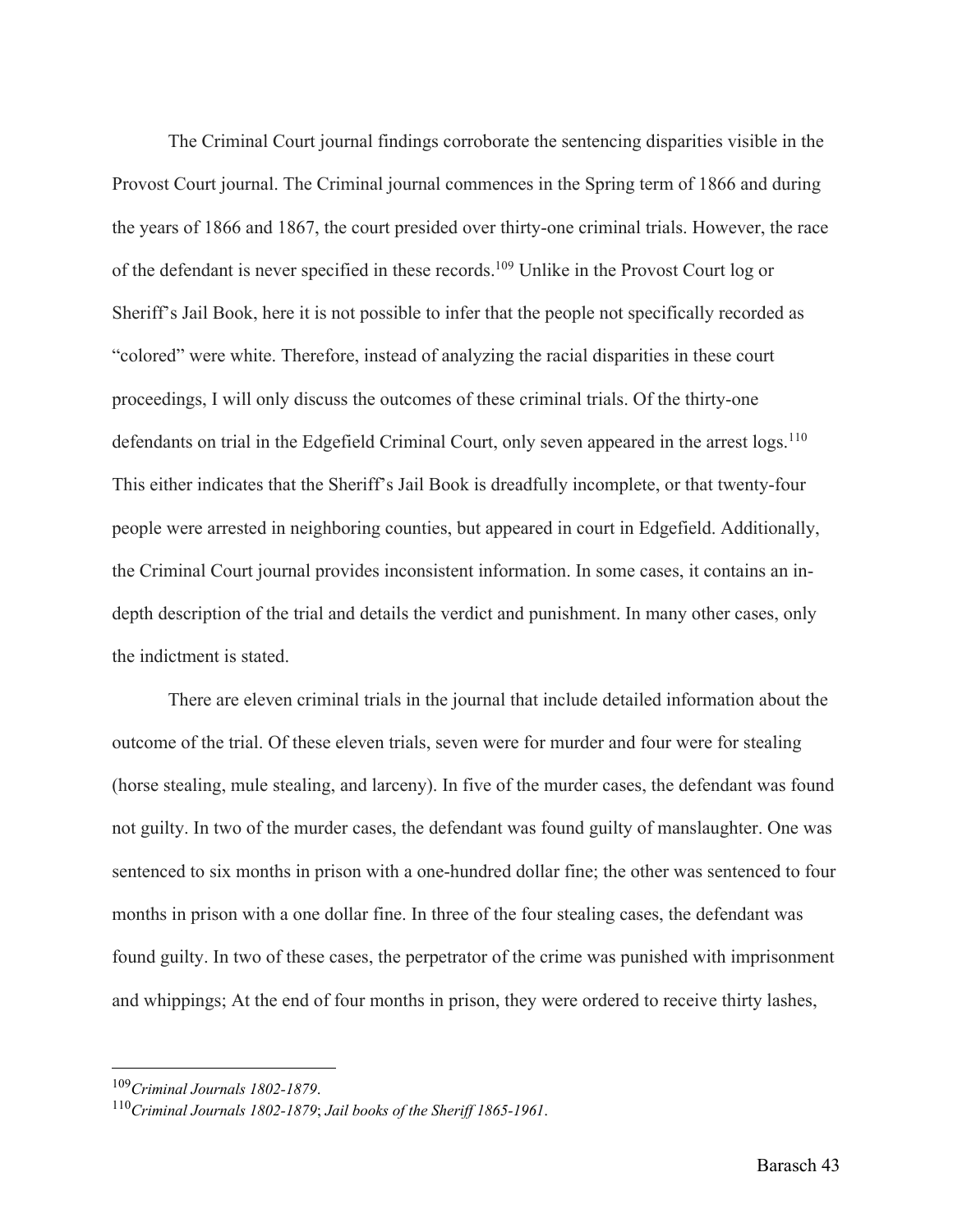then return to prison for two additional months. At the end of the six-month period, they received another thirty lashes before their release. The other person found guilty of robbery was "committed to jail," but there was no indication as to how long they were imprisoned.111 Thus, more people were found guilty of stealing than murder (Figure F). Those found guilty of stealing were more likely to receive a punishment that included jail time and whipping, whereas those found guilty of murder received jail time and a fine. Though it is impossible to determine the racial identities of the people on trial in the Criminal Court, the Sheriff's Jail Book and the Provost Court data indicate that white people were often arrested for violent crimes and Black people for non-violent crime, particularly theft. Therefore, the fact that more people indicted for murder were found "not guilty," than people indicted for stealing has serious implications.





<sup>111</sup>*Criminal Journals 1802-1879*.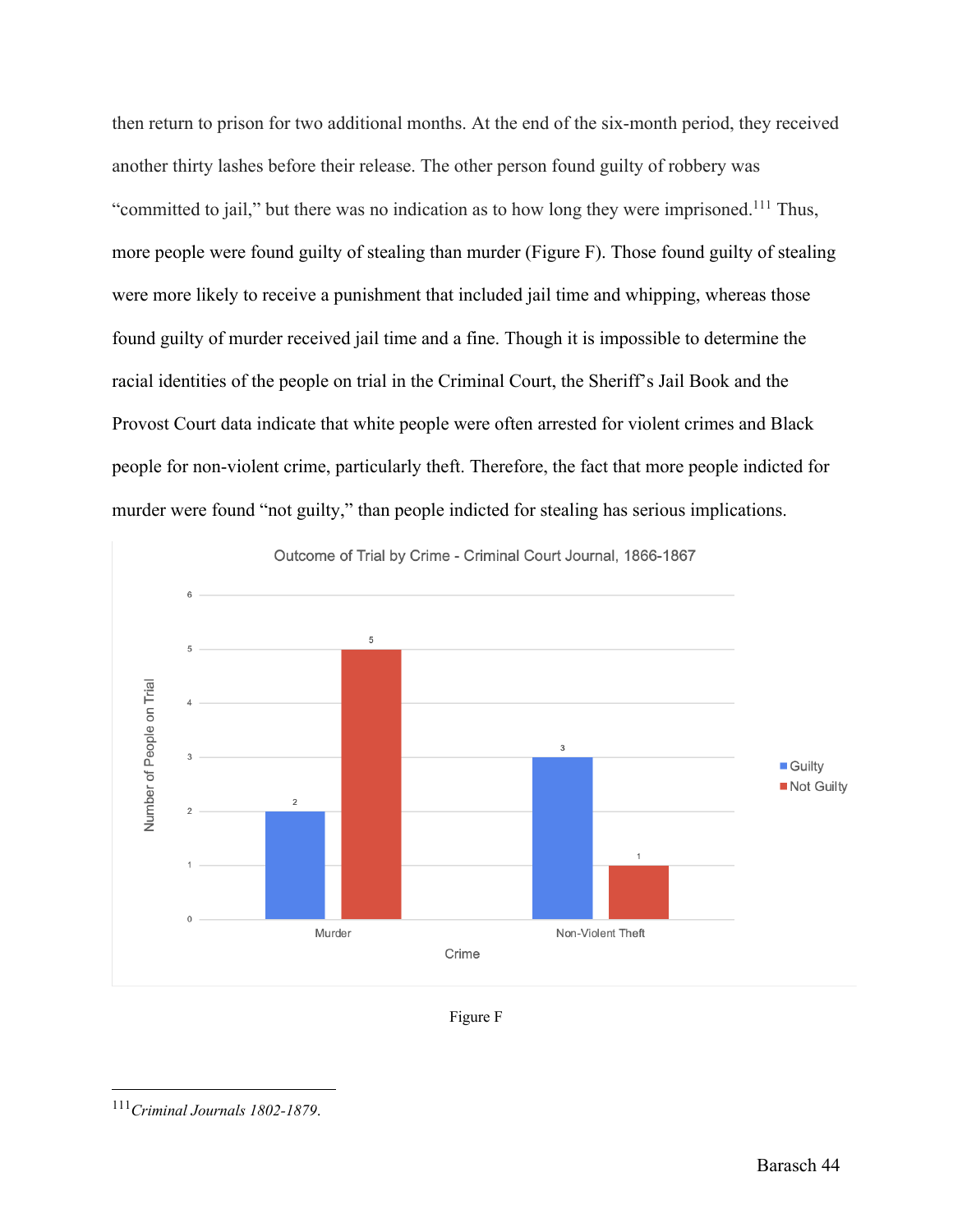In examining both the Provost Court logs and the Sheriff's Jail Book a clear pattern emerges: people of color were often prosecuted for crimes of theft, breaking the peace, and loitering. Alternatively, white people were often arrested for violent crimes of all sorts including murder, assault, and beating. Disparities in sentencing patterns also emerged. White individuals received monetary punishments more often than Black individuals, who were more likely to receive a sentence involving incarceration. Though it was not possible to determine the racial identities of the people on trial in the Criminal Court, in this data a similar pattern of disparities was visible. Those on trial for murder were found "not guilty" more often than those on trial for non-violent thefts. If it is true that white people were responsible for the majority of violent crime in Edgefield, the results of the Criminal Court trials are concerning. It is clear that in interactions with the new criminal justice system of the Reconstruction era, Black and white Edgefieldians experienced two different systems. Racial inequities in what crimes individuals were arrested for and the outcomes of trials emerged from the commencement of this new criminal justice system in 1865 and remained until 1867.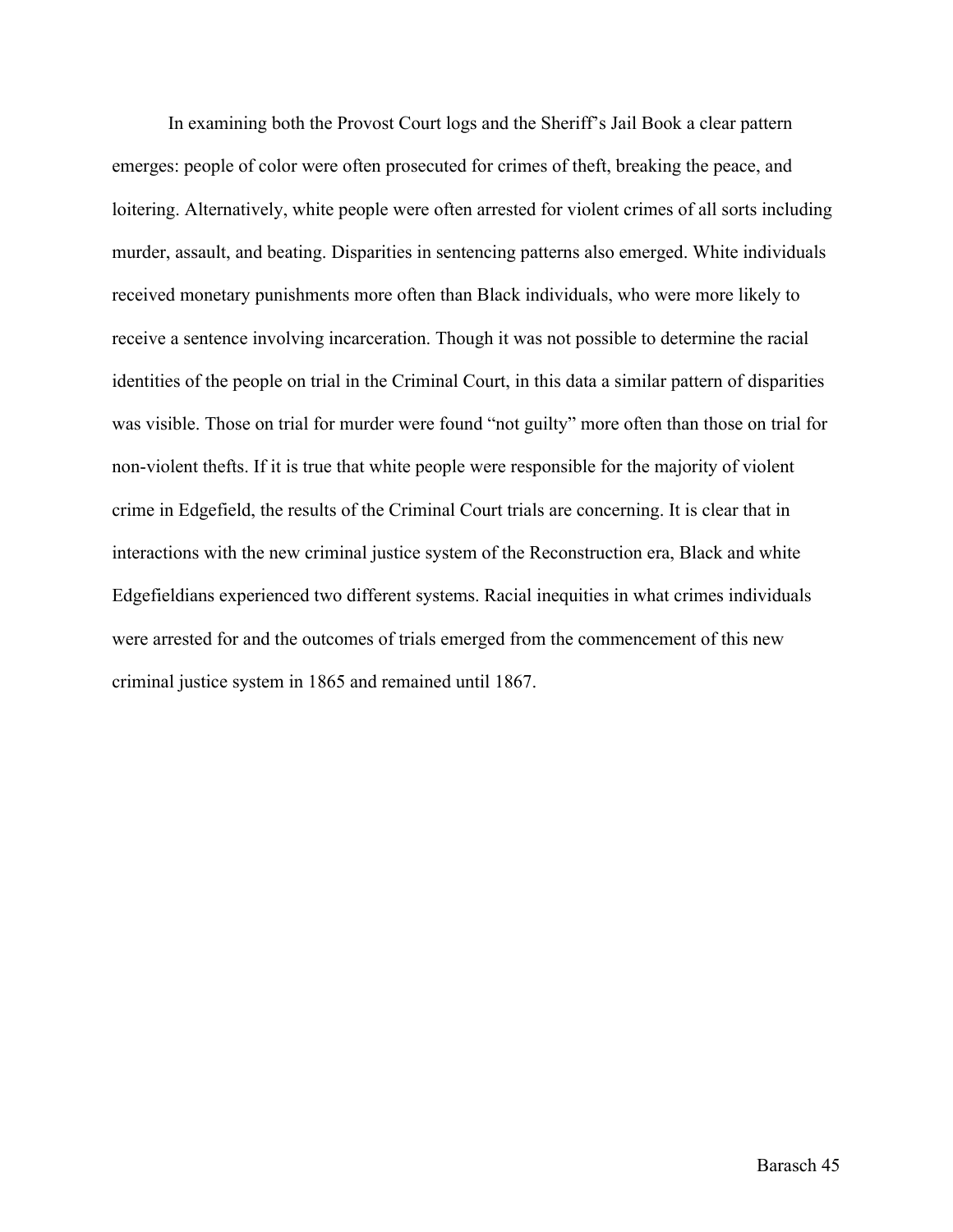# **Chapter Three**

#### **The Amalgamation of State Laws and County Enforcement**

The Civil War and Reconstruction played a particularly crucial role in shaping modern American law, so much so that one legal historian has suggested American legal history can be divided into three eras: the years up to 1860, the decade of 1860-1870, and the years since 1870. New constitutions, statutes, and case law had to be developed to accommodate emancipation and the numerous economic problems that followed the Civil War.<sup>112</sup>

So begins Joseph A. Ranney in chapter one of his book*.* The law and its transformations shaped the Reconstruction era. On the federal level, moderates and radicals compromised to create three constitutional amendments that forever altered the United States, including the end to slavery, the commencement of birth right citizenship, and the right for all men to vote and hold office.

On the state level, Southern Democrats reacted to these federal changes begrudgingly or with outright anger. Initially, these legislators attempted to restrict the new-found freedom of African Americans with the Black Codes. Once the federal government rebuffed these discriminatory laws, state politicians were forced to accept the fact that legislation must be race neutral. In this process, state legislators amended, repealed, and rewrote legislation. On the local level, sheriffs, judges, and other administrators of the justice system were forced to adjust to constant legislative changes. The law is of little importance without enforcement; the two are inherently related as enforcement creates the social perception of the crime. Whereas many historians have analyzed the importance of Reconstruction era legislation, few have discussed the law and its relationship to local enforcement.

In chapter one, I explored the South Carolina 1865 Constitution, the Black Codes, and the Civil Rights Act of 1866. In chapter two, I explored the enforcement of the law, through a

<sup>112</sup>Joseph A. Ranney, *In the Wake of Slavery*, 2.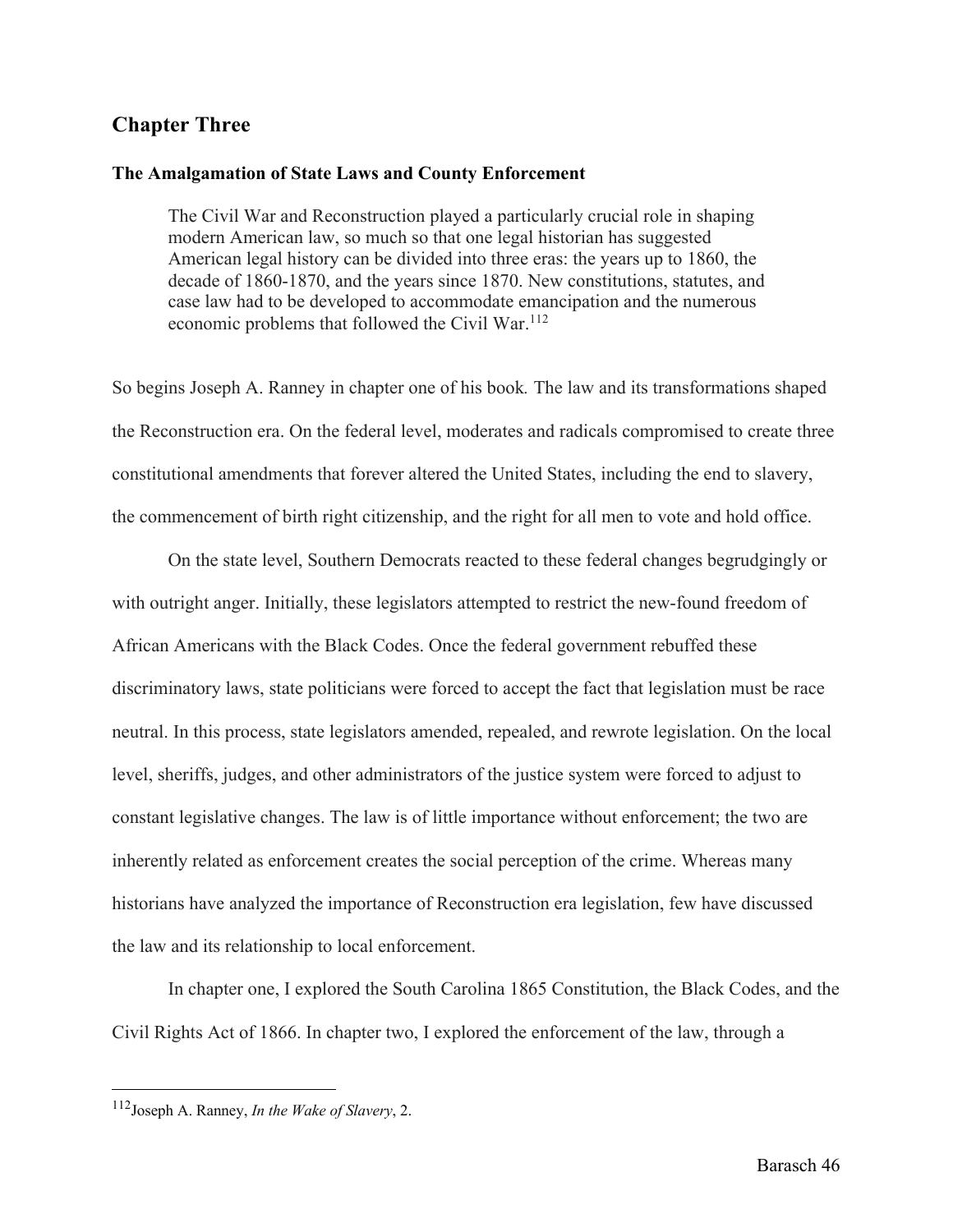quantitative analysis of arrests and court proceedings. In this final chapter, I will explore how we can look at the information presented in chapter one and two together. What effect did the constant changes in legislation have on law enforcement? The discriminatory Black Codes have been a focus of Reconstruction studies for over fifty years and many have classified these laws as the pinnacle of legal discrimination.<sup>113</sup> Yet, few historians have investigated how the Black Codes were enforced through the local sheriff and court system. Additionally, one must consider if, and how, the repeal of the Black Codes altered local law enforcement's practices.

A. Was the South Carolina Black Code enforced in Edgefield?

To understand the relationship between Black Code legislation and local law enforcement, I will investigate two central inquiries. First, I will look at the language of the Black Codes and question whether these statutes were enforced. In this section, I will also investigate popular claims about the impact of the Codes. Historians focus on certain statutes of the Black Code more than others and I will ask if these statutes were enforced in Edgefield. Second, I will look at the repeal of the Black Code and subsequent rewriting of South Carolina legislation in race neutral language in relation to law enforcement's practices.

Was the Black Code enforced in Edgefield? As discussed in chapter one, there were four acts in the South Carolina Black Code and three focused on how emancipated people would interact with the criminal justice system. In "An Act to amend the criminal law," daily activities such as selling farm products and owning a firearm were defined as criminal for any person of color. This act prescribes forced labor as a punishment for petty theft.<sup>114</sup> In "An Act to establish District Courts," it states that segregated courts would handle all cases involving freed-people.

<sup>113</sup>Theodore Wilson published *The Black Codes of the South* in 1965.

<sup>114&</sup>quot;An Act to Amend the Criminal Law," *Acts of the General Assembly of the State of South Carolina Passed at the Sessions of 1864-65*, no. 4731 (Columbia: 1865).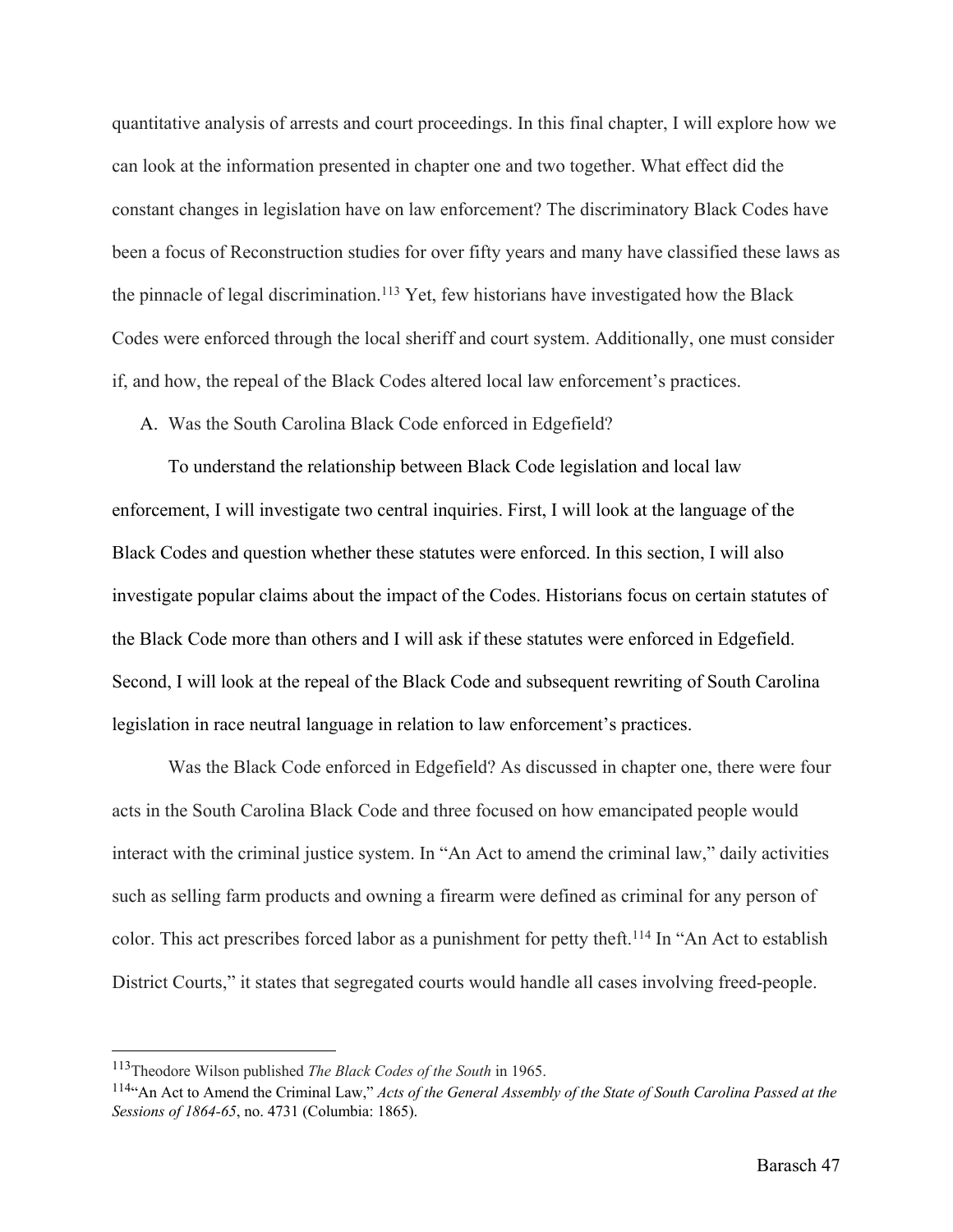These courts would also oversee cases of bastardy, misdemeanor, and vagrancy, thereby implying Black individuals were the sole perpetrators of these crimes.<sup>115</sup> Finally, "An Act to establish and regulate the domestic relations of persons of color, and to amend the law in relation to paupers and vagrancy," states that any Black person who wanders, gambles, or does not sign a labor contract is a vagrant and criminal who could be arrested.<sup>116</sup>

Given the language of the South Carolina Black Code, one might assume that many African Americans in 1866 Edgefield were arrested for petty crimes, such as the ones defined in the criminal law and the vagrancy acts. One might also assume that many arrested African Americans received a punishment of forced labor. Additionally, since the Black Code emphasizes a new criminal justice system, which targets emancipated individuals, one might expect disproportionate arrest practices, wherein more African Americans were arrested than whites. Lastly, one might assume that all African Americans were prosecuted in a segregated District Court. These assumptions follow directly from the language of the Black Code.

For many years, historians have made these assumptions without investigating local law enforcement data. William Cohen writes that vagrancy statutes "enabled police to round up idle blacks in times of labor scarcity and also gave employers a coercive tool that might be used to keep workers on the job."117 Thus, Cohen claims that vagrancy statutes were not only enforced, but that they allowed for entire labor forces to be constructed. Angela Davis makes the same claim. She writes, "Thus, vagrancy was coded as a black crime, one punishable by incarceration and forced labor, sometimes on the very plantations that previously had thrived on slave

<sup>115&</sup>quot;An Act to Establish District Courts," *Acts of the General Assembly of the State of South Carolina Passed at the Sessions of 1864-65*, no. 4732 (Columbia: 1865), §VII.<br><sup>116</sup><sup>4</sup>An Act to Establish and Regulate the Domestic Relations of Persons of Color," *Acts of the General Assembly of* 

*the State of South Carolina Passed at the Sessions of 1864-65*, no. 4733 (Columbia: 1865), § LXXII.

<sup>117</sup>William Cohen, "Negro Involuntary Servitude in the South, 1865-1940: A Preliminary Analysis," *The Journal of Southern History* 42, no. 1 (1976): 33-34.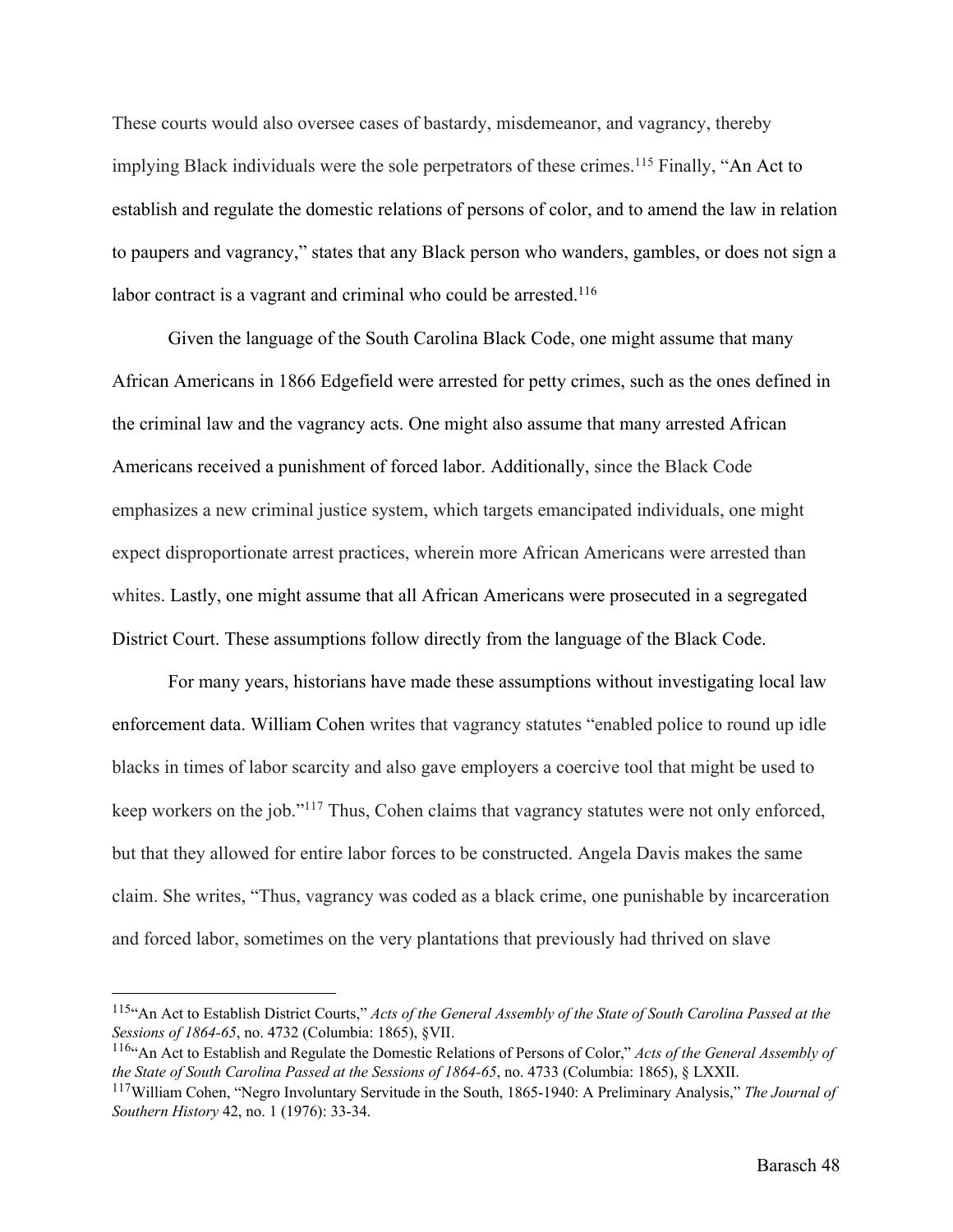labor."<sup>118</sup> These historians focus on the vagrancy statute in the Black Code and on the language which prescribes forced labor as the punishment for petty crimes.

Edgefield's arrest and sentencing data indicate a different reality. First, let us unpack the assumption that many African Americans were arrested for petty crimes, especially vagrancy. From November 1865 to November 1866, while the Black Code was the formal law of South Carolina, there were four arrests and fifteen criminal trials in Edgefield. Of the four people arrested, two were African American and two were white. The two white men were both arrested for murder. The two Black men were arrested for burglary and robbery.<sup>119</sup> Since the Criminal Court records fail to indicate the defendants' race, I cannot draw conclusions regarding racial disparities, though certain crimes were prosecuted more often than others. Of the fifteen cases brought before the Criminal Court while the Black Codes were in effect, four were for murder, six for stealing, three for assault, one for arson, and one for bigamy.<sup>120</sup> This data begins to demonstrate that Black people were arrested for petty crimes, particularly for non-violent thefts.

However, I was unable to locate a single arrest for vagrancy. Vagrancy has been discussed by almost all major scholars of Reconstruction legal history and there is an entire section of the Black Code dedicated to defining vagrancy. In fact, Cohen and Davis claim that vagrancy arrests were intimately connected to convict leasing. Yet, there seems to be no local enforcement of this statute in Edgefield. African Americans were certainly arrested for petty crime in Edgefield during the year of the Black Code, but they were arrested predominantly for theft, not for vagrancy.

<sup>118</sup>Angela Davis, *Are Prisons Obsolete?* 29.

<sup>119</sup>*Jail books of the Sheriff 1865-1961*.

<sup>120</sup>*Criminal Journals 1802-1879*.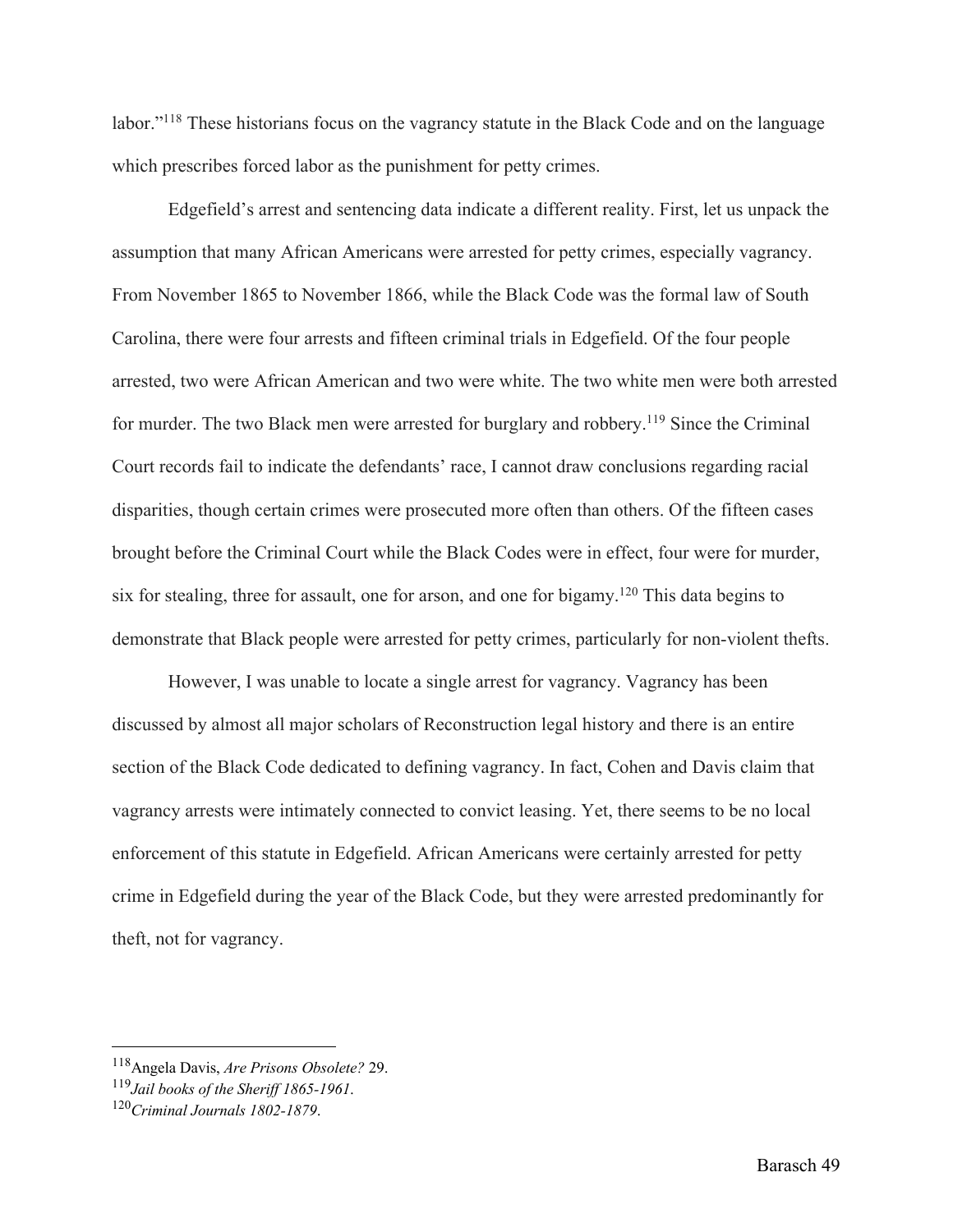Second, let us unpack the assumption that African Americans were sentenced to forced labor after being arrested for insignificant crimes. There were extremely concerning disparities in the sentencing data from the Provost Court. However, these cases occurred before the passage of the Black Code and cannot be attributed to this legislation. There were also troubling disparities in the Criminal Court data. I found that people on trial for murder were more likely to be found not guilty than those on trial for non-violent theft. And, as mentioned, since it appears as though Black people were often arrested for theft, this disparity in sentencing is unsettling. However, not one person, Black or otherwise, appears to be sentenced to forced labor in Edgefield during 1865-1867. The punishments in the records were jail time, fines, and occasional whippings. Many people received a combination of these three punishments, whereas some people only paid fines. No one was sentenced to forced labor. This raises several questions: What year did convict leasing become popular? If it was several years after the repeal of the Black Code, is it fair to attribute the Black Code to the rise of said punishment system? My findings question the historical claims that connect vagrancy statutes to forced labor. While vagrancy statutes were the law of South Carolina, no one in Edgefield County was sentenced to forced labor.

Third, let us unpack the idea that since the Black Code instituted a criminal justice system which targeted African Americans, that many Black people were arrested during this period. There were only nineteen criminal cases (four arrests, fifteen trials) in Edgefield while the Black Code was on the books. William Cohen's statement that vagrancy laws were used to build labor forces in moments of scarcity seems inaccurate to the data from Edgefield County. Nineteen people could not build an entire county's labor force. Additionally, in chapter two, I noted that 40% of all people arrested in Edgefield during 1866-1867 were Black and the town's overall population was 60% Black. This implies that though the Black Codes targeted African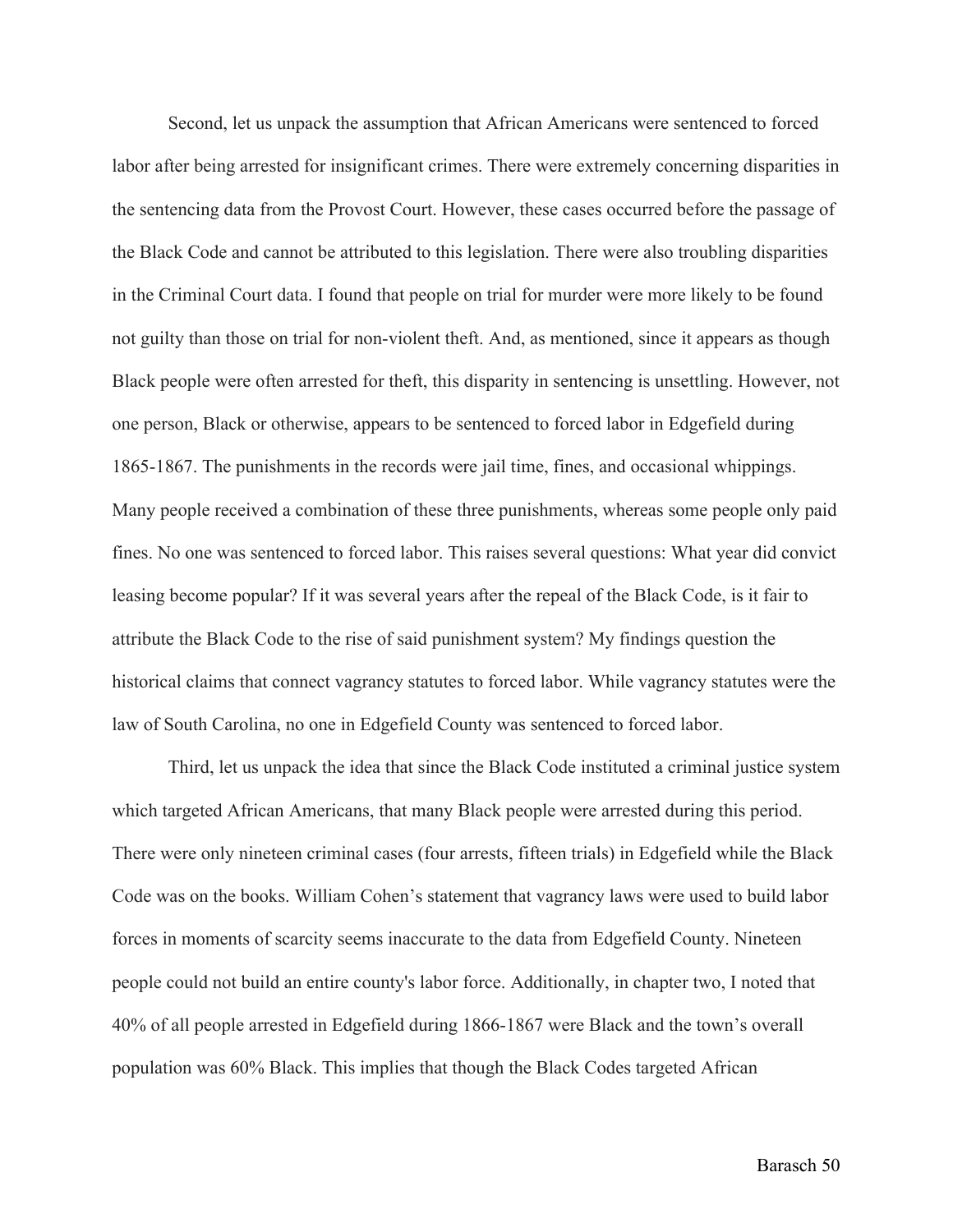Americans and law enforcement charged African Americans at higher rates for petty crimes, law enforcement did not disproportionately arrest the Black people of Edgefield.

Finally, let us address the District Court Act of the Black Code, which stated that any crime involving a person of color would be tried in a segregated court. These segregated District Courts were never established. In 1866, South Carolina was in the midst of a financial crisis, leading Edgefield residents to believe that the establishment of a District Court was unnecessary. The editor of *The Edgefield Advertiser* wrote that General Assembly members should "make a strong effort to abolish the District Courts, it being the sense of these meetings that the said Courts will be the cause of vast and entirely unnecessary expense to the State."121 Regardless of expense, in November 1866, the Black Code was overturned and with it, the idea of a segregated court system was discarded. Thus, all criminal cases pertaining to freed-people were handled in the Provost Court in 1865 and the Criminal Court thereafter.

After unpacking these assumptions and historiographic claims, it becomes clear that Edgefield law enforcement did not completely adhere to the Black Code. The Code suggested African Americans be arrested for vagrancy and punished with forced labor, neither occurred. The Black Code also discussed a segregated court system which never came to fruition. However, Edgefield law enforcement did readily enforce one component of the Black Code, which was to arrest and punish African Americans at high rates for petty and non-violent crimes.

B. Did law enforcement practices change after the repeal of the Black Code?

In order to further understand the relationship between the law and law enforcement, we must turn to our second inquiry: How did arrests and sentencing practices shift in accordance to the constantly changing law during this period? To answer this question, I have divided my data

<sup>121</sup>*The Edgefield Advertiser*, November 21, 1866.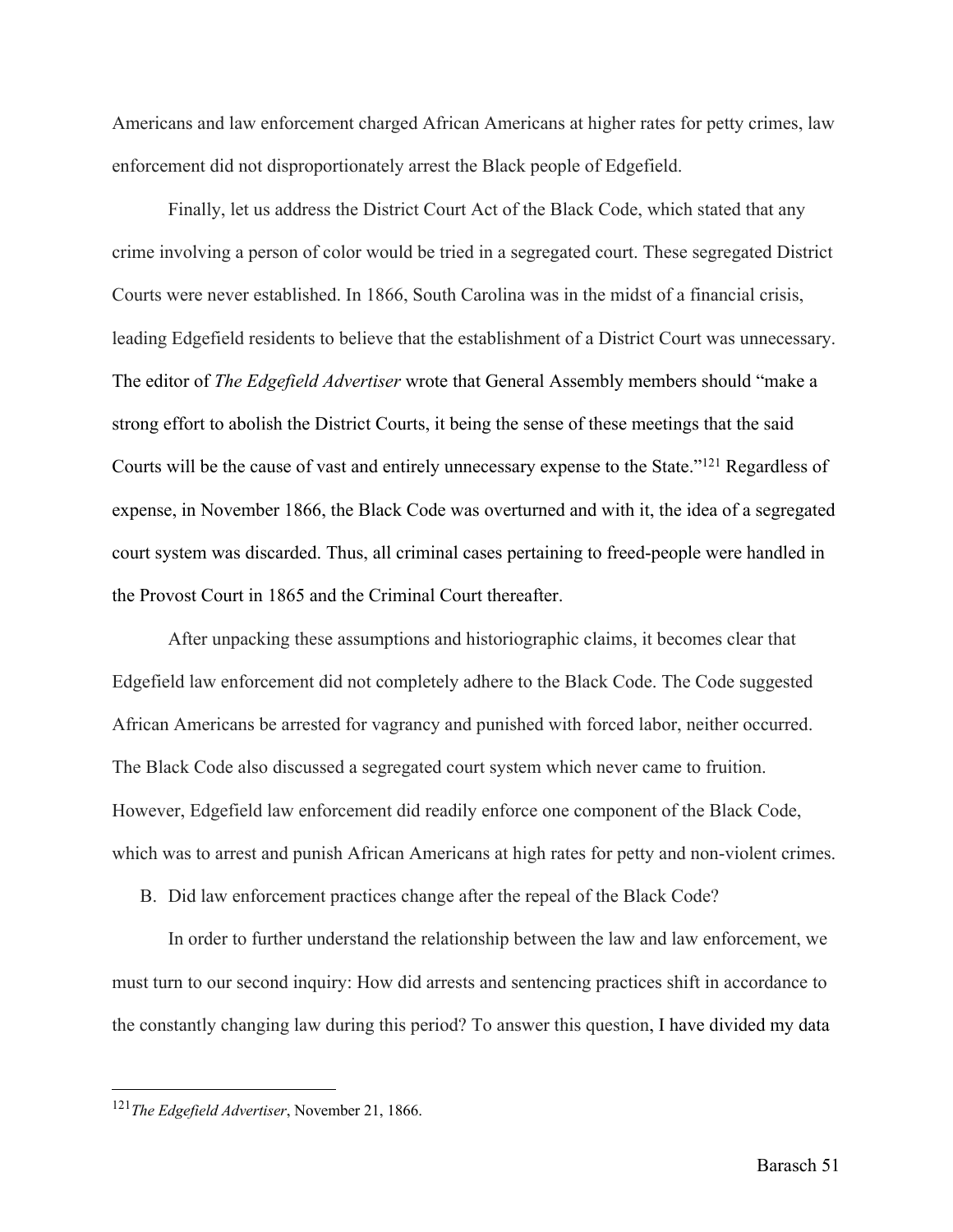into three categories, before the passage of the Black Code (January 1865-October 1865), while the Black Code was the law of South Carolina (November 1865-November 1866), and after the repeal of the Black Code (December 1866-December 1867).

Prior to the passage of the Black Codes, the Provost Court prosecuted forty cases. Every trial in the Provost Court happened before the Black Codes became law, except for one.<sup>122</sup> Therefore, the data conclusions presented in chapter two regarding the Provost Court are applicable to the "pre-code" period here. Five African Americans were on trial in 1865 and three out of five were arrested for stealing or loitering. The other two Black men were arrested for violent crimes, one for ill-treating his wife and the other for threatening to shoot a man. On the other hand, of the twenty-one white people tried before the Provost Court, seventeen were arrested for committing acts of violence, three were arrested for turning people away from their plantation, and one person's crime was unlabeled.123 These findings led to the conclusion that African Americans seem to have been arrested for non-violent and petty crimes more than white people who committed acts of violence at higher rates.<sup>124</sup> Additionally, the Provost Court data reveals concerning disparities in sentencing. White people were often punished with monetary fines, twenty of the twenty-one white defendants paid fines, whereas Black people were often punished with incarceration, three of the five Black defendants were incarcerated.

While the Black Code was the official law of South Carolina, there were four arrests and fifteen criminal trials. Of the four people arrested during the year of the Black Code, two were African American, both arrested for theft, and two were white, both arrested for murder.<sup>125</sup> In

<sup>122</sup>*Journals of the Provost Court 1865*. 123*Journals of the Provost Court 1865*.

<sup>124</sup>*Journals of the Provost Court 1865*. 125*Jail books of the Sheriff 1865-1961*.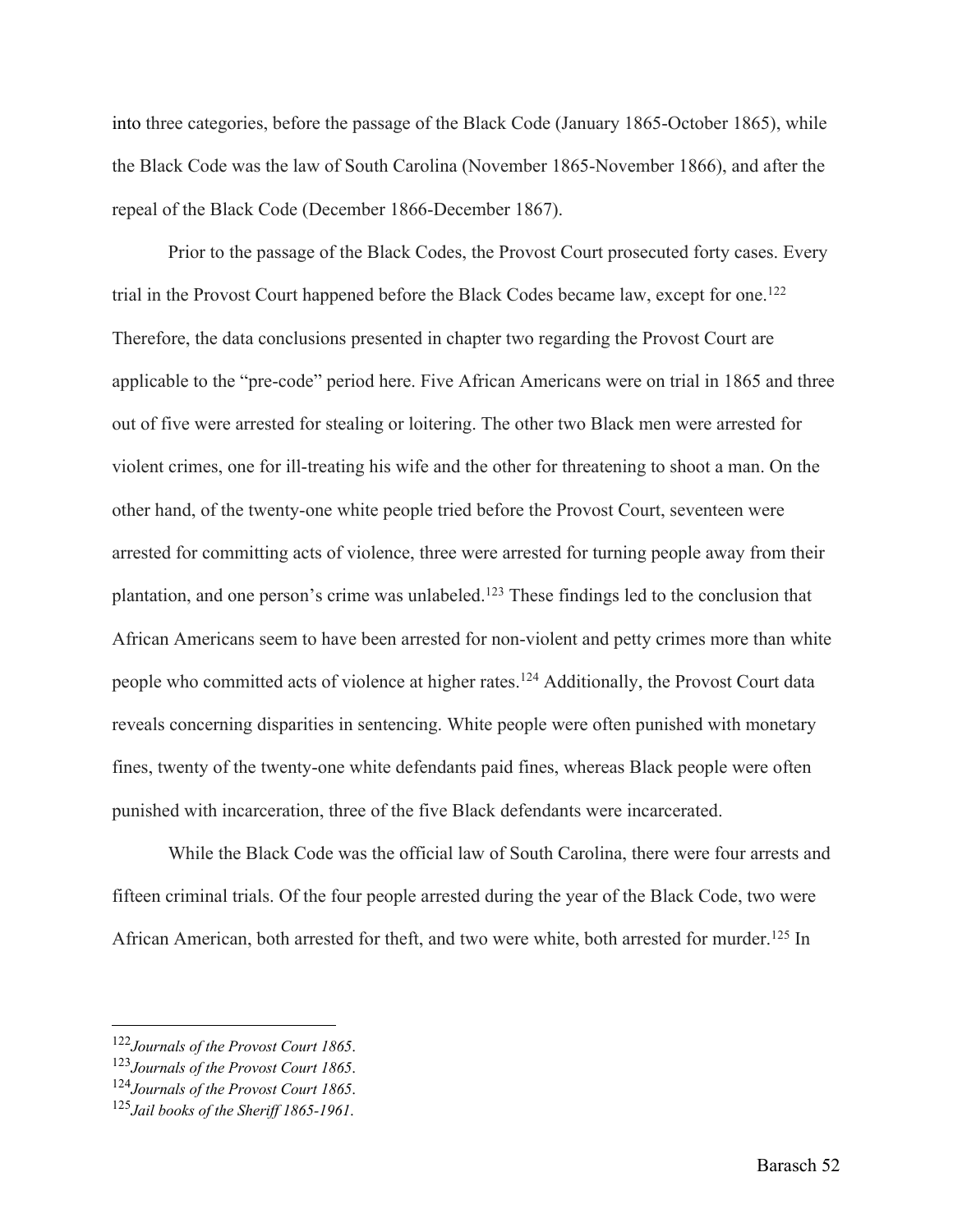1866, the Criminal Court prosecuted four murders, six thefts, three assaults, one arson, and one bigamy.<sup>126</sup> There was only information about the outcome of six of the fifteen trials. Four of the defendants were arrested for stealing, the other two for murder. Three of the four thieves were found guilty and one of the two murderers was found guilty. It is important to note that James Green, the man found guilty of murder, was sentenced to six months in prison with a onehundred dollar fine. Two of the men found guilty of stealing were sentenced to six months in prison and sixty lashes of the whip. Thus, from November 1865-November 1866, while the Black Code was the law of South Carolina, African Americans continued to be arrested for petty theft at high rates. Furthermore, the Criminal Court punished people guilty of stealing and people guilty of murder with the same term of incarceration, though the crimes are dramatically different.

My largest dataset is from the period after the Black Codes were repealed. From December 1866 to December 1867, the Sheriff made eighty arrests and the Criminal Court tried sixteen defendants. There were forty-six people arrested for theft and twenty-nine of them were labeled as "colored." There were thirty-two people of color arrested that year total, of which, twenty-nine were arrested for non-violent theft. Furthermore, there were six murders and eighteen assaults during this year, and only one of those twenty-four assailants was Black.<sup>127</sup> At the Criminal Court, eight people were tried for murder, three for theft, four for assault, and one for bastardy.<sup>128</sup> There were only five cases in which the outcome of the trial was recorded and all were murder cases. Only one of the five men on trial for murder was found guilty. The larger dataset of the "postcode" period reifies the earlier findings: white men were often arrested for

<sup>126</sup>*Criminal Journals 1802-1879*. 127*Jail books of the Sheriff 1865-1961*.

<sup>128</sup>*Criminal Journals 1802-1879*.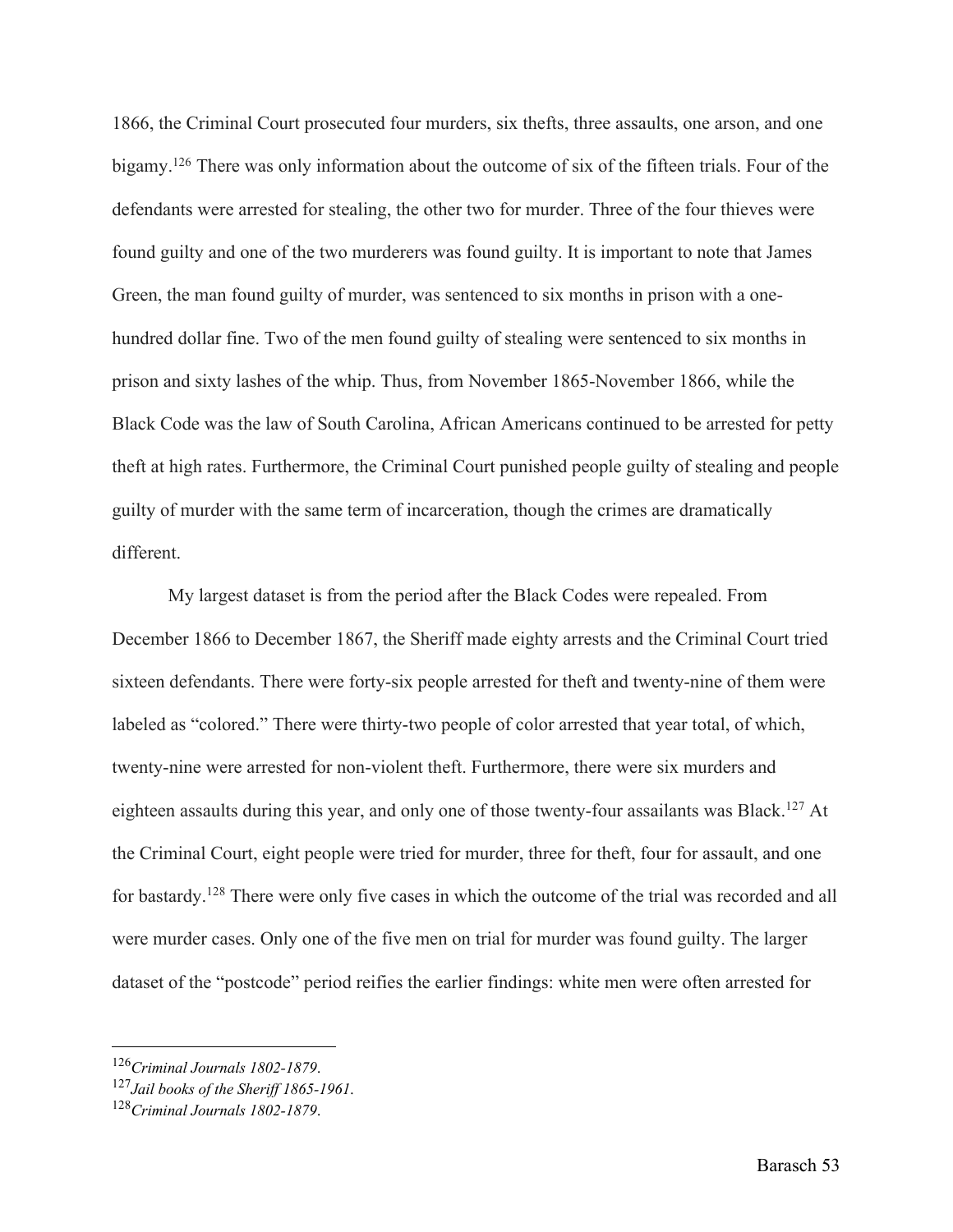violent crimes, and in Criminal Court, people on trial for murder were often found not guilty. Black people were often arrested for petty crimes and in Criminal Court, people on trial for theft were often found guilty.

With these three periods of data analysis, before, during, and after the Black Codes, it is possible to conclude that there were no major alterations in arrest and sentencing practices in accordance to the changing legislation. In all three datasets, Black people were arrested for petty thefts and white people were arrested for murder and assault. People charged with murder were found innocent more often than people charged with non-violent crimes in the Criminal Court. At the Provost Court, white people received monetary fines for crimes, whereas Black people were incarcerated. Thus, patterns in the data did not change according to the dramatic shifts in state and federal law, including the passage of the Black Code, the passage of the Civil Rights Act, and the repeal of the Black Code.

#### C. Conclusions and Unanswered Questions

In setting out on this research project, I aimed to understand how the Black Code affected the lives of ordinary freed-people. Though the Black Codes are well studied, few historians have attempted to quantify how these harsh laws were enforced.<sup>129</sup> In attempting to do so, I have reached several conclusions. African Americans were arrested for petty crimes, particularly theft, at high rates. The language of the Black Codes specifically associated Black people with petty crime and this was reflected in the arrest data. Additionally, the discriminatory nature of the Black Code was mirrored in sentencing disparities. Though Black people were most often arrested for non-violent crime, they were punished with incarceration more often than white

 $129$ John K. Bardes is the only historian I have located who has done a quantitative study of vagrancy arrests. His dissertation focuses on New Orleans. Other historians, such as Mary Farmer-Kaiser refer to specific local arrests for crimes associated with the Black Codes but do not offer an in-depth numerical analysis of total arrest patterns.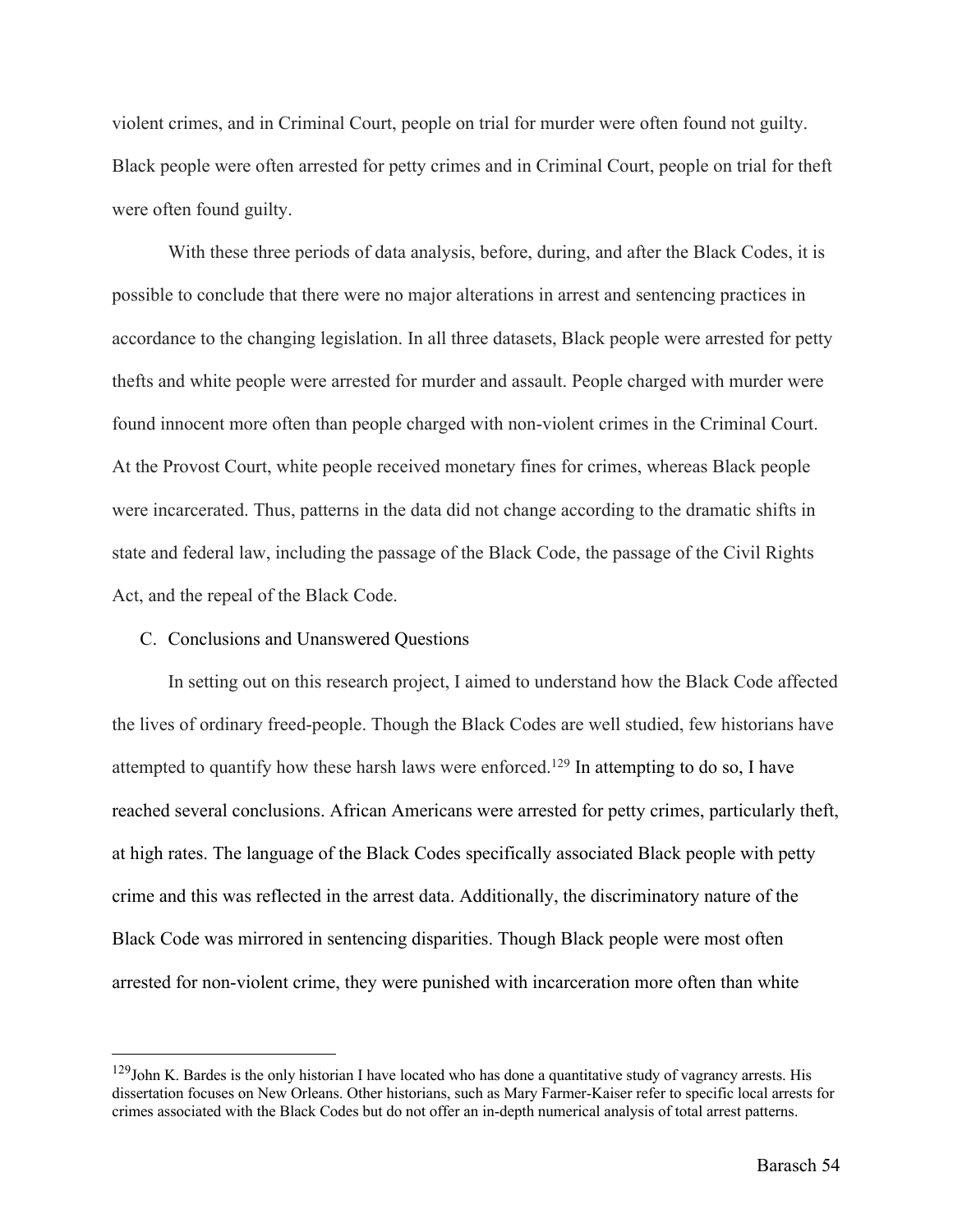people, who often committed horrific and violent crimes, yet, often received a punishment involving monetary fines. Occasionally white people were sentenced to the same term of incarceration as Black people, but given the disparities in what crimes these groups were committing, this is concerning.

Yet in my research, I found that certain aspects of the Black Codes were not enforced in Edgefield. No one was arrested for vagrancy and no one was sentenced to forced labor. Vagrancy and convict leasing are two of the most studied topics in Reconstruction history. My findings, though not yet broadly applicable, challenge historians who focus on these statutes within the Black Codes. I question whether people were arrested for vagrancy in other Southern counties and urge future historians to address the non-enforcement of vagrancy. Historians must understand if vagrancy and coerced labor were enforced during Early Reconstruction in order to comprehensively understand the period.

Additionally, my research questions the relationship between the law and law enforcement. I found that law enforcement in Edgefield did not alter their practices in accordance to the changing state and federal legislation. While historians have studied the legal history of Reconstruction down to the minute details, I question the impact of these studies if the law was not enforced. Perhaps my findings indicate that studies which focus solely on the federal or state law should be reconsidered and that legal history should attempt to include local data more often. If the law and local enforcement are uneven, as they appeared to be in my research, historians of the Black Codes need to reevaluate what the true impact of discriminatory laws were on ordinary, everyday Black Americans.

Lastly, I did not find any indication that mass incarceration commenced in this period. In fact, the low numbers of arrests and trials during this period, especially during the year of the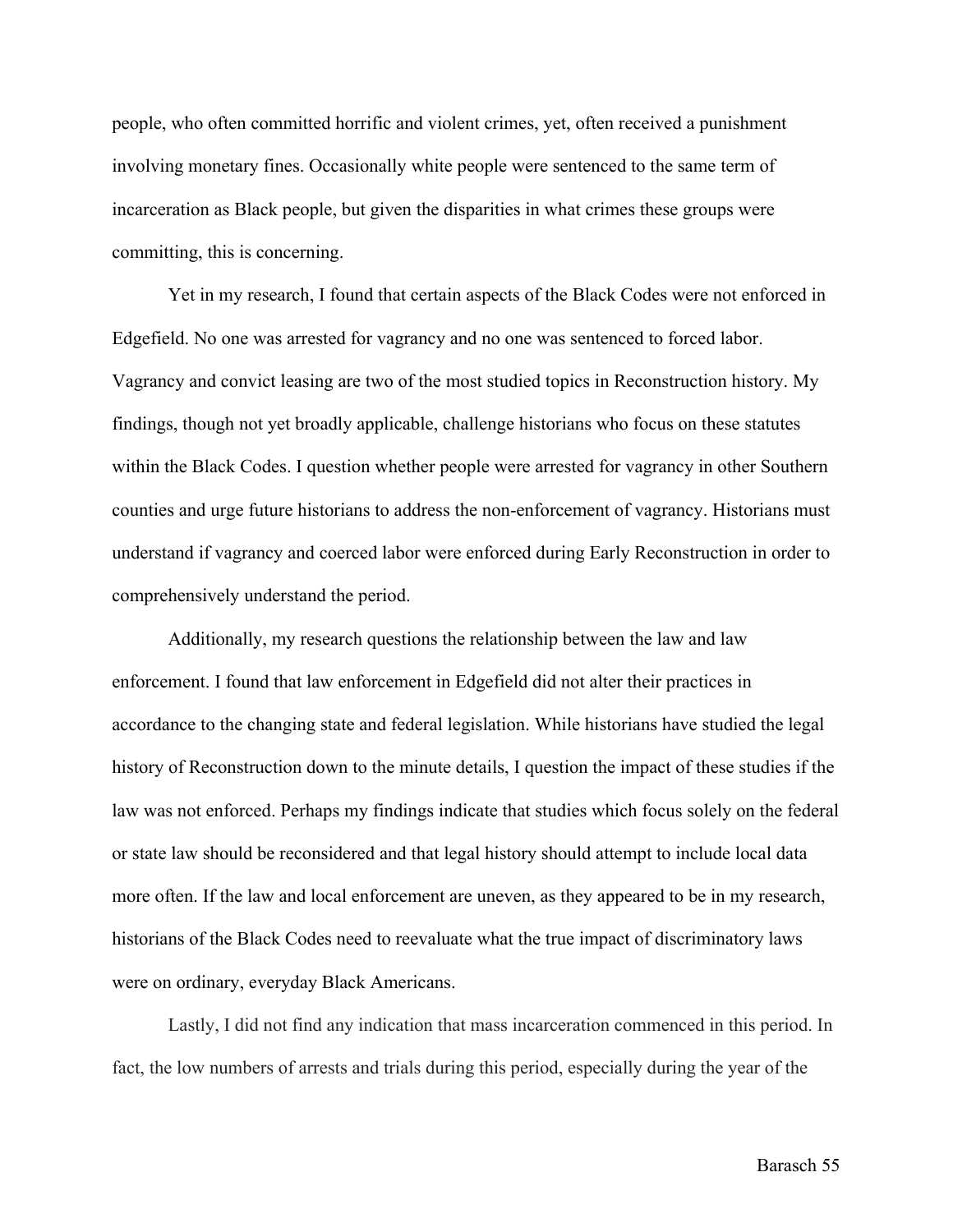Black Code, was surprising. These conclusions indicate a concerning, yet uneven pattern of racial discrimination in Edgefield's law enforcement, a town which was the epicenter of white supremacist violence. Perhaps white supremacists turned to violence to disempower freed-people *because* law enforcement would not do this through the enforcement of vagrancy statutes or mass arrests. When towns did not arrest many African Americans and did not enforce vagrancy statutes was white supremacist violence more common? I hope to address this question and others in future studies through the collection of arrest and sentencing data from more Southern counties.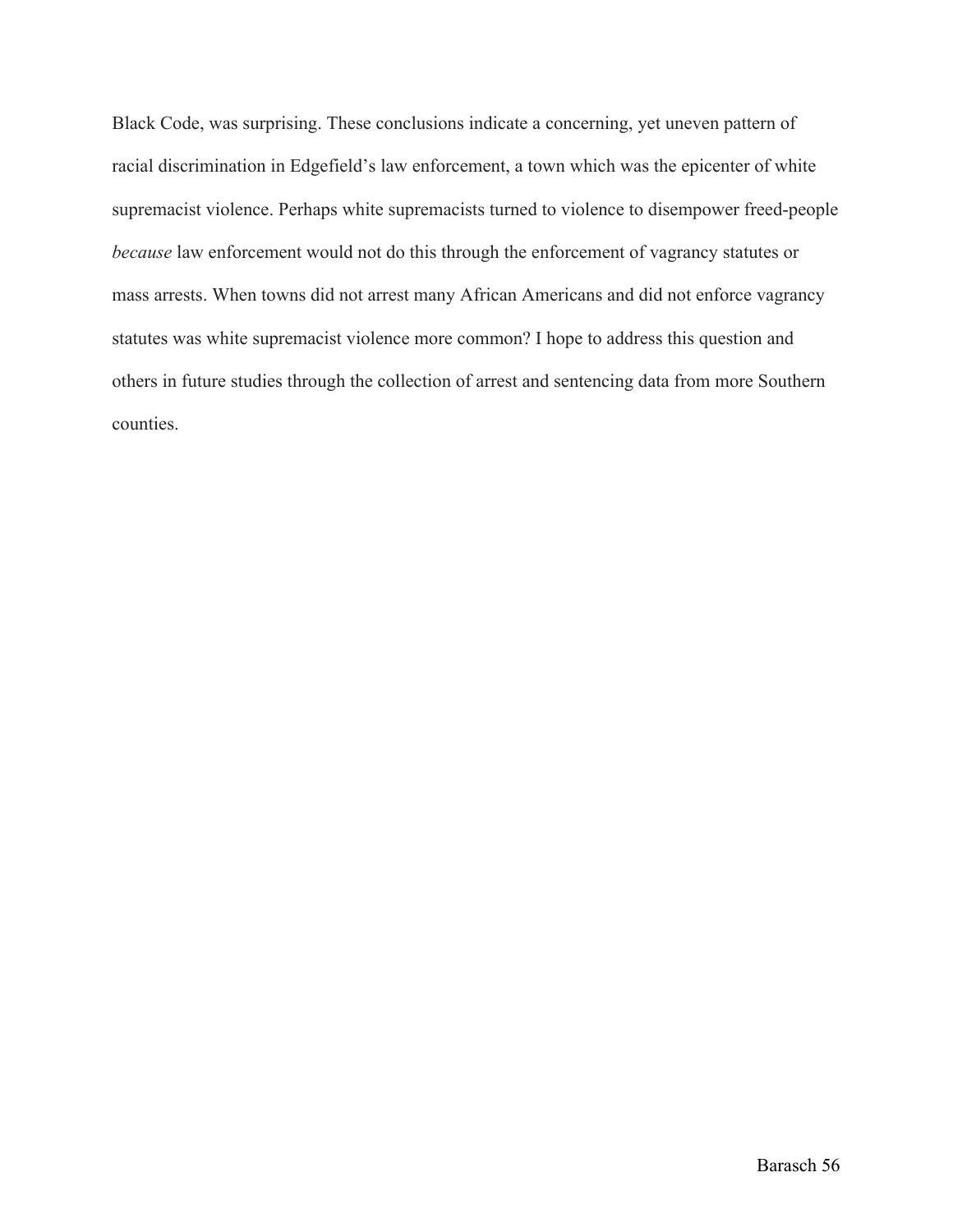## **Conclusion**

On January 9th, 2006, Terry Gross interviewed Reconstruction historian Eric Foner on National Public Radio (NPR). The interview gives a succinct, yet detailed, overview of Reconstruction history and legislation. On June 5, 2020, NPR decided to air this archived interview. David Bianculli, the host of this episode, begins with an explanation as to why, a decade and a half later, this conversation is still relevant. He says, "Protests across the nation demanding justice and policing reforms after the death of George Floyd at the hands of police in Minneapolis are now in their second week. Today we listen back to an interview from our archives which examines some of the historical roots of institutionalized racism in our country."130

In 2020, participation in the Black Lives Matter (BLM) movement reached epic proportions, with approximately fifteen to twenty-six million Americans participating in protests.131 The focus of these protests was the injustice of racialized policing. Press coverage of BLM protests, such as this NPR segment, turned to Reconstruction historians for an explanation of the root causes of current injustices in the legal system. In his book, Foner argues, "The unresolved legacy of Reconstruction remains a part of our lives. In movements for social justice that have built on the legal and political accomplishments of Reconstruction and in the racial tensions that still plague American society, the momentous events of Reconstruction reverberate in modern day America."<sup>132</sup>

<sup>&</sup>lt;sup>130</sup>Eric Foner, "Historian Eric Foner On The 'Unresolved Legacy of Reconstruction," Interviewed by Terry Gross, *Fresh Air*, NPR, January 9, 2006.

<sup>131</sup>Larry Buchanan et. al, "Black Lives Matter May be the Largest Movement in U.S. History," *New York Times* (New York, NY), July 3, 2020.

<sup>132</sup>Eric Foner, *Forever Free: The Story of Emancipation and Reconstruction* (New York: Vintage Books, 2006), 24- 25.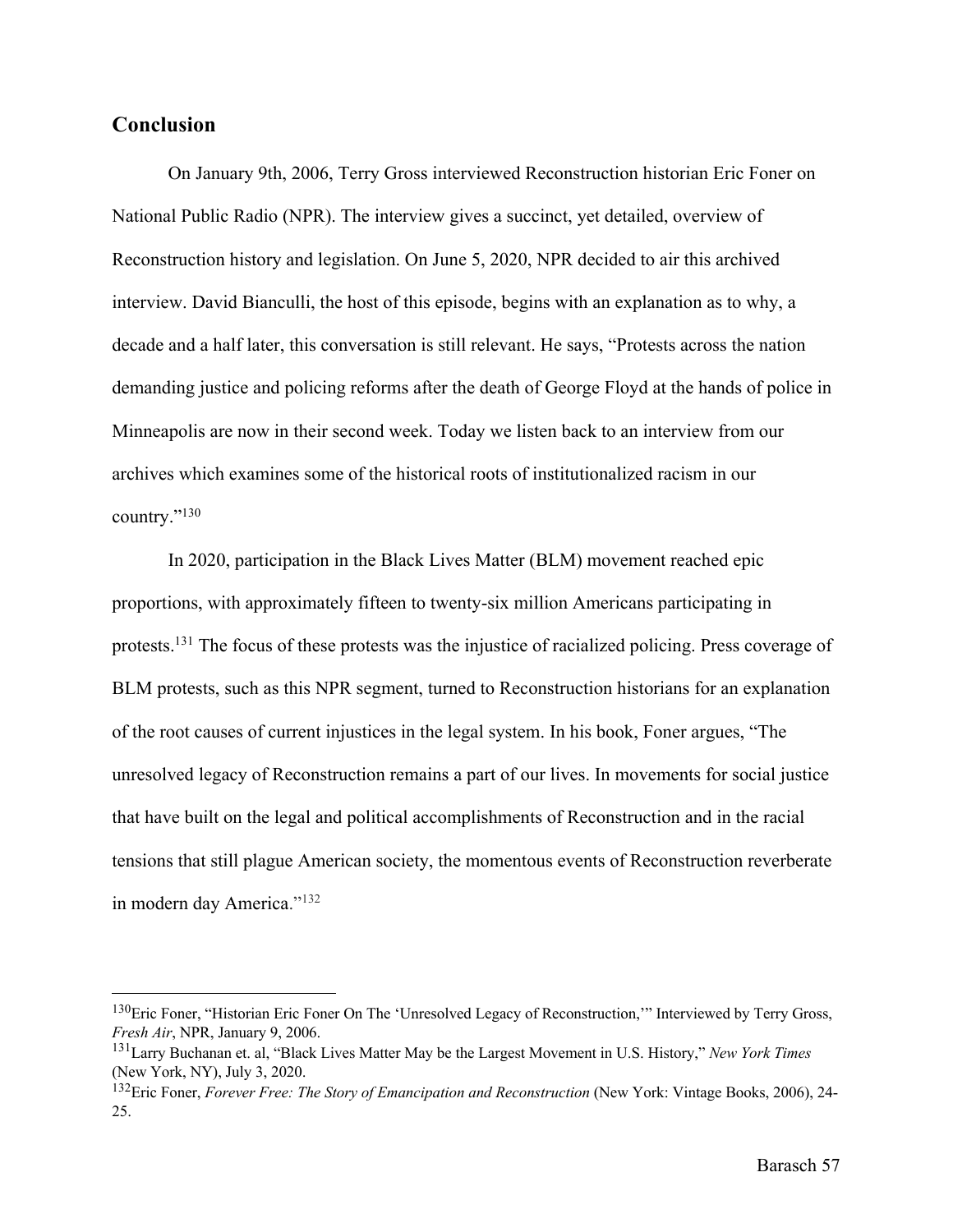Reconstruction history is relevant in 2022; The United States continues to reconcile with racial discrimination. Reconstruction legislation granted freedom to enslaved African Americans, allowed Black men to vote, and recognized the prevalence of white supremacist violence. Yet, these gains remain contested; voter identification laws continue to disenfranchise Black individuals and as I write this, three white men are on trial for the lynching of Ahmaud Arbery. The impact of Reconstruction legislation remains a topic of interest for historians who attempt to understand why racial discrimination continues today.

Many historians investigate how racial disparities in the justice system commenced through an analysis of the Black Codes. Initially, I set out to study how one statute in the notorious Black Codes was enforced, vagrancy. This research topic seemed like an obvious choice; in order to understand the modern carceral system, I would investigate how vagrancy inspired mass arrests and harsh punishments for emancipated peoples. However, my initial assumptions were incorrect; I found no arrests for vagrancy, no evidence of forced labor, and no mass arrests.

Instead, I discovered a pattern of disparate arrest and sentencing practices in Edgefield, South Carolina. From 1865 to 1867, Black individuals were often arrested for petty, non-violent crimes, including larceny, breaking the peace, and loitering. On the other hand, white individuals were often arrested for violent crimes, including murder and assault. This pattern of racial disparities did not change over the three-year period, nor did it coincide with state and federal legislation. Therefore, local law enforcement's practices complemented the discriminatory language in the Black Code, which associated people of color with petty crimes, but did not comprehensively adhere to the legislation. Additionally, the sentencing data illuminated a concerning picture: Black people were often punished with incarceration and white people were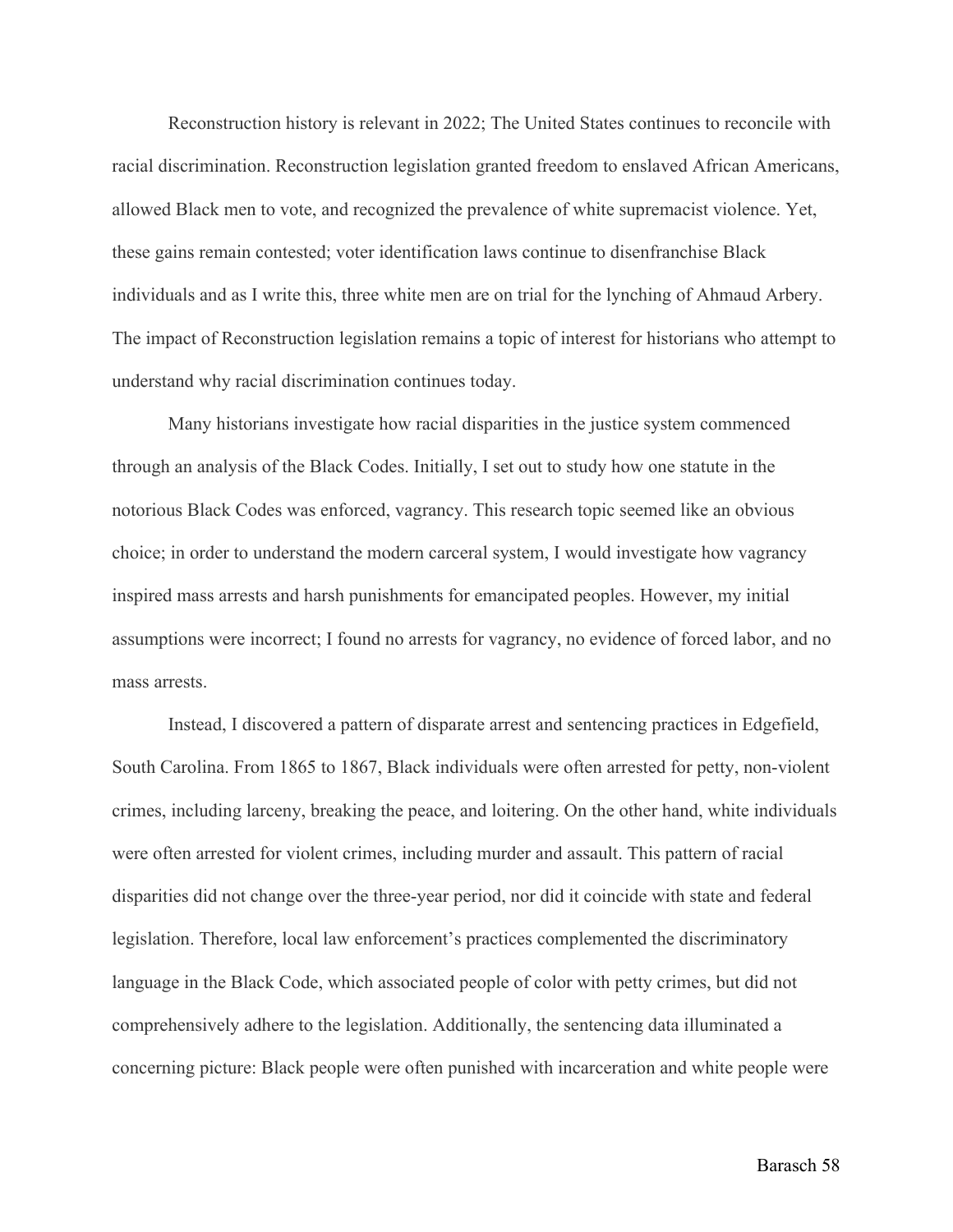often punished with monetary fines. Furthermore, those on trial for murder were found not guilty more often than those on trial for theft.

There is no question that the law was mobilized in discriminatory manners during Reconstruction. The sentencing patterns in Edgefield demonstrate that African Americans were harshly punished for minor crimes while white people paid small fees for violent crimes. Yet, my preliminary conclusions caution against generalizations about the impact of the Black Codes. The data from Edgefield destabilizes the idea that vagrancy was the central mechanism to coerce freed-people into field labor. This research also raises concerns about dating convict leasing to the Early Reconstruction period. It does not appear that convict leasing commenced in Edgefield while the Black Code was the law. Finally, it is important that historians be specific about when mass incarceration began. Arrest numbers in Edgefield were low; during the year of the Black Code, the Sheriff only arrested four people. While it is doubtful that the Sheriff's Jail Book illustrates the entire landscape of criminal justice in 1866, these initial conclusions indicate that mass incarceration did not commence in Edgefield during Early Reconstruction. I am fully aware of the limitations of my data; therefore, future studies of Reconstruction legislation should investigate the non-enforcement of key statutes of the Black Codes in order to understand the nuances of racial discrimination in the post-emancipation years.

At the end of his interview with Terry Gross, Eric Foner powerfully comments on the legacy of Reconstruction: "Reconstruction is that moment at which the country, for the first time, tried to address this question of equality. It didn't succeed. And because it didn't succeed, it made necessary another struggle a hundred years later, the civil rights revolution, which was called at the time the Second Reconstruction."133 Reconstruction legislation did not comprehensively

<sup>&</sup>lt;sup>133</sup>Eric Foner, "Historian Eric Foner On The 'Unresolved Legacy of Reconstruction.""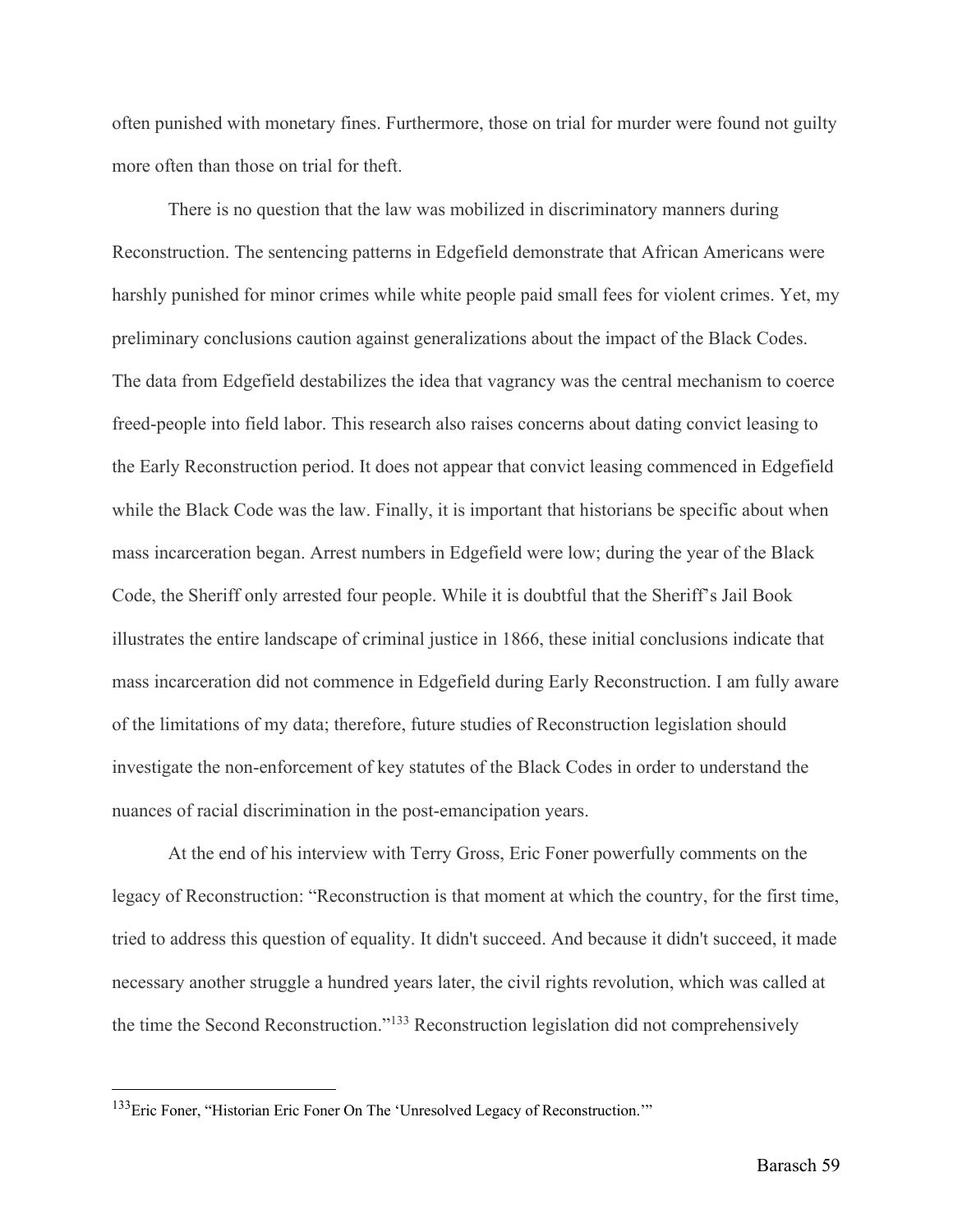implement racial equality. Therefore, Foner frames the Civil Rights Movement as a continuation of Reconstruction's goals. I would elaborate on Foner's statement to say that we are once again in a moment where millions of Americans are attempting to implement Reconstruction's ideals. In educational curricula, press coverage, and protests, people are demanding equality. In order to achieve justice in the legal system, we must understand why racism proliferated (even) during Reconstruction. This investigation into local law enforcement during Early Reconstruction is one step towards understanding how arrest and sentencing practices were imbued with racial disparities from their beginnings.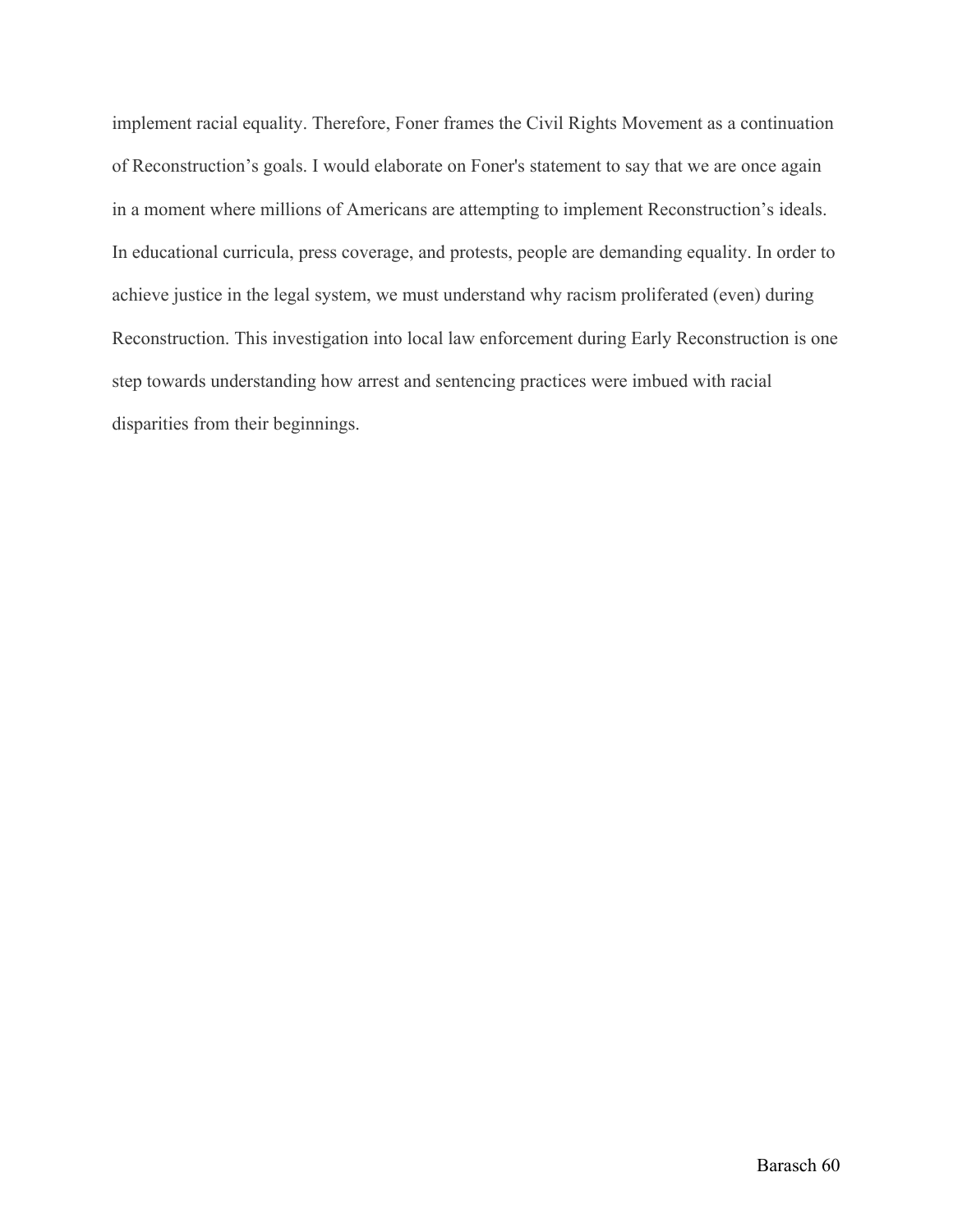### **Bibliography**

### **Primary Sources:**

- "Act to Alter the Act Entitled 'An Act to Amend the Criminal Law." *Acts of the General Assembly of the State of South Carolina Passed at the General Sessions of 1866*, no. 4779. Columbia: 1866.
- "An Act to Amend an Act entitled "An Act to Amend and Act Entitled 'An Act to Establish District Courts.'" *Acts of the General Assembly of the State of South Carolina Passed at the General Sessions of 1866,* No. 4837. Columbia: 1866.
- "An Act to Amend the Criminal Law." *Acts of the General Assembly of the State of South Carolina Passed at the Sessions of 1864-1865*, no. 4731. Columbia: 1865.
- "An Act to Amend the Vagrant Laws of the State." *Act of the General Assembly of the State of Mississippi at the Sessions of 1864-1865*. Jackson: 1865.
- "An Act to Establish District Courts." *Acts of the General Assembly of the State of South Carolina Passed at the Sessions of 1864-*65, no. 4732. Columbia: 1865.
- "An Act to Establish and Regulate the Domestic Relations of Persons of Color." *Acts of the General Assembly of the State of South Carolina Passed at the Sessions of 1864-*65, no. 4733. Columbia: 1865.
- "An Act Preliminary to the Legislation Induced by the Emancipation of Slaves." *Acts of the General Assembly of the State of South Carolina Passed at the Sessions of 1864-*65, no. 4730. Columbia: 1865.
- Civil Rights Act of 1866. 14 Stat. 27-30, 1866.
- *Criminal Journals 1802-1879*. Edgefield: Court of General Sessions, 1865.
- *The Edgefield Advertiser*. Edgefield, South Carolina, 1865-1867.
- "Governor's Message Resolutions in Favor of Jeff. Davis Contested Seats Beginning the Work of Reconstruction." *The New York Times* (New York, NY), September 13-September 16, 1865.
- Hergesheimer, E. *Map showing the distribution of the slave population of the southern states of the United States Compiled from the census of*, Washington Henry S. Graham, 1861. Map. https://www.loc.gov/item/99447026/.

*Jail books of the Sheriff 1865-1961*. Edgefield, 1866-1867.

*Journal of the Convention of the People of South Carolina 1865*. Columbia: South Carolina, 1865.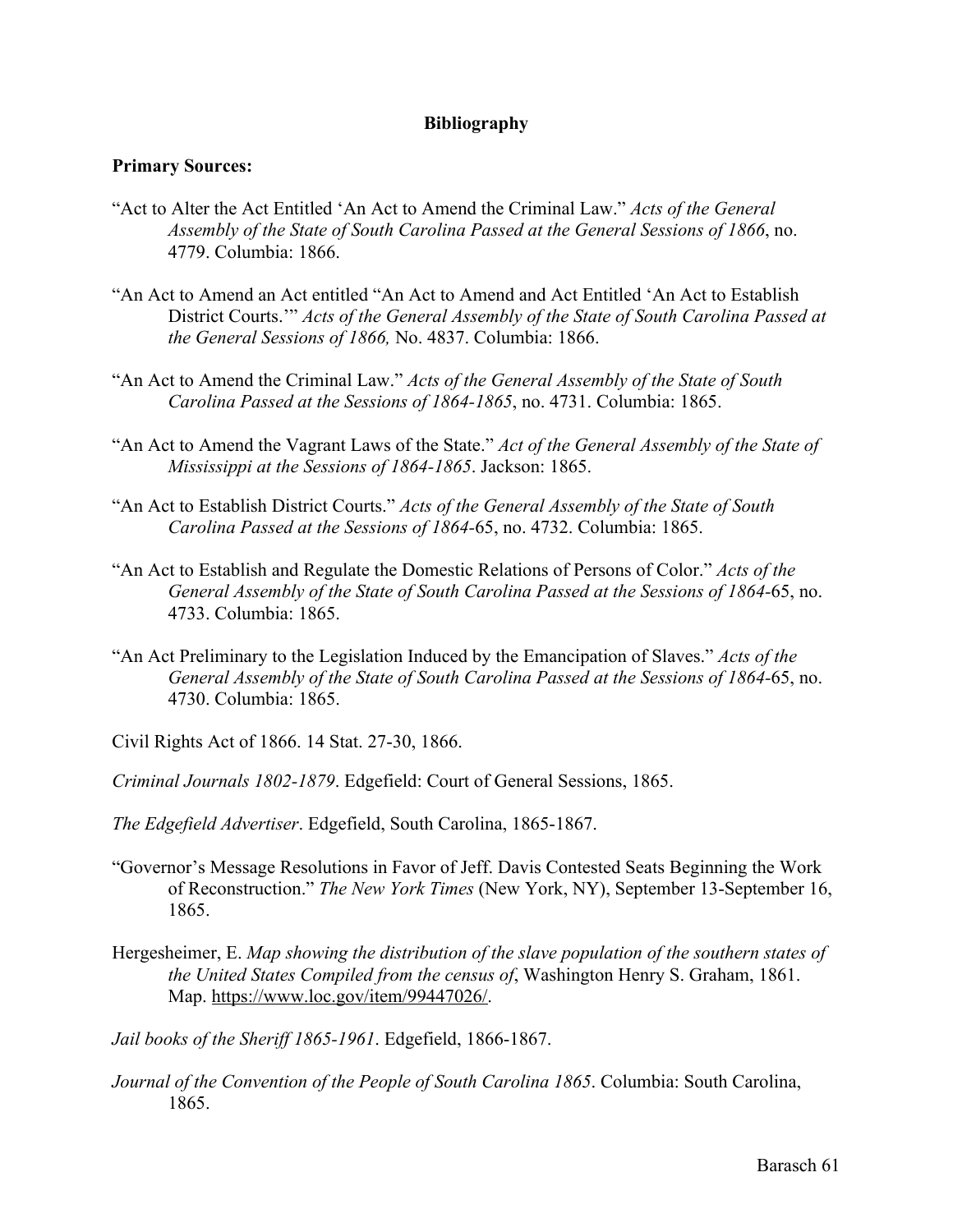*Journals of the Provost Court 1865.* Edgefield: Court of Common Pleas, 1865.

*Journal of the Senate of the State of South Carolina 1866.* Columbia: South Carolina, 1866.

*Population Schedule 1870.* Bureau of the Census. Washington D.C., 1870.

Proclamation No. 134. May 29, 1865.

Proclamation No. 143. June 30, 1865.

*Slave Schedules 1860*. Bureau of the Census. Washington D.C., 1860.

SC. CONST 1865 (amended 1868).

"SOUTH CAROLINA; Gov. Perry's Proclamation for Reconstruction Loyal Citizens Urged to take Oath of Allegiance Elections to be Held According to the Laws of the State of South Carolina." *New York Times* (New York, NY), August 6, 1865.

#### **Secondary Sources:**

- Alexander, Michelle. *The New Jim Crow: Mass Incarceration in the Age of Colorblindness*. New York: The New Press, 2012.
- Ayers, Edward. *Vengeance and Justice: Crime and Punishment in the Nineteenth-Century American South*. New York: Oxford University Press, 1984.
- Bardes, John K. "Redefining Vagrancy: Policing Freedom and Disorder in Reconstruction New Orleans, 1862-1868." *The Journal of Southern History* 84, no. 1 (2018): 69-112.
- Berlin, Ira, Steven Hahn, Steven F. Miller, Joseph P. Reidy, and Leslie S. Rowland. "The Terrain of Freedom: The Struggle over the Meaning of Free Labor in the U.S. South." *History Workshop Journal* 22, no.1 (1986): 108-130.
- Blackmon, Douglas A. *Slavery by Another Name: The Re-enslavement of Black Americans from the Civil War to World War II*. New York: Anchor Books, 2008.
- Buchanan, Larry, Quoctrung Bui, and Jugal K. Patel. "Black Lives Matter May be the Largest Movement in U.S. History." *New York Times* (New York, NY), July 3, 2020.
- Burton, Orville Vernon. *In My Father's House Are Many Mansions: Family and Community in Edgefield, South Carolina.* Chapel Hill: University of North Carolina Press, 1985.
- Carter, Dan T. *When the War was Over: The Failure of Self-Reconstruction in the South, 1865- 1867.* Baton Rouge: Louisiana State University Press, 1985.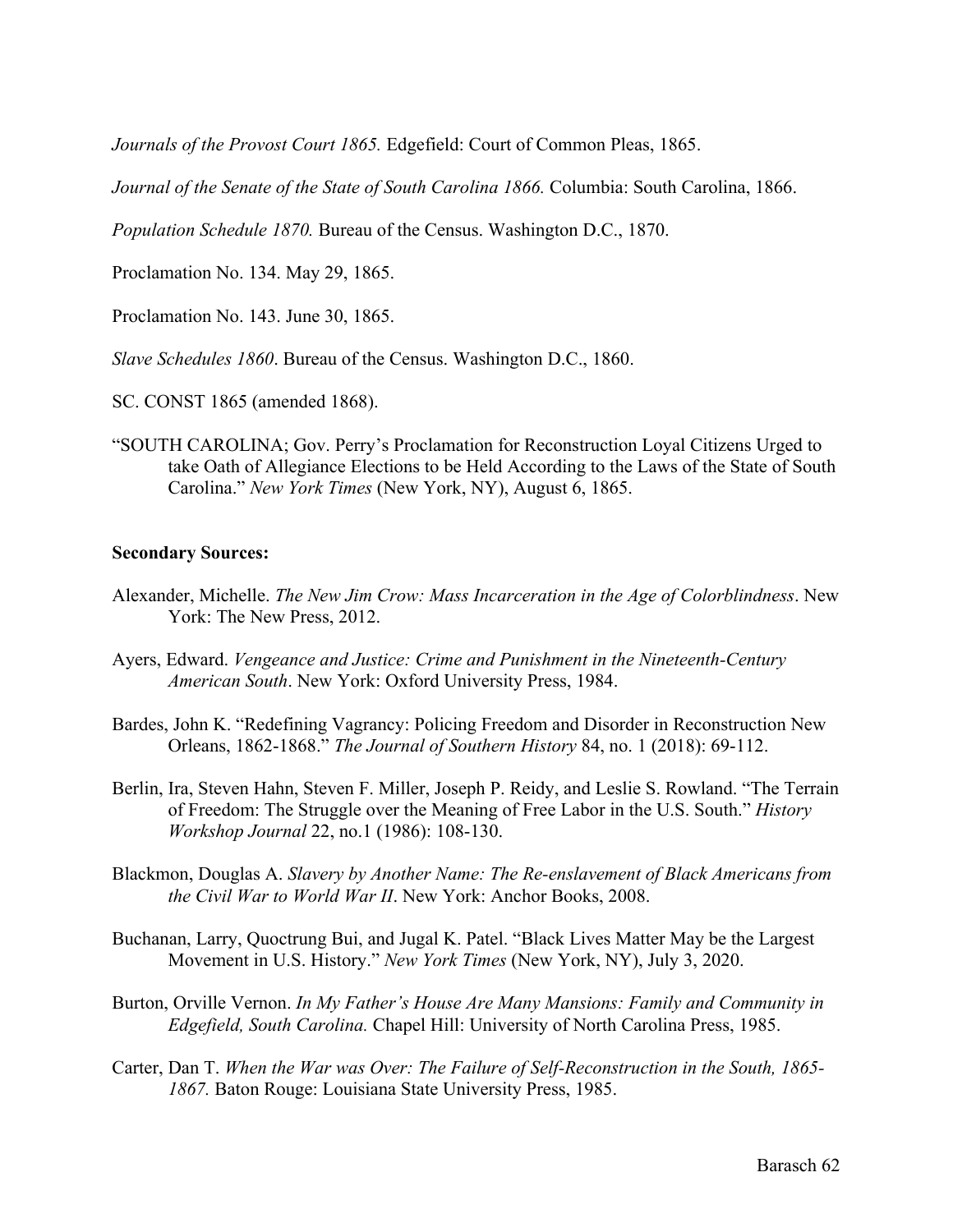- Curtin, Mary Ellen. *Black Prisoners and their World, Alabama, 1865-1900.* Charlottesville: University Press of Virginia, 2000.
- Cohen, William. *At Freedom's Edge: Black Mobility and the Southern White Quest for Racial Control.* Baton Rouge: Louisiana State University Press, 1991.
- Cohen, William. "Negro Involuntary Servitude in the South, 1865-1940: A Preliminary Analysis." *The Journal of Southern History* 42, no. 1 (1976): 31-60.
- Davis, Angela. *Are Prisons Obsolete?* New York: Seven Stories Press, 2003.
- Farmer-Kaiser, Mary. "'Are They Not in Some Sorts Vagrants?': Gender and the Efforts of the Freedmen's Bureau to Combat Vagrancy in the Reconstruction South." *The Georgia Historical Quarterly* 88, no. 1 (2004): 25-49.
- Fierce, Milfred C. *Slavery Revisited: Blacks and the Southern Convict Lease System, 1865-1933*. New York: Brooklyn College, 1994.
- Flanigan, Daniel J. "The Criminal Law of Slavery and Freedom, 1800-1868." Doctor of Philosophy Thesis, Rice University, 1973.
- Foner, Eric. *Forever Free: The Story of Emancipation and Reconstruction*. New York: Vintage Books, 2006.
- Foner, Eric. *A Short History of Reconstruction*. New York: Harper Perennial Modern Classics, 2015.
- Foner, Eric. "Historian Eric Foner On The 'Unresolved Legacy of Reconstruction.'" Interviewed by Terry Gross. *Fresh Air*, NPR. January 9, 2006.
- Hadden, Sally E. *Slave Patrols: Law and Violence in Virginia and the Carolinas*. Cambridge, MA: Harvard University Press, 2001.
- Harris, J. William. *Deep Souths: Delta, Piedmont, and Sea Island Society in the Age of Segregation*. Baltimore: John Hopkins University Press, 2001.
- Hirsch, Adam Jay. *The Rise of the Penitentiary: Prisons and Punishment in Early America*. New Haven: Yale University Press, 1992.
- Lichtenstein, Alexander C. *Twice the Work of Free Labor: The Political Economy of Convict Labor in the New South*. New York: Verso, 1996.
- Litwack, Leon F. *Been in the Storm So Long: The Aftermath of Slavery*. New York: Vintage Books, 1980.
- Mancini, Matthew. *Ones Dies, Get Another: Convict Leasing in the American South, 1866-1928.*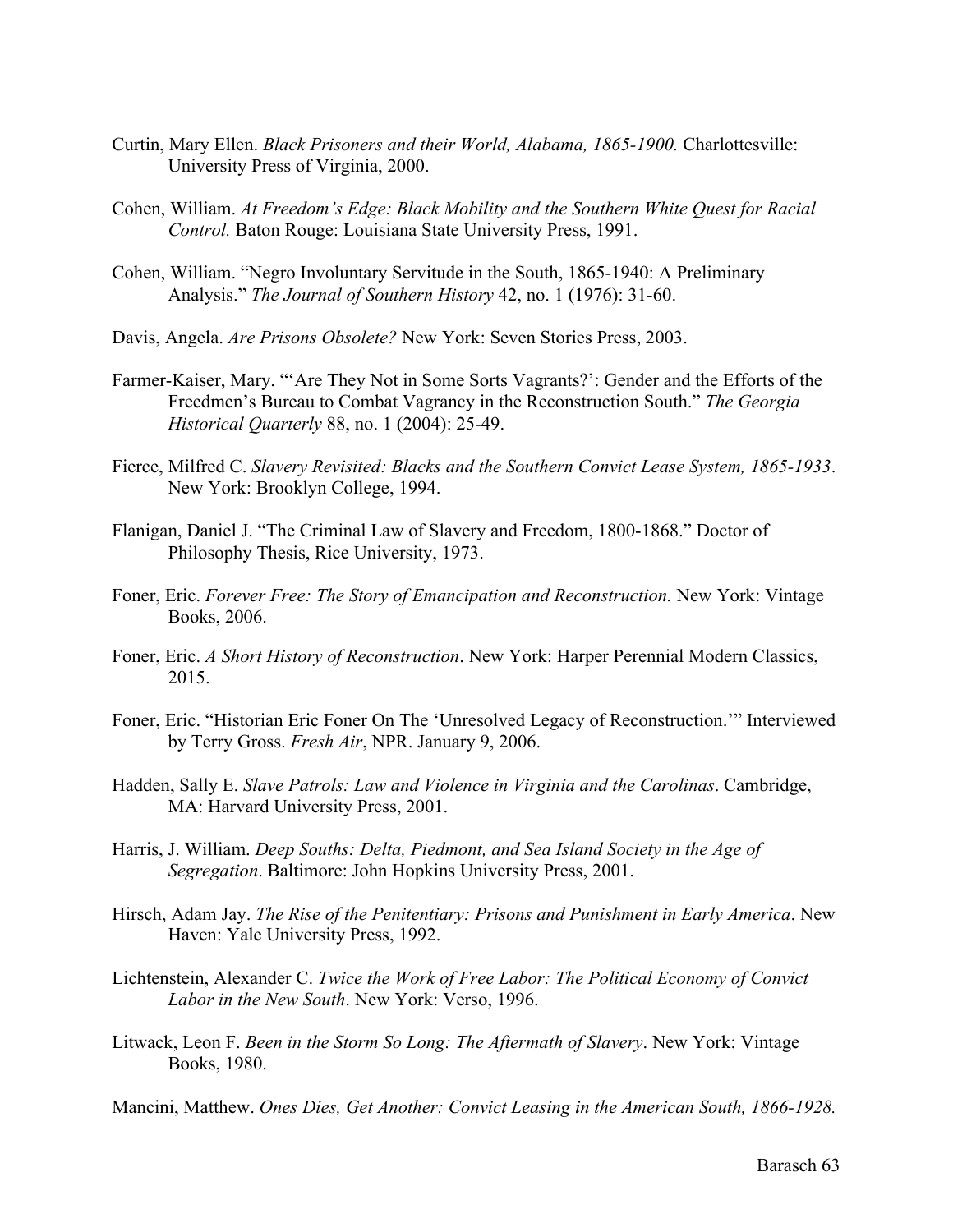Columbia: University of South Carolina Press, 1996.

- McCurry, Stephanie. "Robert Smalls: In Majority and in Minority in Washington." In *Unexpected Voices in Imperial Parliaments*, edited by Josep M. Fradera, Jose Maria Portillo, and Teresa Segura-Garcia, 127-151. Bloomsbury Academic, 2021.
- McDaniel, W. Caleb. *Sweet Taste of Liberty: a True Story of Slavery and Restitution in America*. New York: Oxford University Press, 2019.
- Morris, Thomas D. "Military Justice in the South, 1865-1868: South Carolina as a Test Case." *Cleveland State Law Review* (2006): 511-557.
- Morris, Thomas D. *Southern Slavery and the Law, 1619–1860*. Chapel Hill: University of North Carolina Press, 1996.
- Nelson, Scott Reynolds. *Steel Drivin' Man: John Henry, the Untold Story of an American Legend*. New York: Oxford University Press, 2006.
- Nieman, Donald G. *To Set the Law in Motion: The Freedmen's Bureau and the Legal Rights of Blacks, 1865-1868*. Millwood, NY: KTO Press, 1979.
- Novak, Daniel A. *The Wheel of Servitude: Black Forced Labor after Slavery*. Lexington: University Press of Kentucky, 1978.
- Rabinowitz, Howard N. *Race Relations in the Urban South, 1865-1890*. Urbana: University of Illinois Press, 1980.
- Ranney, Joseph A. *In the Wake of Slavery: Civil War, Civil Rights, and the Reconstruction of Southern Law*. Westport: Praeger, 2006.
- Samito, Christian G. *The Greatest and Grandest Act: The Civil Rights Act of 1866 from Reconstruction to Today*. Edited by Christian G. Samito. Carbondale: Southern Illinois University Press, 2018.
- Schmidt, James D. *Free to Work: Labor Law, Emancipation, and Reconstruction, 1815-1880*. Athens: University of Georgia Press, 1998.
- Stanley, Amy Dru. "Beggars Can't Be Choosers: Compulsion and Contract in Postbellum America." *The Journal of American History* 78, no. 4 (1992): 1265-1293.
- Stanley, Amy Dru. *From Bondage to Contract: Wage Labor, Marriage, and the Market in the Age of Slave Emancipation*. New York: Cambridge University Press, 1998.

*The Story of Edgefield.* Edgefield County: Edgefield Historical Society, 2010.

Wilson, Theodore Brantner. *The Black Codes of the South.* Tuscaloosa: University of Alabama